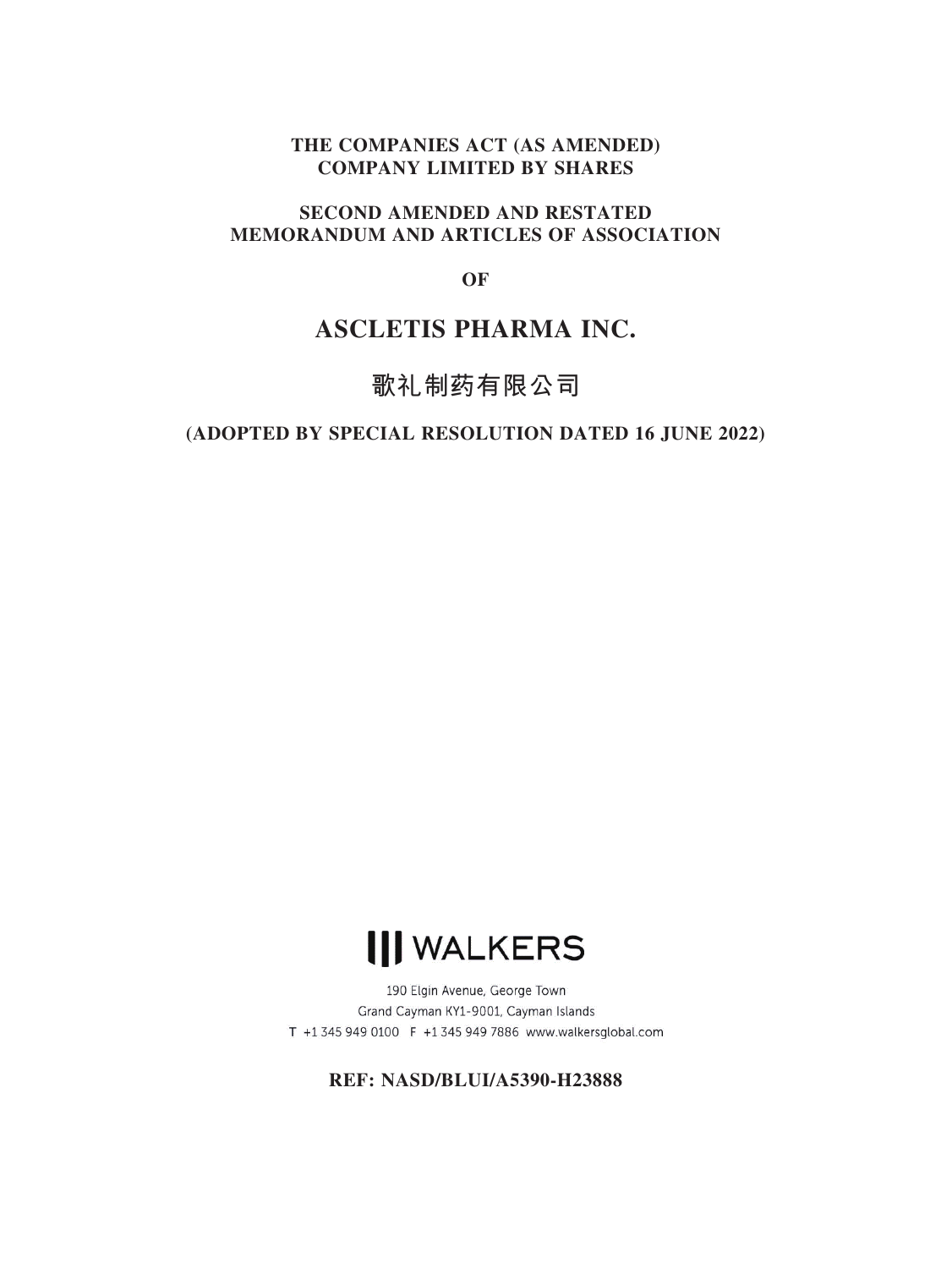# **THE COMPANIES ACT (AS AMENDED) COMPANY LIMITED BY SHARES**

# **SECOND AMENDED AND RESTATED MEMORANDUM OF ASSOCIATION**

# **OF**

# **ASCLETIS PHARMA INC.**

# **歌礼制药有限公司**

# **(ADOPTED BY SPECIAL RESOLUTION DATED 16 JUNE 2022)**

- 1. The name of the company is Ascletis Pharma Inc. **歌禮製藥有限公司** (the "**Company**").
- 2. The registered office of the Company is situated at the offices of Walkers Corporate Limited, 190 Elgin Avenue, George Town, Grand Cayman KY1-9008, Cayman Islands or at such other location as the Directors may from time to time determine.
- 3. The objects for which the Company is established are unrestricted and except as prohibited or limited by the laws of the Cayman Islands, the Company shall have full power and authority to carry out any object and shall have and be capable of from time to time and at all times exercising any and all of the powers at any time or from time to time exercisable by a natural person or body corporate in any part of the world whether as principal, agent, contractor or otherwise.
- 4. Without prejudice to the generality of the foregoing, the objects of the Company shall include, but without limitation, the following:
	- (a) To carry on the business of an investment company and for that purpose to acquire and hold, either in the name of the Company or in that of any nominee, land and real estate, gold and silver bullion, shares (including shares in the Company), stocks, debentures, debenture stock, bonds, notes, obligations and securities issued or guaranteed by any company wherever incorporated or carrying on business and debentures, debenture stock, bonds, notes, obligations and securities issued or guaranteed by any government, sovereign, ruler, commissioners, public body or authority, supreme, dependent, municipal, local or otherwise in any part of the world.
	- (b) To lend money with or without security either at interest or without and to invest money of the Company in such manner as the Directors think fit.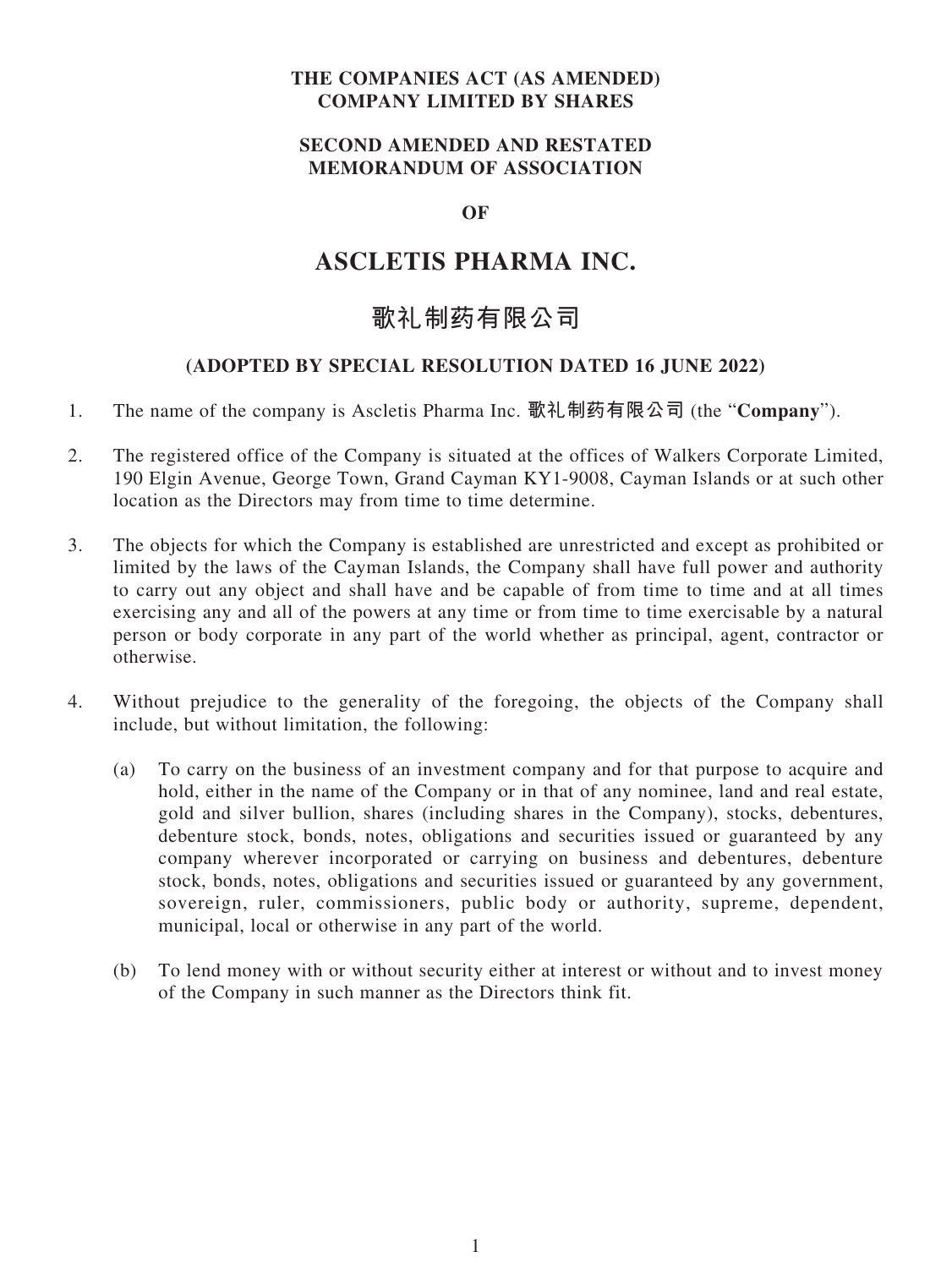- (c) To acquire by purchase, lease, exchange, or otherwise lands, houses, buildings and other property or any interest in the same in any part of the world.
- (d) To carry on the business of a commodity, commodity futures and forward contracts trader and for that purpose to enter into spot, future or forward contracts for the purchase and sale of any commodity including, but without prejudice to the generality of the foregoing, any raw materials, processed materials, agricultural products, produce or livestock, gold and silver bullion, specie and precious or semi-precious stones, goods, articles, services, currencies, rights and interests which may now or in the future be bought and sold in commerce and whether such trading is effected on an organised commodity exchange or otherwise and either to take delivery of, or to sell or exchange any such commodities pursuant to any contract capable of being entered into on any such commodities exchange.
- (e) To carry on whether as principals, agents or otherwise the business of providing and supplying goods, equipment, materials and services of whatsoever nature, and of financiers, company promoters, realtors, financial agents, land owners and dealers in or managers of companies, estates, lands, buildings, goods, materials, services, stocks, leases, annuities and securities of whatsoever type or kind.
- (f) To purchase or otherwise acquire and hold any rights, privileges, concessions, patents, patent rights, licences, secret processes and any real or personal property of any kind whatsoever.
- (g) To build, equip, furnish, outfit, repair, purchase, own, charter and lease steam, motor, sail or other vessels, ships, boats, tugs, barges, lighters or other property to be used in the business of shipping, transportation, chartering and other communication and transport operations for the use of the Company or for others, and to sell, charter, lease, mortgage, pledge or transfer the same or any interest therein to others.
- (h) To carry on the business of importers, exporters and merchants of goods, produce, stores and articles of all kinds both wholesale and retail, packers, customs brokers, ship agents, warehousemen, bonded or otherwise and carriers and to transact every kind of agency, factor and brokerage business or transaction which may seem to the Company directly or indirectly conducive to its interests.
- (i) To carry on the business of consultants in connection with all manner of services and advisers on all matters relating to companies, firms, partnerships, charities, political and non-political persons and organisations, governments, principalities, sovereign and republican states and countries and to carry on all or any of the businesses of financial, industrial, development, architectural, engineering, manufacturing, contracting, management, advertising, professional business and personal consultants and to advise upon the means and methods for extending, developing, marketing and improving all types of projects, developments, businesses or industries and all systems or processes relating to such businesses and the financing, planning, distribution, marketing and sale thereof.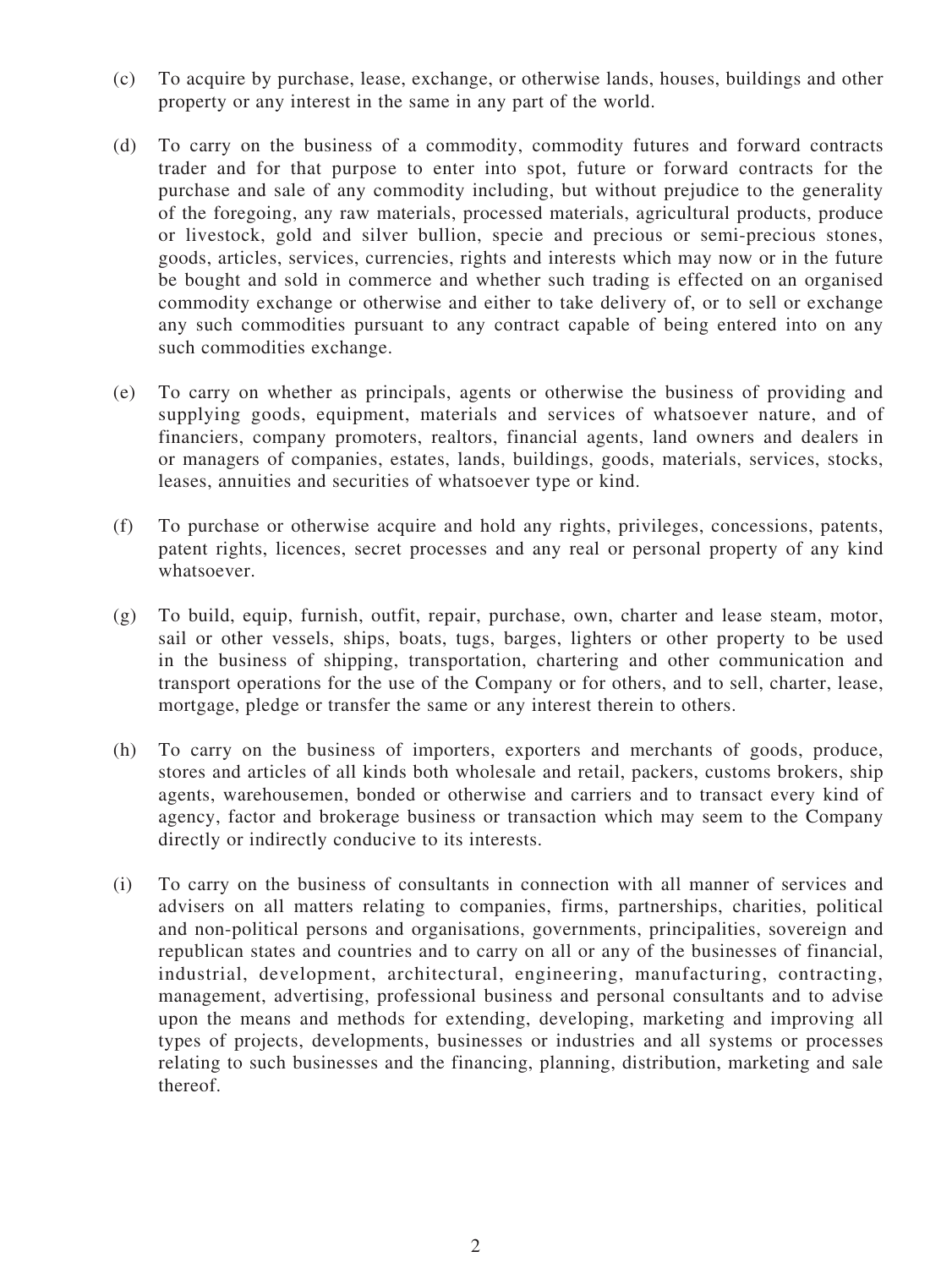- (j) To act as a management company in all branches of that activity and without limiting the generality of the foregoing, to act as managers of investments and hotels, estates, real property, buildings and businesses of every kind and generally to carry on business as managers, consultants or agents for or representatives of owners of property of every kind, manufacturers, funds, syndicates, persons, firms and companies for any purpose whatsoever.
- (k) To carry on any other trade or business which may seem to the Company capable of being carried on conveniently in connection with any business of the Company.
- (l) To borrow or raise money by the issue of ordinary debenture stock or on mortgage or in such other manner as the Company shall think fit.
- (m) To draw, make, accept, endorse, discount, execute and issue all instruments both negotiable and non-negotiable and transferable including promissory notes, bills of exchange, bills of lading, warrants, debentures and bonds.
- (n) To establish branches or agencies in the Cayman Islands and elsewhere and to regulate and to discontinue the same.
- (o) To distribute any of the property of the Company among the members of the Company in specie.
- (p) To acquire and take over the whole or any part of the business, property and liabilities of any person or persons, firm or company or to take or otherwise acquire and hold shares, stock, debentures or other securities of or interest in any other company carrying on any business or possessed of any property or rights.
- (q) To grant pensions, allowances, gratuities and bonuses to employees or ex-employees of the Company or the dependents of such persons and to support, establish or subscribe to any charitable or other institutions, clubs, societies or funds or to any national or patriotic fund.
- (r) To lend and advance moneys or give credit to such persons and on such terms as may be thought fit and to guarantee or stand surety for the obligations of any third party whether such third party is related to the Company or otherwise and whether or not such guarantee or surety is to provide any benefits to the Company and for that purpose to mortgage or charge the Company's undertaking, property and uncalled capital or any part thereof, on such terms and conditions as may be thought expedient in support of any such obligations binding on the Company whether contingent or otherwise.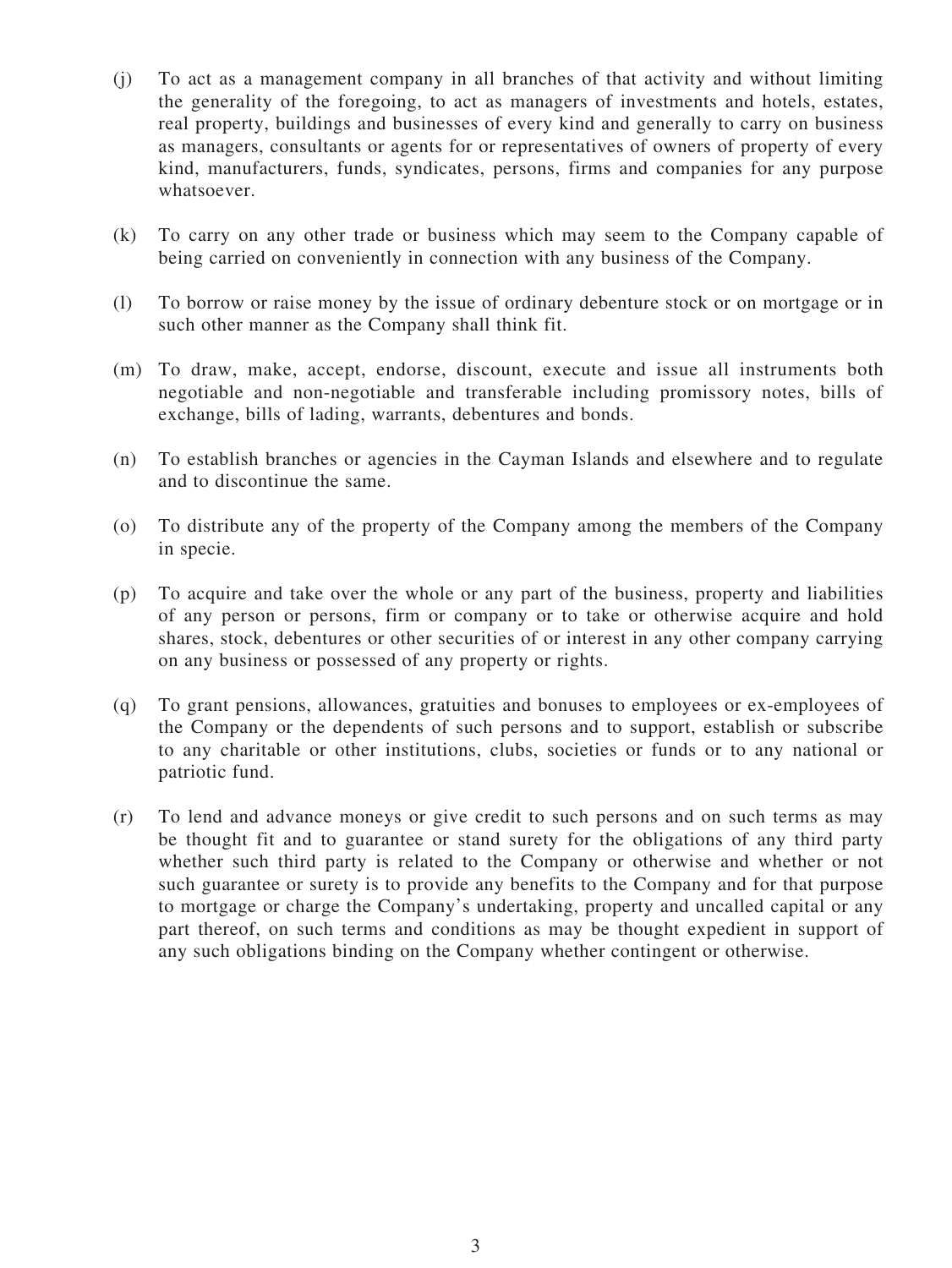- (s) To enter into partnership or into any arrangements for sharing profits, union of interests, co-operation, joint venture, reciprocal concession, amalgamation or otherwise with any person or persons or company engaged or interested or about to become engaged or interested in the carrying on or conduct of any business or enterprise from which this Company would or might derive any benefit whether direct or indirect and to lend money, guarantee the contracts of or otherwise assist any such person or company and to take subscribe for or otherwise acquire shares and securities of any such company and to sell, hold, re issue with or without guarantee or otherwise deal with the same.
- (t) To enter into any arrangements with any authorities, municipal or local or otherwise and to obtain from any such authority any rights, privileges or concessions which the Company may think it desirable to obtain and to carry out, exercise and comply with any such arrangements, rights, privileges or concessions.
- (u) To do all such things as are incidental to or which the Company may think conducive to the attainment of the above objects or any of them.
- 5. If the Company is registered as an exempted company as defined in the Cayman Islands Companies Act, it shall have the power, subject to the provisions of the Cayman Islands Companies Act and with the approval of a special resolution, to continue as a body incorporated under the laws of any jurisdiction outside of the Cayman Islands and to be de-registered in the Cayman Islands.
- 6. The liability of the members of the Company is limited.
- 7. The authorised share capital of the Company is US\$700,000 consisting of 7,000,000,000 shares of a nominal or par value of US\$0.0001 each with the power for the Company to increase or reduce the said capital and to issue any part of its capital, original or increased, with or without any preference, priority or special privilege or subject to any postponement of rights or to any conditions or restrictions; and so that, unless the condition of issue shall otherwise expressly declare, every issue of shares, whether declared to be preference or otherwise, shall be subject to the power hereinbefore contained.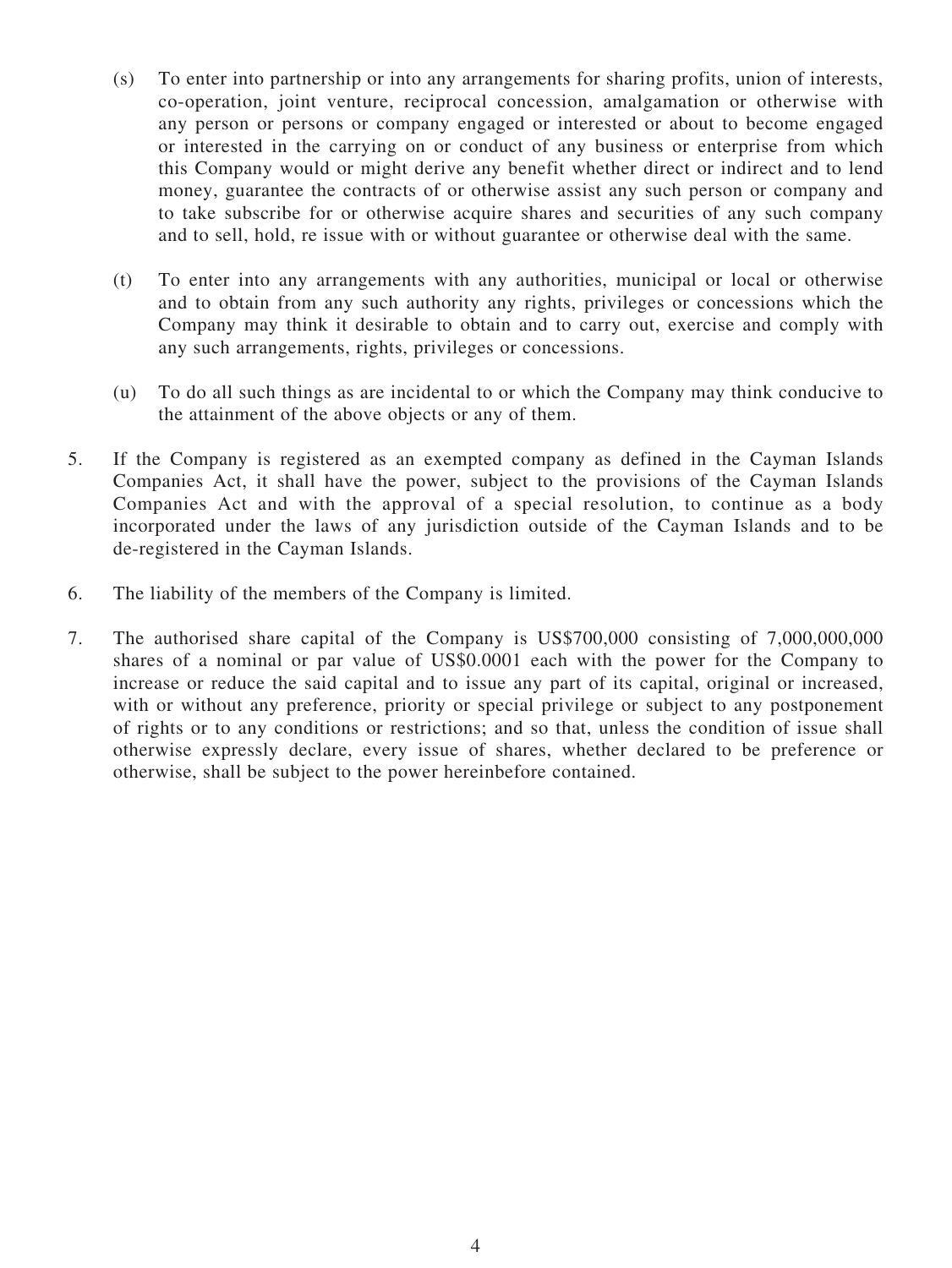# **TABLE OF CONTENTS**

| <b>ARTICLE</b>                                    | <b>PAGE</b> |
|---------------------------------------------------|-------------|
|                                                   | 6           |
|                                                   | 6           |
| SHARES, WARRANTS AND MODIFICATION OF RIGHTS       | 10          |
| REGISTER OF SHAREHOLDERS AND SHARE CERTIFICATES   | 15          |
|                                                   | 17          |
|                                                   | 18          |
|                                                   | 20          |
|                                                   | 21          |
|                                                   | 22          |
|                                                   | 24          |
|                                                   | 25          |
|                                                   | 28          |
| APPOINTMENT OF PROXY AND CORPORATE REPRESENTATIVE | 29          |
|                                                   | 32          |
|                                                   | 32          |
| APPOINTMENT AND ROTATION OF DIRECTORS             | 38          |
|                                                   | 40          |
|                                                   | 41          |
|                                                   | 41          |
|                                                   | 42          |
|                                                   | 42          |
|                                                   | 43          |
|                                                   | 45          |
|                                                   | 45          |
| GENERAL MANAGEMENT AND USE OF THE SEAL            | 45          |
|                                                   | 47          |
|                                                   | 48          |
|                                                   | 49          |
|                                                   | 55          |
|                                                   | 55          |
|                                                   | 56          |
|                                                   | 57          |
|                                                   | 58          |
|                                                   | 60          |
|                                                   | 60          |
|                                                   | 61          |
|                                                   | 61          |
|                                                   | 62          |
|                                                   | 63          |
|                                                   | 65          |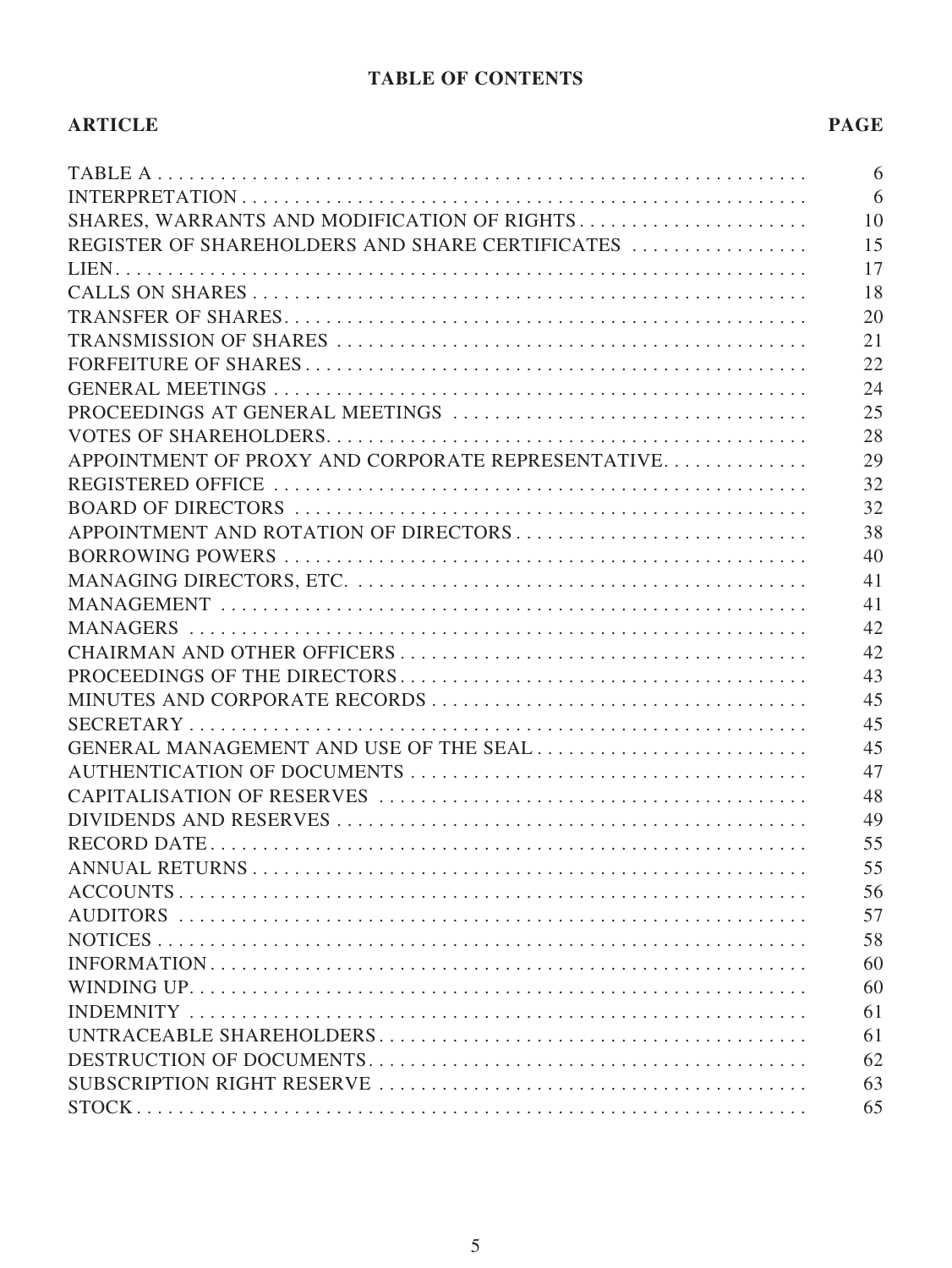# **THE COMPANIES ACT (AS AMENDED) COMPANY LIMITED BY SHARES**

# **SECOND AMENDED AND RESTATED ARTICLES OF ASSOCIATION**

# **OF**

# **ASCLETIS PHARMA INC.**

# **歌礼制药有限公司**

# **(ADOPTED BY SPECIAL RESOLUTION DATED 16 JUNE 2022)**

#### **TABLE A**

1. Table "**A**" of the Companies Act shall not apply to the Company.

#### **INTERPRETATION**

(a) Any marginal notes, titles or lead in references to Articles and the index of the Memorandum and Articles of Association shall not form part of the Memorandum or Articles of Association and shall not affect their interpretation. In interpreting these Articles of Association, unless there be something in the subject or context inconsistent therewith:

"**address**" shall have the ordinary meaning given to it and shall include any facsimile number, electronic number or address or website used for the purposes of any communication pursuant to these Articles;

"**appointor**" means in relation to an alternate Director, the Director who appointed the alternate to act as his alternate;

"**Articles**" means these Articles of Association in their present form and all supplementary, amended or substituted articles for the time being in force;

"**Auditors**" means the persons appointed by the Company from time to time to perform the duties of auditors of the Company;

"**Board**" means the board of Directors of the Company as constituted from time to time or as the context may require the majority of Directors present and voting at a meeting of the Directors at which a quorum is present;

"**Call**" shall include any instalment of a call;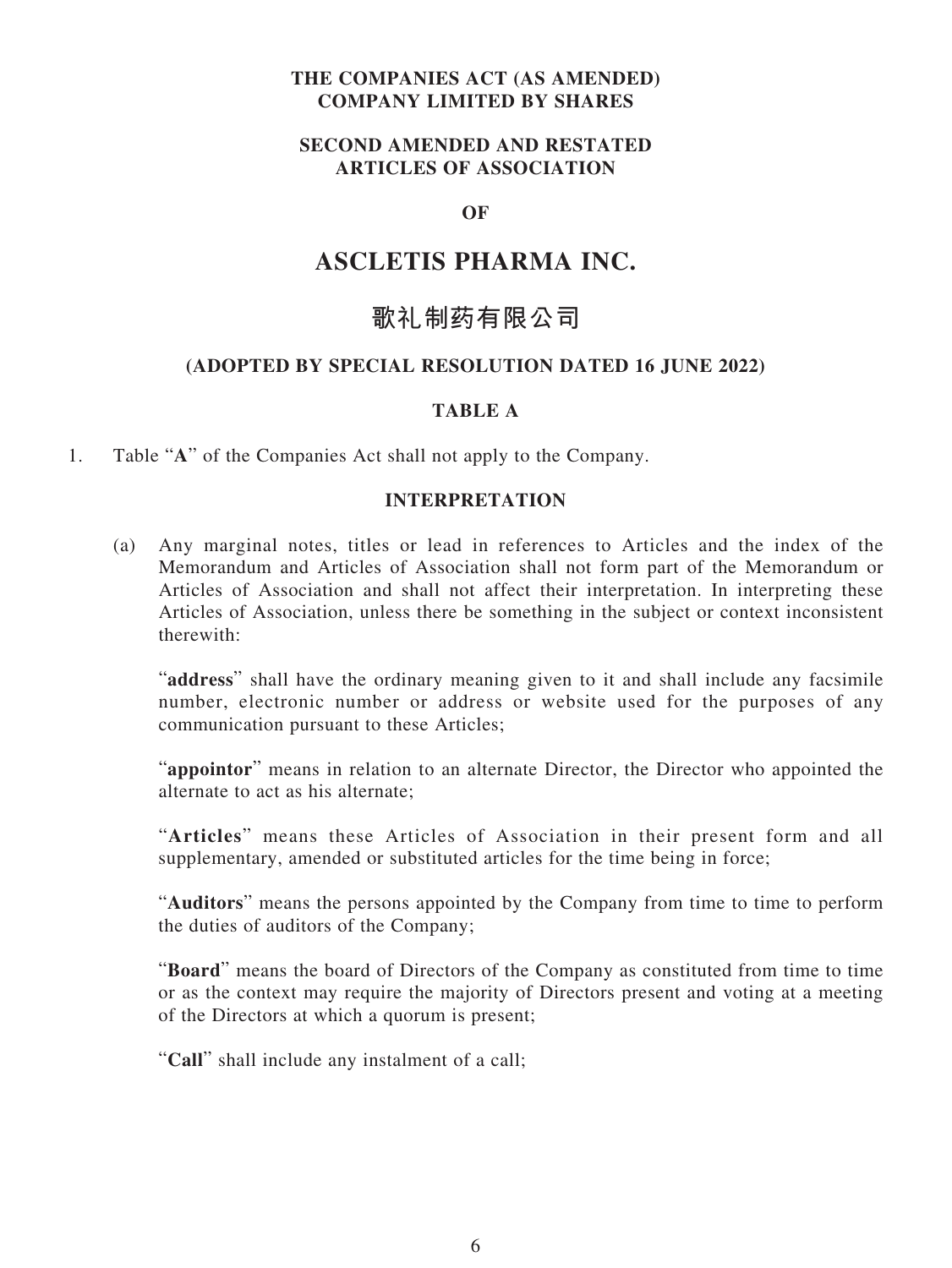"**Clearing House**" means a clearing house recognised by the laws of the jurisdiction in which the Shares of the Company are listed or quoted with the permission of the Company on a stock exchange in such jurisdiction;

"**Close Associate(s)**" shall have the meaning as defined in the Listing Rules;

"**Companies Act**" means the Companies Act (as amended) of the Cayman Islands as amended from time to time and every other act, order regulation or other instrument having statutory effect (as amended from time to time) for the time being in force in the Cayman Islands applying to or affecting the Company, the Memorandum of Association and/or the Articles of Association;

"**Companies Ordinance**" means the Companies Ordinance, Cap. 622 of the Laws of Hong Kong as amended from time to time;

"**Company**" means the above named company;

"**Debenture**" and "**Debenture Holder**" means and includes respectively debenture stock and debenture stockholder;

"**Directors**" means such person or persons as shall be appointed to the Board from time to time;

"**Dividend**" means dividends, distributions in specie or in kind, capital distributions and capitalisation issues;

"**Head Office**" means such office of the Company as the Board may from time to time determine to be the principal office of the Company;

"**HK Stock Exchange**" means The Stock Exchange of Hong Kong Limited;

"**HK\$**" or "**Hong Kong dollars**" means Hong Kong dollars, the lawful currency for the time being of Hong Kong;

"**Holding Company**" has the meaning ascribed to it by Section 13 of the Companies Ordinance;

"**Hong Kong**" means the Hong Kong Special Administrative Region of the People's Republic of China;

"**Listing Rules**" shall mean the Rules Governing the Listing of Securities on The Stock Exchange of Hong Kong Limited (as amended from time to time);

"**Month**" means a calendar month;

"**Newspapers**" means at least one English language daily newspaper and at least one Chinese language daily newspaper, in each case published and circulating generally in the Relevant Territory and specified or not excluded for this purpose by the stock exchange in the Relevant Territory;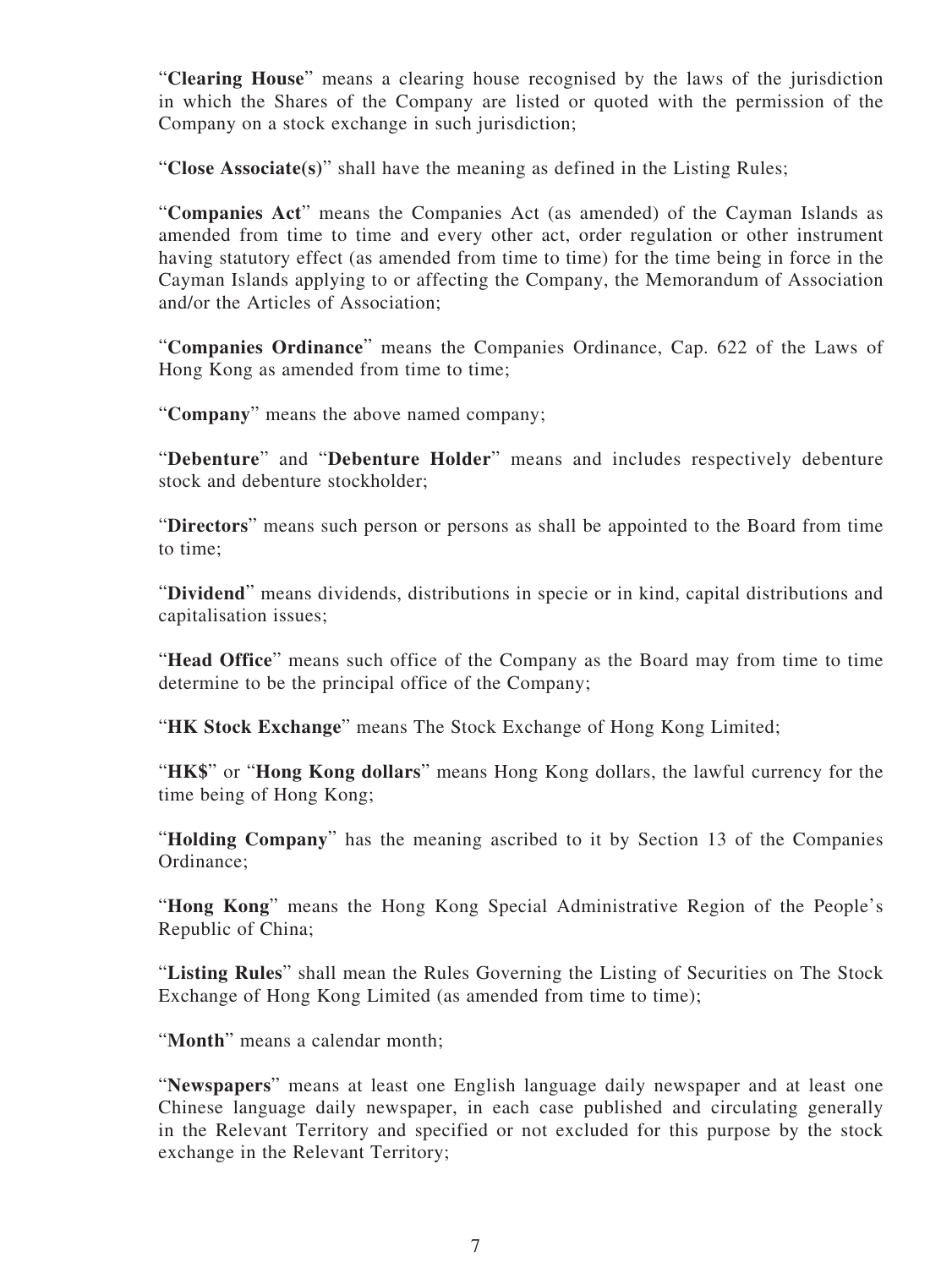"**Ordinary Resolution**" means a resolution as described in Article 1(e) of these Articles;

"**Paid**" means, as it relates to a Share, paid or credited as paid;

"**Register**" means the principal register and any branch register of Shareholders of the Company to be maintained at such place within or outside the Cayman Islands as the Board shall determine from time to time;

"**Registered Office**" means the registered office of the Company for the time being as required by the Companies Act;

"**Registration Office**" means such place or places in the Relevant Territory or elsewhere where the Board from time to time determine to keep a branch register of Shareholders of the Company in respect of that class of share capital and where (except in cases where the Board otherwise agrees) transfers of other documents of title for Shares are to be lodged for registration and are to be registered;

"**Relevant Period**" means the period commencing from the date on which any of the securities of the Company first become listed on the HK Stock Exchange to and including the date immediately before the day on which none of such securities are so listed (and so that if at any time listing of any such securities is suspended for any reason whatsoever and for any length of time, they shall nevertheless be treated, for the purpose of this definition, as listed);

"**Relevant Territory**" means Hong Kong or such other territory where any of the securities of the Company is listed on a stock exchange in that territory;

"**Seal**" means the common seal of the Company and any one or more facsimile seals from time to time of the Company for use in the Cayman Islands or in any place outside the Cayman Islands;

"**Secretary**" means the person for the time being performing the duties of that office of the Company and includes any assistant, deputy, acting or temporary secretary;

"**Securities Seal**" means a seal for use for sealing certificates for shares or other securities issued by the Company which is a facsimile of the Seal of the Company with the addition on its face of the words Securities Seal;

"**Share**" means a share in the share capital of the Company and includes stock except where a distinction between stock and Shares is expressed or implied;

"**Shareholder**" means the person who is duly registered in the Register as holder for the time being of any Share and includes persons who are jointly so registered;

"**Special Resolution**" means a resolution as described in Article 1(d) of these Articles;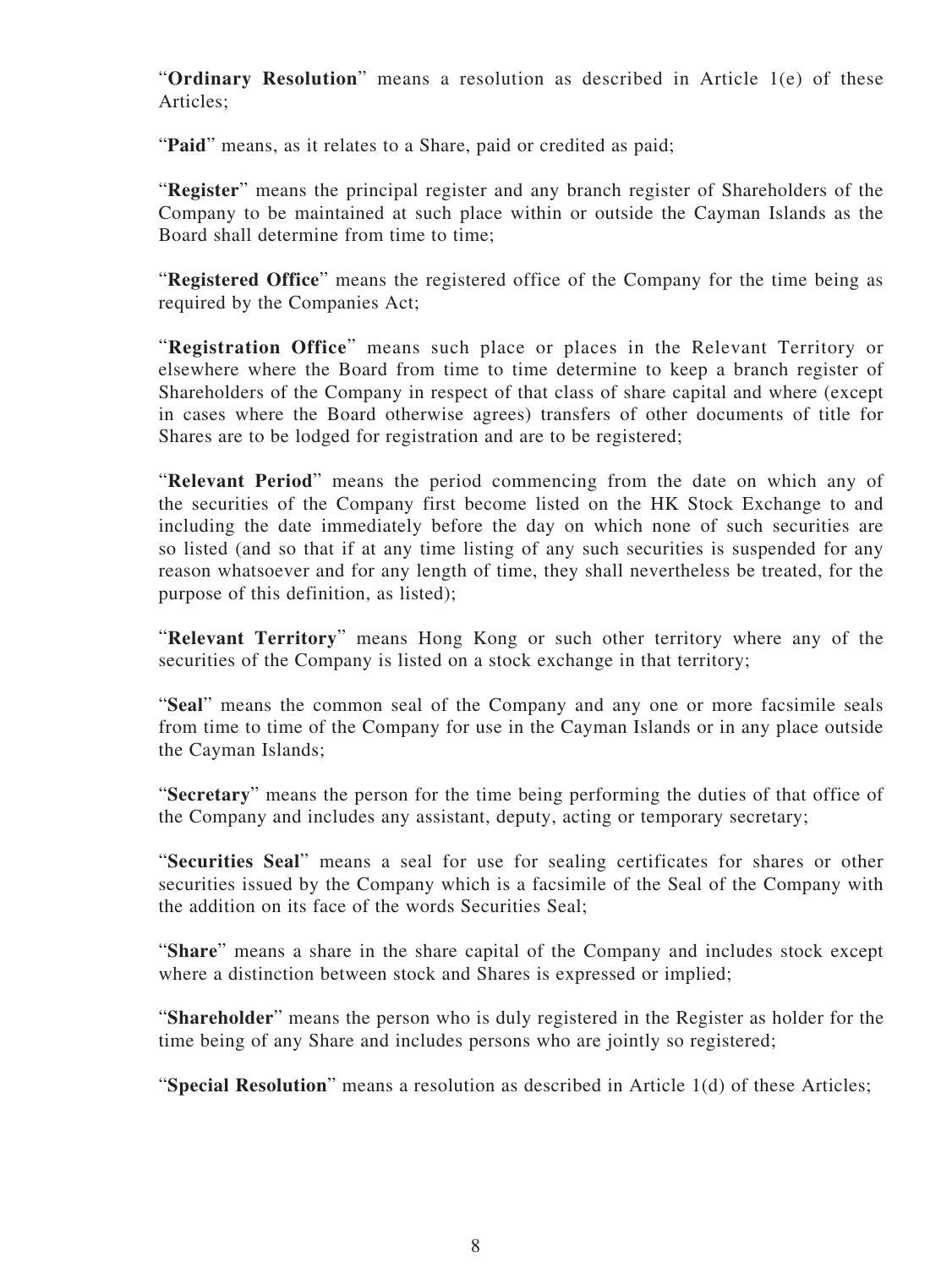"**Subsidiary**" has the meaning ascribed to it by Section 15 of the Companies Ordinance;

"**Transfer Office**" means the place where the principal register of Shareholders is located for the time being; and

"**US\$**" or "**US dollars**" means US dollars, the lawful currency for the time being of United States of America.

- (b) In these Articles, unless there be something in the subject or context inconsistent herewith:
	- (i) words denoting the singular number shall include the plural number and vice versa;
	- (ii) words importing any gender shall include every gender and words importing persons shall include partnerships, firms, companies and corporations;
	- (iii) subject to the foregoing provisions of this Article, any words or expressions defined in the Companies Act (except any statutory modification thereof not in force when these Articles become binding on the Company) shall bear the same meaning in these Articles, save that "company" shall where the context permits include any company incorporated in the Cayman Islands or elsewhere; and
	- (iv) references to any statute or statutory provision shall be construed as relating to any statutory modification or re-enactment thereof for the time being in force.
- (c) At all times during the Relevant Period a resolution shall be a Special Resolution when it has been passed by a majority of not less than  $\frac{3}{4}$  of the votes cast by such Shareholders as, being entitled so to do, vote in person or by proxy or, in the cases of Shareholders which are corporations, by their respective duly authorised representatives at a general meeting of which notice specifying the intention to propose the resolution as a special resolution has been duly given.
- (d) A resolution shall be an Ordinary Resolution when it has been passed by a simple majority of such Shareholders as, being entitled so to do, vote in person or, where proxies are allowed, by proxy or, in the case of any Shareholder being a corporation, by its duly authorised representative at a general meeting held in accordance with these Articles and of which not less than 14 days' notice has been duly given.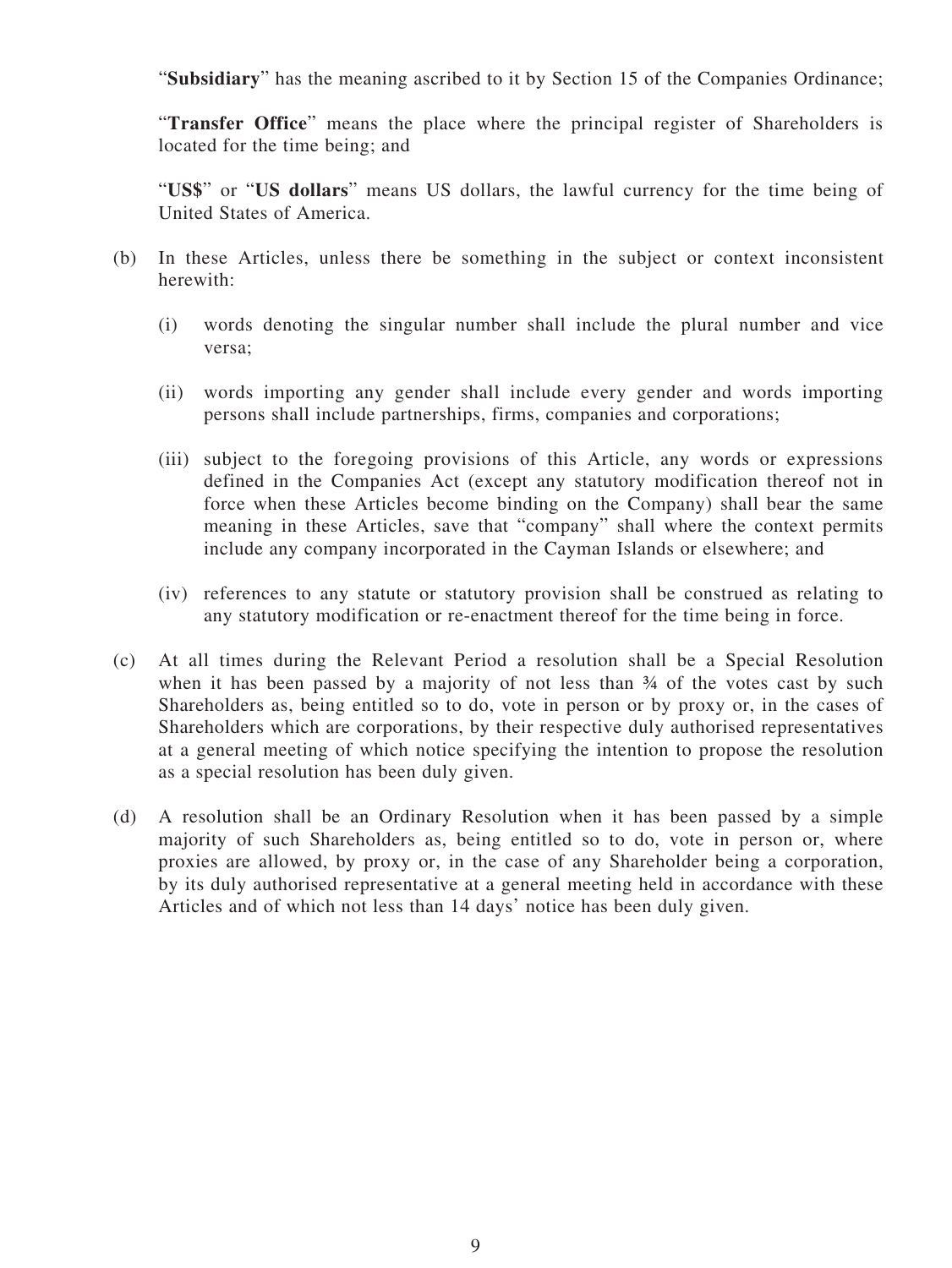- (e) A resolution in writing signed (in such manner as to indicate, expressly or impliedly, unconditional approval) by or on behalf of all Shareholders for the time being entitled to receive notice of and to attend and vote at general meetings of the Company shall, for the purpose of these Articles, be treated as an Ordinary Resolution duly passed at a general meeting of the Company duly convened and held and, where relevant as a Special Resolution so passed. Any such resolution shall be deemed to have been passed at a meeting held on the date on which it was signed by the last person to sign, and where the resolution states a date as being the date of his signature thereof by any Shareholder the statement shall be prima facie evidence that it was signed by him on that date. Such a resolution may consist of several documents in the like form, and signed by one or more relevant Shareholders.
- (f) A Special Resolution shall be effective for any purpose for which an Ordinary Resolution is expressed to be required under any provision of these Articles.
- 2. To the extent that the same is permissible under Cayman Islands law and subject to Article  $\frac{App.3}{p_{\text{even}}}$ 13, a Special Resolution shall be required to alter the Memorandum of Association of the Company, to approve any amendment of the Articles or to change the name of the Company. Para 16

# **SHARES, WARRANTS AND MODIFICATION OF RIGHTS**

- 3. Without prejudice to any special rights or restrictions for the time being attaching to any Shares or any class of Shares including preference Shares, any Share may be issued upon such terms and conditions and with such preferred, deferred or other qualified or special rights, or such restrictions, whether in regard to Dividend, voting, return of capital or otherwise, as the Company may from time to time by Ordinary Resolution determine (or, in the absence of any such determination or so far as the same may not make specific provision, as the Board may determine) and any Share may be issued on the terms that it is liable to be redeemed upon the happening of a specified event or upon a given date and either at the option of the Company, or at the option of the holder. No Shares shall be issued to bearer.
- 4. The Board may issue warrants to subscribe for any class of Shares or other securities of  $A_{pp,3}$ the Company, which warrants may be issued on such terms as the Board may from time to time determine. Where warrants are issued to bearer, no certificate thereof shall be issued to replace one that has been lost unless the Board is satisfied beyond reasonable doubt that the original certificate thereof has been destroyed and the Company has received an indemnity in such form as the Board shall think fit with regard to the issue of any such replacement certificate. Para 15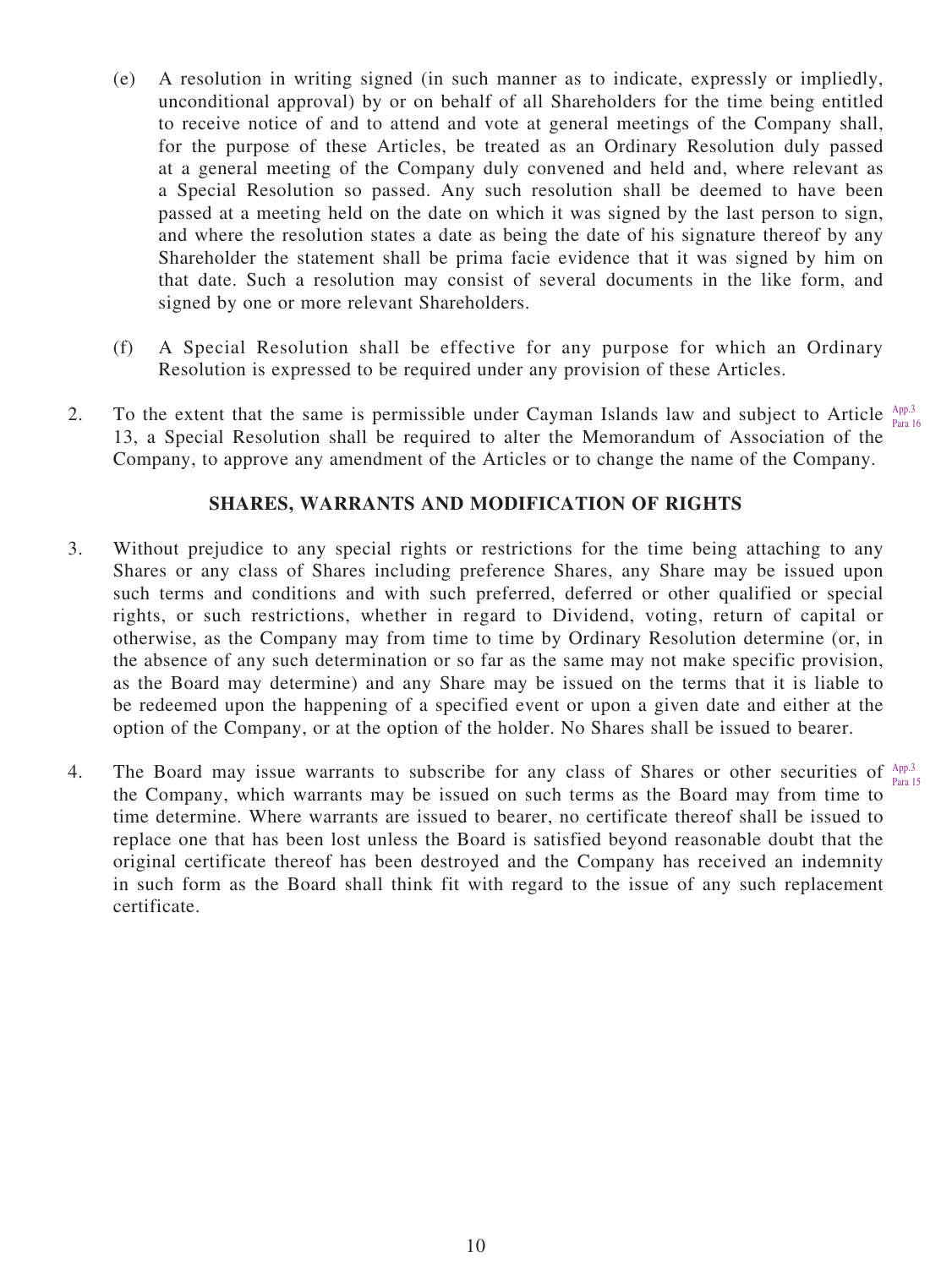- 5. (a) If at any time the share capital of the Company is divided into different classes of Shares, all or any of the special rights attached to any class (unless otherwise provided for by the terms of issue of the Shares of that class) may, subject to the provisions of the Companies Act, be varied or abrogated either with the consent in writing of not less than ¾ of the voting rights of the holders of that class or with the sanction of a Special Resolution passed at a separate general meeting of the holders of the Shares of that class. To every such separate general meeting the provisions of these Articles relating to general meetings shall mutatis mutandis apply, but so that the necessary quorum (other than at an adjourned meeting) shall be not less than persons holding (or, in the case of a Shareholder being a corporation, by its duly authorised representative) or representing by proxy holding not less than one-third of the issued Shares of that class, that the quorum for any meeting adjourned for want of quorum shall be two Shareholders present in person (or in the case of the Shareholder being a corporation, by its duly authorised representative) or by proxy (whatever the number of Shares held by them) and that any holder of Shares of the class present in person (or in the case of the Shareholder being a corporation, by its duly authorised representative) or by proxy may demand a poll.
	- (b) The provisions of this Article shall apply to the variation or abrogation of the rights attached to the Shares of any class as if each group of Shares of the class differently treated formed a separate class the rights whereof are to be varied or abrogated.
	- (c) The special rights conferred upon the holders of any Shares or class of Shares shall not, unless otherwise expressly provided in the rights attaching to the terms of issue of such Shares be deemed to be altered by the creation or issue of further Shares ranking pari passu therewith.
- 6. The authorised share capital of the Company on the date of the adoption of these Articles is US\$700,000 consisting of 7,000,000,000 shares of US\$0.0001 each.
- 7. The Company in general meeting may from time to time, whether or not all the Shares for the time being authorised shall have been issued and whether or not all the Shares for the time being issued shall have been fully paid up, by Ordinary Resolution increase its share capital by the creation of new Shares, such new capital to be of such amount and to be divided into Shares of such class or classes and of such amounts in Hong Kong dollars or such other currency as the Shareholders may think fit and as the resolution may prescribe.
- 8. Any new Shares shall be issued upon such terms and conditions and with such rights, privileges or restrictions attached thereto as the general meeting resolving upon the creation thereof shall direct, and if no direction be given, subject to the provisions of the Companies Act and of these Articles, as the Board shall determine; and in particular such Shares may be issued with a preferential or qualified right to participate in Dividends and in the distribution of assets of the Company and with a special right or without any right of voting.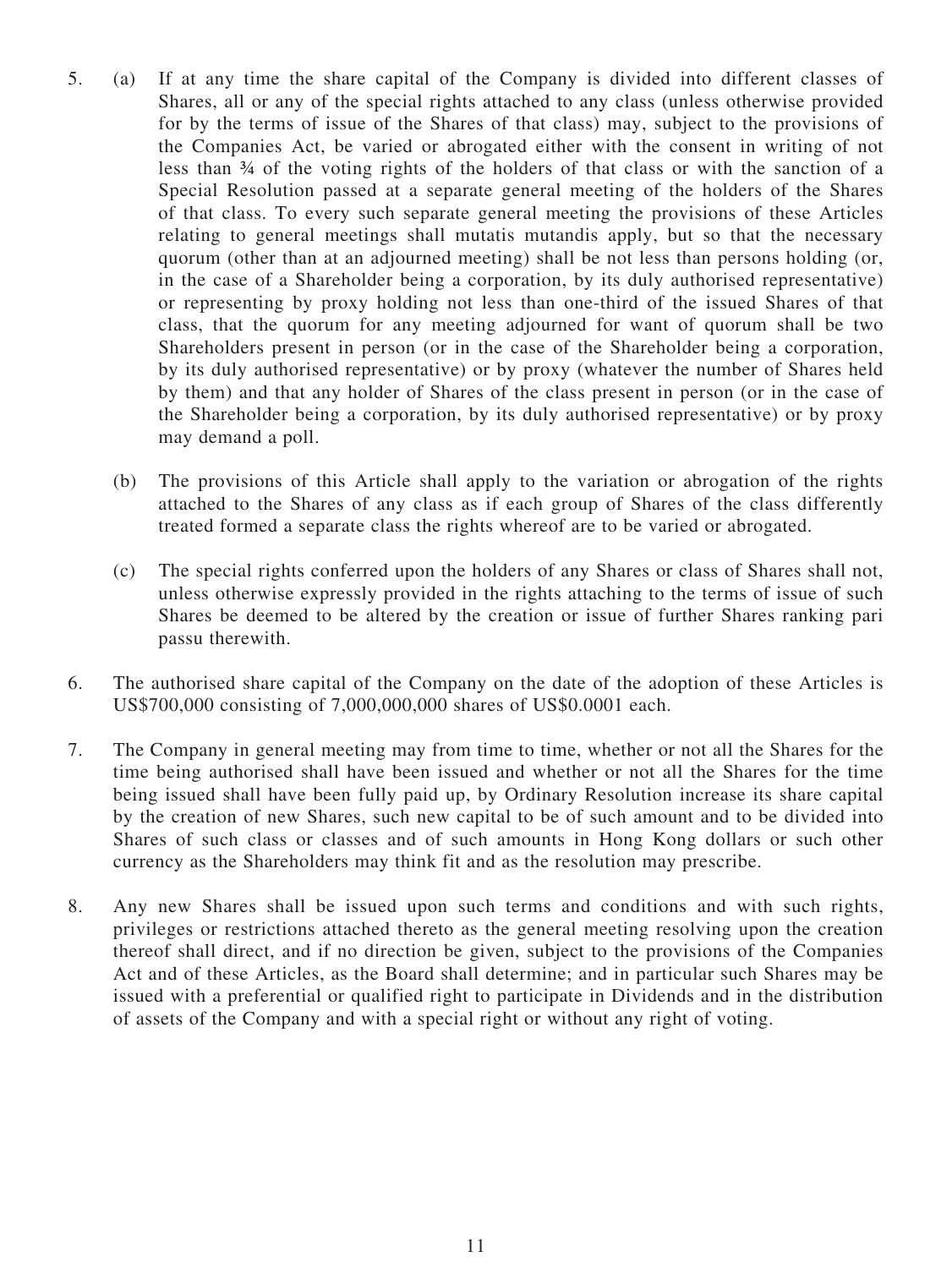- 9. The Board may, before the issue of any new Shares, determine that the same, or any of them, shall be offered in the first instance, and either at par or at a premium, to all the existing holders of any class of Shares in proportion as nearly as may be to the number of Shares of such class held by them respectively, or make any other provisions as to the allotment and issue such Shares, but in default of any such determination or so far as the same shall not extend, such Shares may be dealt with as if they formed part of the capital of the Company existing prior to the issue of the same.
- 10. Except so far as otherwise provided by the conditions of issue or by these Articles, any capital raised by the creation of new Shares shall be treated as if it formed part of the original capital of the Company and such Shares shall be subject to the provisions contained in these Articles with reference to the payment of calls and instalments, transfer and transmission, forfeiture, lien, cancellation, surrender, voting and otherwise.
- 11. (a) All unissued Shares and other securities of the Company shall be at the disposal of the Board and it may offer, allot (with or without conferring a right of renunciation), grant options over or otherwise dispose of them to such persons, at such times, for such consideration and generally on such terms (subject to Article 9) as it in its absolute discretion thinks fit, but so that no Shares shall be issued at a discount. The Board shall, as regards any offer or allotment of Shares, comply with the provisions of the Companies Act, if and so far as such provisions may be applicable thereto.
	- (b) Neither the Company nor the Board shall be obliged, when making or granting any allotment of, offer of, option over or disposal of Shares or other securities of the Company, to make, or make available, and may resolve not to make, or make available, any such allotment, offer, option or Shares or other securities to Shareholders or others with registered addresses in any jurisdiction outside of the Relevant Territory, or in any particular territory or territories being a territory or territories where, in the absence of a registration statement or other special formalities, this would or might, in the opinion of the Board, be unlawful or impracticable, or the existence or extent of the requirement for such registration statement or special formalities might be expensive (whether in absolute terms or in relation to the rights of the Shareholder(s) who may be affected) or time consuming to determine. The Board shall be entitled to make such arrangements to deal with fractional entitlements arising on an offer of any unissued Shares or other securities as it thinks fit, including the aggregation and the sale thereof for the benefit of the Company. Shareholders who may be affected as a result of any of the matters referred to in this paragraph (b) shall not be, and shall be deemed not to be, a separate class of Shareholders for any purposes whatsoever.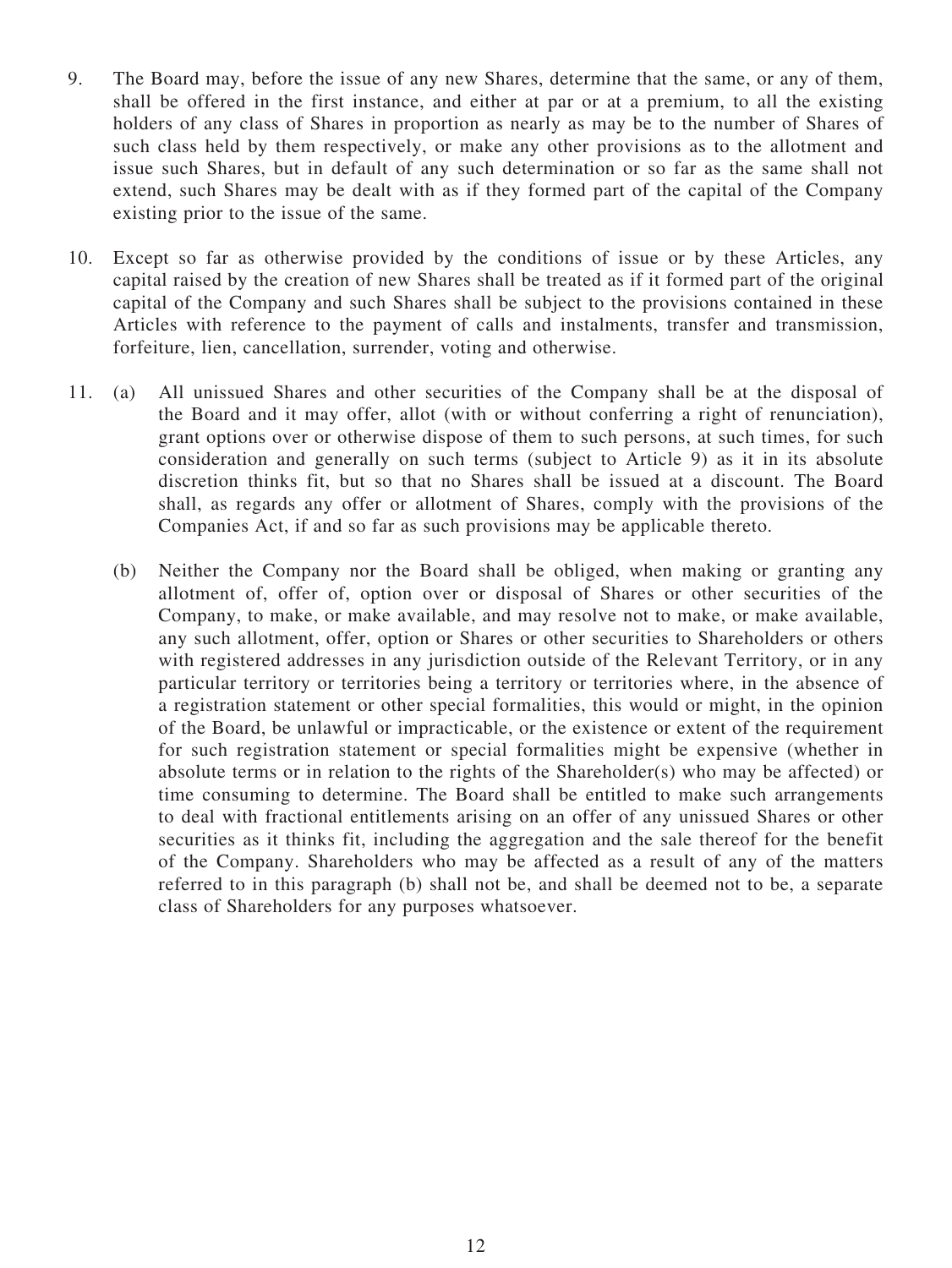- 12. (a) The Company may at any time pay commission to any person for subscribing or agreeing to subscribe (whether absolutely or conditionally) for any Shares or procuring or agreeing to procure subscriptions (whether absolute or conditional) for any Shares, but so that the conditions and requirements of the Companies Act shall be observed and complied with, and in each case the commission shall not exceed 10% of the price at which the Shares are issued.
	- (b) If any Shares are issued for the purpose of raising money to defray the expenses of the construction of any works or buildings or the provision of any plant which cannot be made profitable within a period of one year, the Company may pay interest on so much of that share capital as is for the time being paid up for the period and, subject to any conditions and restrictions mentioned in the Companies Act, may charge the sum so paid by way of interest to capital as part of the cost of construction of the works or buildings, or the provisions of the plant.
- 13. The Company may from time to time by Ordinary Resolution:
	- (a) increase its share capital as provided by Article 7;
	- (b) consolidate or divide all or any of its share capital into Shares of larger or smaller amount than its existing Shares; and on any consolidation of fully paid Shares into Shares of larger amount, the Board may settle any difficulty which may arise as it thinks expedient and in particular (but without prejudice to the generality of the foregoing) may as between the holders of Shares to be consolidated determine which particular Shares are to be consolidated into a consolidated Share, and if it shall happen that any person shall become entitled to fractions of a consolidated Share or Shares, such fractions may be sold by some person appointed by the Board for that purpose and the person so appointed may transfer the Shares so sold to the purchaser thereof and the validity of such transfer shall not be questioned, and so that the net proceeds of such sale (after deduction of the expenses of such sale) may either be distributed among the persons who would otherwise be entitled to a fraction or fractions of a consolidated Share or Shares rateably in accordance with their rights and interest or may be paid to the Company for the Company's benefit;
	- (c) divide its unissued Shares into several classes and attach thereto respectively any preferential, deferred, qualified or special rights, privileges or conditions;
	- (d) sub-divide its Shares or any of them into Shares of smaller amount than is fixed by the Memorandum of Association, subject nevertheless to the provisions of the Companies Act, and so that the resolution whereby any Share is sub-divided may determine that, as between the holders of the Shares resulting from such sub-division, one or more of the Shares may have any such preferred or other special rights over, or may have such deferred rights or be subject to any such restrictions as compared with the others as the Company has power to attach to unissued or new Shares;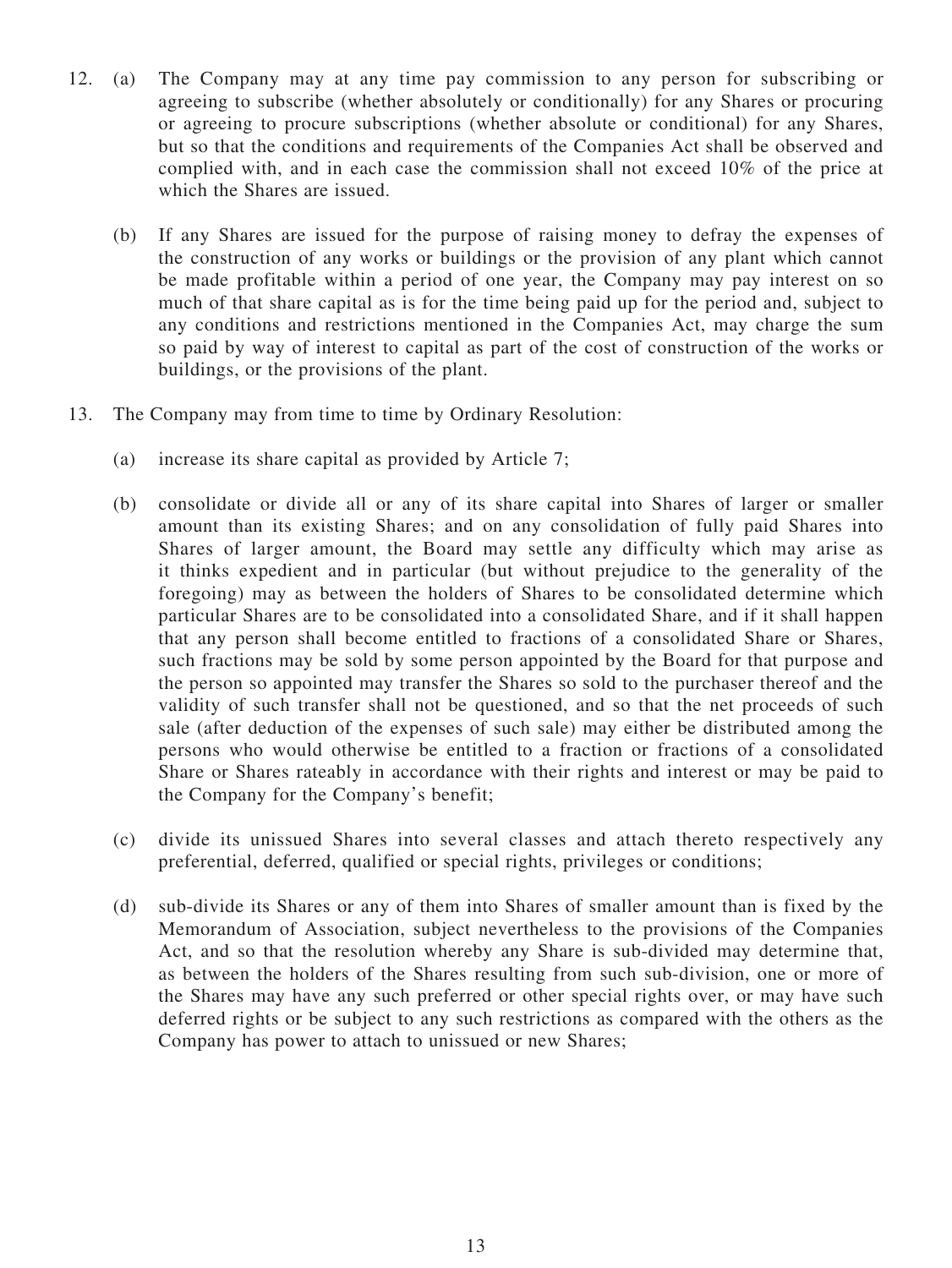- (e) cancel any Shares which at the date of the passing of the resolution have not been taken or agreed to be taken by any person, and diminish the amount of its share capital by the amount of the Shares so cancelled;
- (f) make provision for the issue and allotment of Shares which do not carry any voting rights;
- (g) change the currency of denomination of its share capital; and
- (h) reduce its share premium account in any manner authorised, and subject to any conditions prescribed by law.
- 14. The Company may by Special Resolution reduce its share capital or undistributable reserve in any manner authorised, and subject to any conditions prescribed, by law.
- 15. (a) Subject to the Companies Act, or any other law or so far as not prohibited by any law and subject to any rights conferred on the holders of any class of Shares, the Company shall have the power to purchase or otherwise acquire its own Shares (which expression as used in this Article includes redeemable Shares) provided that the manner and terms of purchase have first been authorised by an Ordinary Resolution of the Shareholders, and to purchase or otherwise acquire warrants and other securities for the subscription or purchase of its own Shares, and shares and warrants and other securities for the subscription or purchase of any shares in any company which is its Holding Company and may make payment therefor in any manner and terms authorised or not prohibited by law, including out of capital, or to give, directly or indirectly, by means of a loan, a guarantee, an indemnity, the provision of security or otherwise howsoever, financial assistance for the purpose of or in connection with a purchase or other acquisition made or to be made by any person of any Shares or warrants or other securities in the Company or any company which is a Holding Company of the Company and should the Company purchase or otherwise acquire its own Shares or warrants or other securities neither the Company nor the Board shall be required to select the Shares or warrants or other securities to be purchased or otherwise acquired rateably or in any other manner and terms as between the holders of Shares or warrants or other securities of the same class or as between them and the holders of Shares or warrants or other securities of any other class or in accordance with the rights as to Dividends or capital conferred by any class of Shares provided always that any such purchase or other acquisition or financial assistance shall only be made in accordance with the relevant code, rules or regulations issued from time to time by the HK Stock Exchange and/or the Securities and Futures Commission of Hong Kong from time to time in force.
	- (b) Subject to the provisions of the Companies Act and the Memorandum of Association of the Company, and to any special rights conferred on the holders of any Shares or attaching to any class of Shares, Shares may be issued on the terms that they may, at the option of the Company or the holders thereof, be liable to be redeemed on such terms and in such manner, including out of capital, as the Board may deem fit.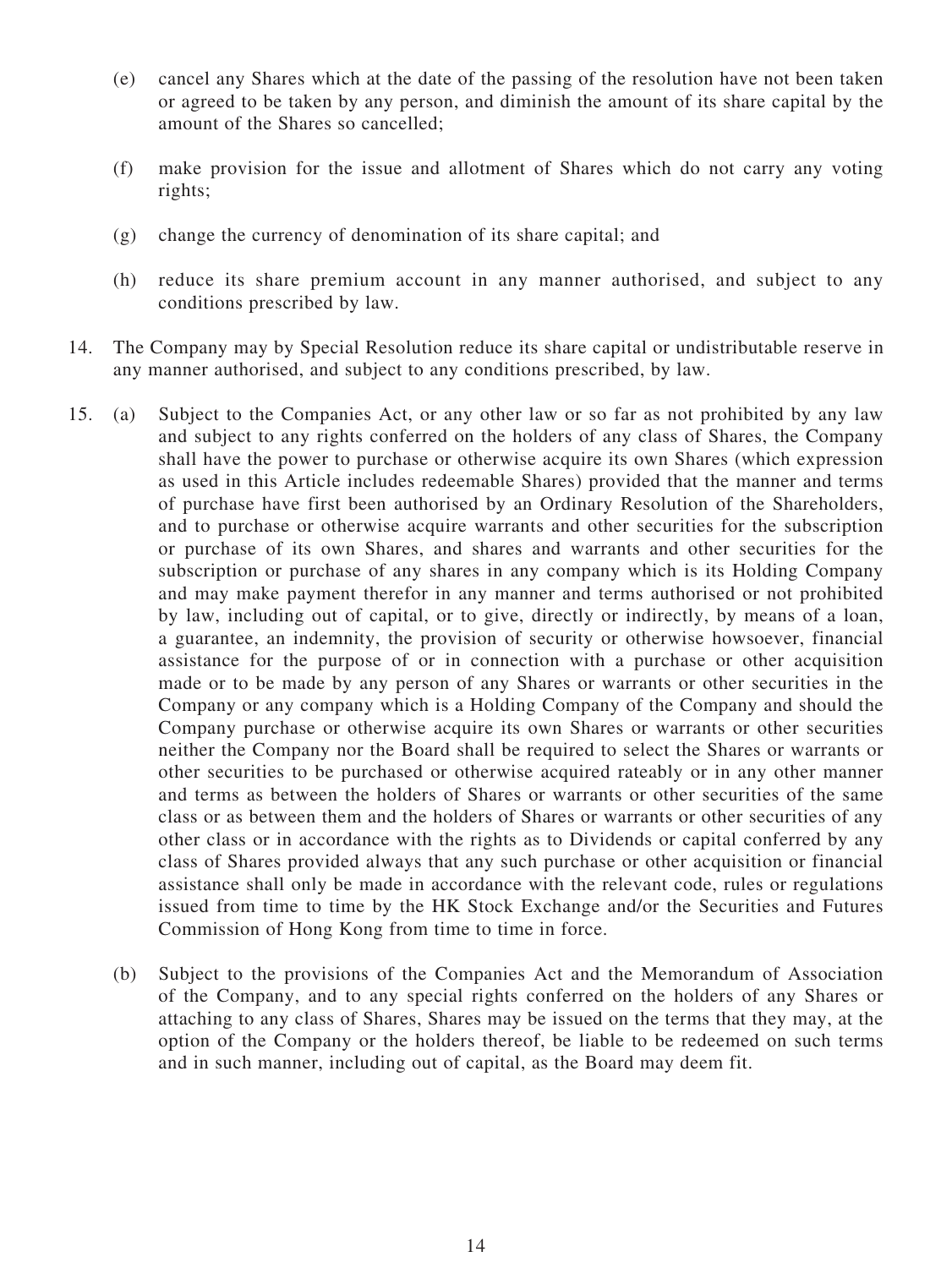- (c) Where the Company purchases for redemption a redeemable Share, purchases not made through the market or by tender shall be limited to a maximum price, and if purchases are by tender, tenders shall be available to all Shareholders alike.
- (d) The purchase or redemption of any Share shall not be deemed to give rise to the purchase or redemption of any other Share.
- (e) The holder of the Shares being purchased or redeemed shall be bound to deliver up to the Company at the Head Office or such other place as the Board shall specify the certificate(s) thereof for cancellation and thereupon the Company shall pay to him the purchase or redemption monies in respect thereof.

# **REGISTER OF SHAREHOLDERS AND SHARE CERTIFICATES**

- 16. Except as otherwise expressly provided by these Articles or as required by law or as ordered by a court of competent jurisdiction, no person shall be recognised by the Company as holding any Share upon any trust and, except as aforesaid, the Company shall not be bound by or be compelled in any way to recognise (even when having notice thereof) any equitable, contingent, future or partial interest in any Share or any interest in any fractional part of a Share or any other right or claim to or in respect of any Shares except an absolute right to the entirety thereof of the registered holder.
- 17. (a) The Board shall cause to be kept the Register and there shall be entered therein the particulars required under the Companies Act.
	- (b) Subject to the provisions of the Companies Act, if the Board considers it necessary or appropriate, the Company may establish and maintain a principal or branch register of Shareholders at such location as the Board thinks fit and, during the Relevant Period, the Company shall keep its principal or a branch register of Shareholders in Hong Kong.
	- (c) During the Relevant Period (except when the Register is closed on terms equivalent  $A_{\text{p},\text{p}}^{\text{Ap},3}$ to the Companies Ordinance), any Shareholder may inspect during business hours any Register maintained in Hong Kong without charge and require the provision to him of copies or extracts thereof in all respects as if the Company were incorporated under and were subject to the Companies Ordinance. Para 20
	- (d) The Register may be closed at such time or for such period not exceeding in the whole 30 days in each year as the Board may determine.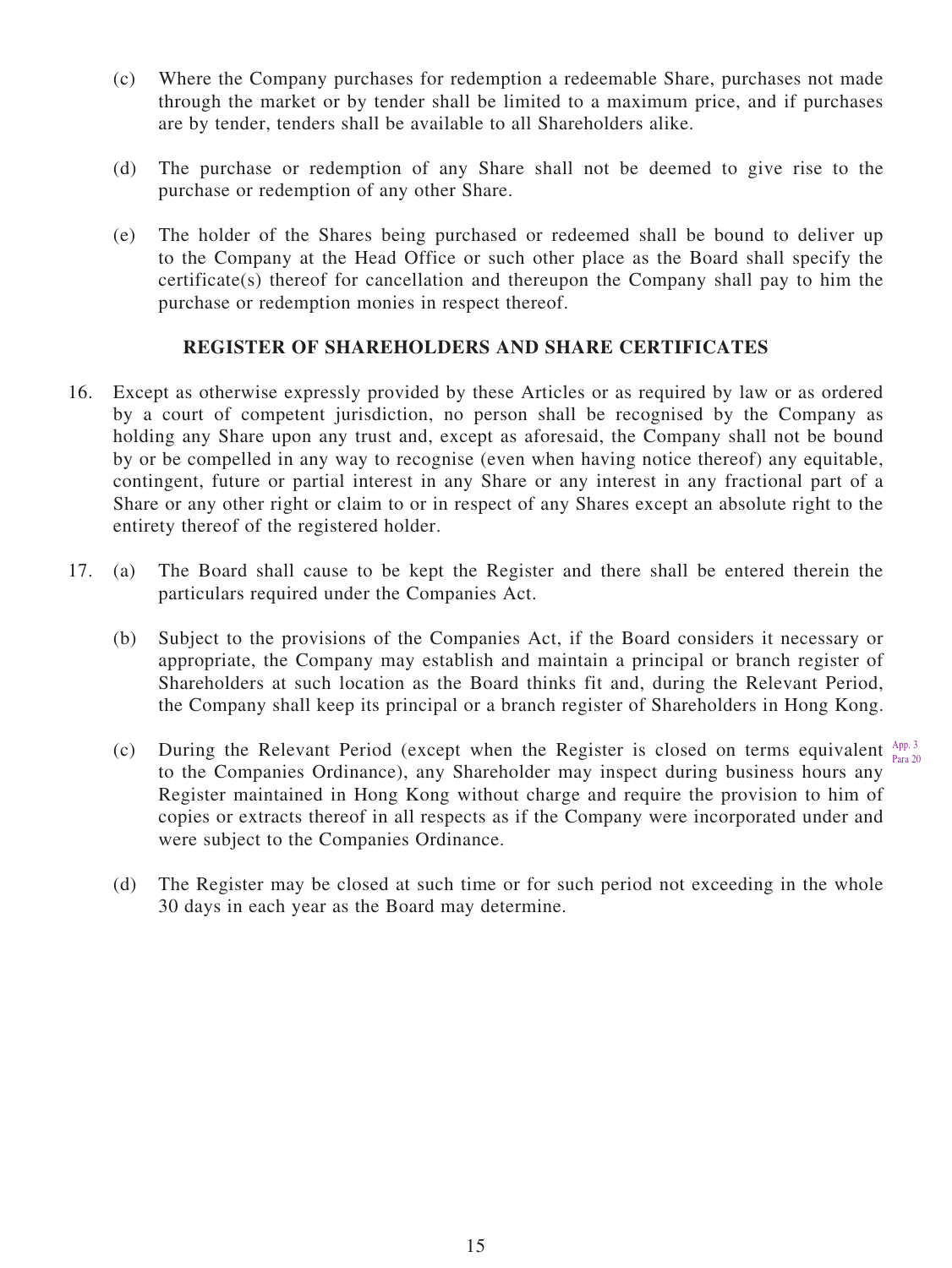- 18. (a) Every person whose name is entered as a Shareholder in the Register shall be entitled to receive within the relevant time limit as prescribed in the Companies Act or as the HK Stock Exchange may from time to time determine, whichever is shorter, after allotment or lodgement of a transfer (or within such other period as the conditions of issue shall provide or is required by the applicable rules of the stock exchange of the Relevant Territory) one certificate for all his Shares, or, if he shall so request, in a case where the allotment or transfer is of a number of Shares in excess of the number for the time being forming a stock exchange board lot for the purposes of the stock exchange of the Relevant Territory on which the Shares are listed upon payment of such sum (in the case of a transfer, not exceeding in the case of any share capital listed on a stock exchange in Hong Kong, HK\$2.50 or such other sum as may from time to time be allowed or not prohibited under the Listing Rules, and in the case of any other Shares, such sum in such currency as the Board may from time to time determine to be reasonable in the territory in which the relevant Register is situated, or otherwise such other sum as the Company may by Ordinary Resolution determine) for every certificate after the first as the Board may from time to time determine, such number of certificates for Shares in stock exchange board lots or whole multiples thereof as he shall request and one for the balance (if any) of the Shares in question, provided that in respect of a Share or Shares held jointly by several persons the Company shall not be bound to issue a certificate or certificates to each such person, and the issue and delivery of a certificate or certificates to one of the joint holders shall be sufficient delivery to all such holders.
	- (b) The Company may, in the event of a change in the form of definitive Share certificate adopted by the Board, issue new definitive certificates to all holders of Shares appearing on the Register in replacement of old definitive certificates issued to such holders. The Board may resolve whether or not to require the return of the old certificates as a condition precedent to the issue of replacement certificates and, as regards any old certificates which have been lost or defaced, to impose such conditions (including as to indemnity) as the Board shall see fit. If the Board elects not to require the return of the old certificates, the same shall be deemed to have been cancelled and of no further effect for all purposes.
- 19. Every certificate for Shares, warrants or debentures or representing any other form of securities of the Company shall be issued under the Seal of the Company, which for this purpose may be a duplicate Seal.
- 20. Every share certificate hereafter issued shall specify the number and class of Shares in respect of which it is issued and the amount paid thereon and may otherwise be in such form as the Board may from time to time prescribe. A share certificate shall relate to only one class of Shares, and where the capital of the Company includes Shares with different voting rights, the designation of each class of Shares, other than those which carry the general right to vote at general meetings, must include the words "restricted voting" or "limited voting" or "non-voting" or some other appropriate designation which is commensurate with the rights attaching to the relevant class of Shares.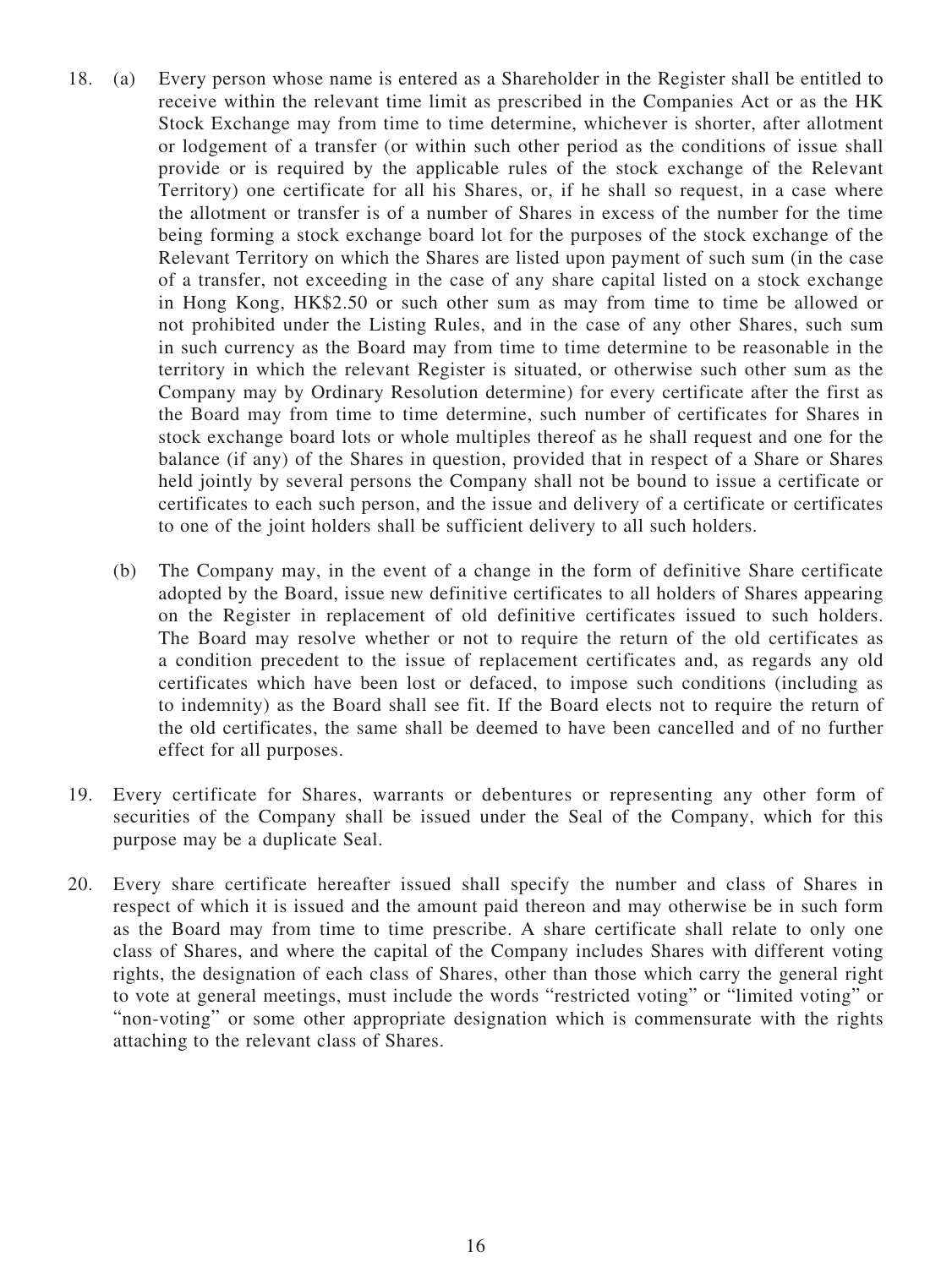- 21. (a) The Company shall not be bound to register more than four persons as joint holders of any Share.
	- (b) If any Shares shall stand in the names of two or more persons, the person first named in the Register shall be deemed to be sole holder thereof as regards service of notice and, subject to the provisions of these Articles, all or any other matter connected with the Company, except the transfer of the Share.
- 22. If a share certificate is defaced, lost or destroyed, it may be replaced on payment of such fee, if any, (not exceeding, in the case of any share capital listed on a stock exchange in Hong Kong, HK\$2.50 or such other sum as may from time to time be allowed or not prohibited under the Listing Rules, and, in the case of any other capital, such sum in such currency as the Board may from time to time determine to be reasonable in the territory in which the relevant Register is situated, or such other sum as the Company may by Ordinary Resolution determine) as the Board shall from time to time determine and on such terms and conditions, if any, as to publication of notices, evidence and indemnity as the Board thinks fit and in the case of wearing out or defacement, after delivery up of the old certificate. In the case of destruction or loss, the person to whom such replacement certificate is given shall also bear and pay to the Company all costs and out-of-pocket expenses incidental to the investigation by the Company of the evidence of such destruction or loss and of such indemnity.

#### **LIEN**

- 23. The Company shall have a first and paramount lien on every Share (not being a fully paid Share) for all moneys, whether presently payable or not, called or payable at a fixed time in respect of that Share; and the Company shall also have a first and paramount lien and charge on all Shares (other than fully paid-up Shares) standing registered in the name of a Shareholder, whether singly or jointly with any other person or persons, for all the debts and liabilities of such Shareholder or his estate to the Company and whether the same shall have been incurred before or after notice to the Company of any equitable or other interest of any person other than such Shareholder, and whether the period for the payment or discharge of the same shall have actually arrived or not, and notwithstanding that the same are joint debts or liabilities of such Shareholder or his estate and any other person, whether a Shareholder of the Company or not. The Company's lien (if any) on a Share shall extend to all Dividends and bonuses declared in respect thereof. The Board may at any time either generally or in any particular case waive any lien that has arisen, or declare any Share to be exempt wholly or partially from the provisions of this Article.
- 24. The Company may sell, in such manner as the Board thinks fit, any Shares on which the Company has a lien, but no sale shall be made unless some sum in respect of which the lien exists is presently payable or the liability or engagement in respect of which such lien exists is liable to be presently fulfilled or discharged, nor until the expiration of 14 days after a notice in writing, stating and demanding payment of the sum presently payable or specifying the liability or engagement and demanding fulfilment or discharge thereof and giving notice of intention to sell in default, shall have been given, in the manner in which notices may be sent to Shareholders of the Company as provided in these Articles, to the registered holder for the time being of the Shares, or the person entitled by reason of such holder's death, bankruptcy or winding-up to the Shares.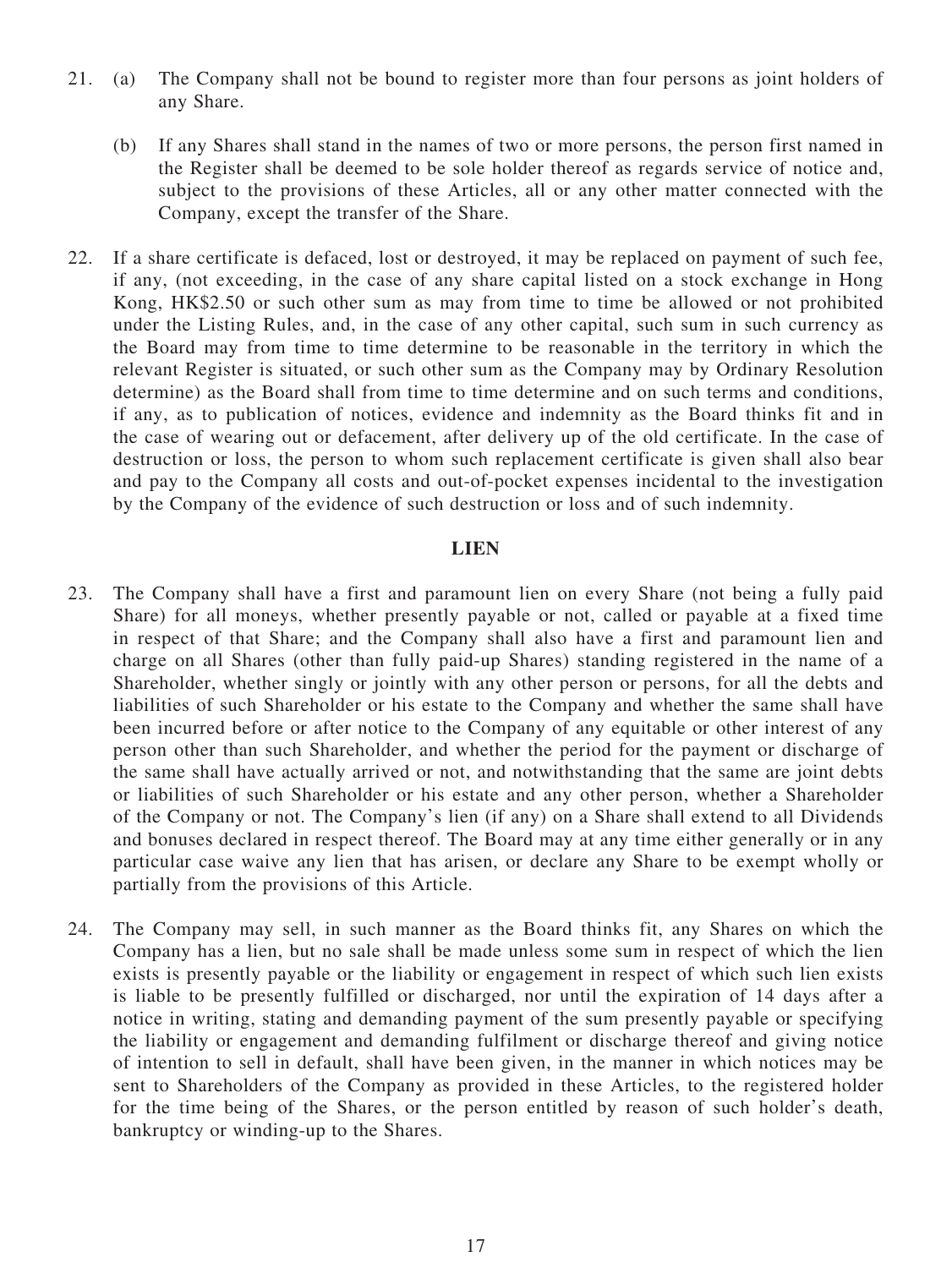25. The net proceeds of such sale after the payment of the costs of such sale shall be applied in or towards payment or satisfaction of the debt or liability or engagement in respect whereof the lien exists, so far as the same is presently payable, and any residue shall (subject to a like lien for debts or liabilities not presently payable as existed upon the Shares prior to the sale) be paid to the person entitled to the Shares at the time of the sale. For the purpose of giving effect to any such sale, the Board may authorise some person to transfer the Shares sold to the purchaser thereof and may enter the purchaser's name in the Register as holder of the Shares, and the purchaser shall not be bound to see the application of the purchase money, nor shall his title to the Shares be affected by any irregularity or invalidity in the proceedings relating to the sale.

#### **CALLS ON SHARES**

- 26. The Board may from time to time make such calls as it thinks fit upon the Shareholders in respect of any moneys unpaid on the Shares held by them respectively (whether on account of the nominal value of the Shares or by way of premiums) and not by the conditions of allotment thereof made payable at a fixed time. A call may be made payable either in one sum or by instalments.
- 27. At least 14 days' notice of any call shall be given to the relevant Shareholders specifying the time and place of payment and to whom such call shall be paid.
- 28. A copy of the notice referred to in Article 27 shall be sent to relevant Shareholders in the manner in which notices may be sent to Shareholders by the Company as herein provided.
- 29. In addition to the giving of notice in accordance with Article 28, notice of the person appointed to receive payment of every call and of the times and places appointed for payment may be given to the relevant Shareholders by notice to be inserted at least once in the Newspapers.
- 30. Every Shareholder upon whom a call is made shall pay the amount of every call so made on him to the person and at the time or times and place or places as the Board shall appoint.
- 31. A call shall be deemed to have been made at the time when the resolution of the Board authorising such call was passed.
- 32. The joint holders of a Share shall be severally as well as jointly liable for the payment of all calls and instalments due in respect of such Share or other moneys due in respect thereof.
- 33. The Board from time to time at its discretion may extend the time fixed for any call, and may extend such time as regards all or any of the Shareholders, whom due to residence outside the Relevant Territory or other cause the Board may deem entitled to any such extension but no Shareholder shall be entitled to any such extension except as a matter of grace and favour.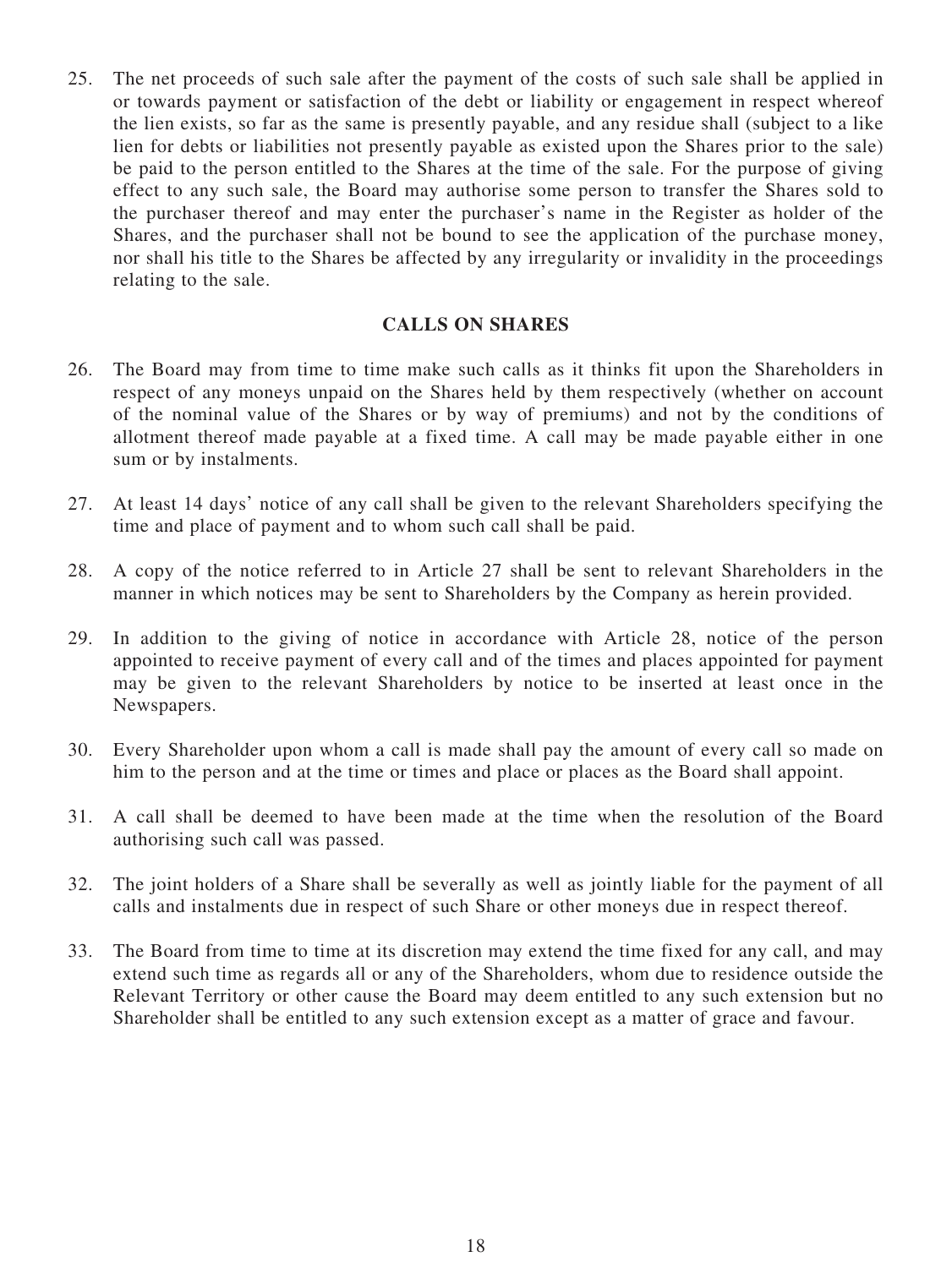- 34. If the sum payable in respect of any call or instalment is not paid before or on the day appointed for payment thereof, the person or persons from whom the sum is due shall pay interest on the same at such rate not exceeding 20% per annum as the Board shall fix from the day appointed for the payment thereof to the time of the actual payment, but the Board may waive payment of such interest wholly or in part.
- 35. No Shareholder shall be entitled to receive any Dividend or bonus or to be present or vote (save as proxy or authorised representative for another Shareholder) at any general meeting, either personally, or (save as proxy or authorised representative for another Shareholder) by proxy, or be reckoned in a quorum, or to exercise any other privilege as a Shareholder until all calls or instalments due from him to the Company, whether alone or jointly or jointly and severally with any other person, together with interest and expenses (if any) shall have been paid.
- 36. On the trial or hearing of any action or other proceedings for the recovery of any money due for any call, it shall be sufficient to prove that the name of the Shareholder sued is entered in the Register as the holder, or one of the holders, of the Shares in respect of which such debt accrues; that the resolution of the Board making the call has been duly recorded in the minute book of the Board; and that notice of such call was given to the Shareholder sued, in pursuance of these Articles, and it shall not be necessary to prove the appointment of the Directors who made such call, nor any other matters whatsoever, but the proof of the matters aforesaid shall be conclusive evidence of the debt.
- 37. (a) Any sum which by the terms of allotment of a Share is made payable upon allotment or at any fixed date, whether on account of the nominal value of the Share and/or by way of premium, shall for all purposes of these Articles be deemed to be a call duly made and notified and payable on the date fixed for payment, and in case of non-payment all the relevant provisions of these Articles as to payment of interest and expenses, forfeiture and the like, shall apply as if such sums had become payable by virtue of a call duly made and notified.
	- (b) The Board may on the issue of Shares differentiate between the allottees or holders as to the amount of calls to be paid and the time of payment.
- 38. The Board may, if it thinks fit, receive from any Shareholder willing to advance the same, and either in money or money's worth, all or any part of the money uncalled and unpaid or instalments payable upon any Shares held by him, and in respect of all or any of the moneys so advanced may pay interest at such rate (if any) not exceeding 20% per annum, as the Board may decide but a payment in advance of a call shall not entitle the Shareholder to receive any Dividend subsequently declared or to exercise any other rights or privileges as a Shareholder in respect of the Share or the due portion of the Shares upon which payment has been advanced by such Shareholder before it is called up. The Board may at any time repay the amount so advanced upon giving to such Shareholder not less than one Month's notice in writing of its intention on that behalf, unless before the expiration of such notice the amount so advanced shall have been called up on the Shares in respect of which it was advanced.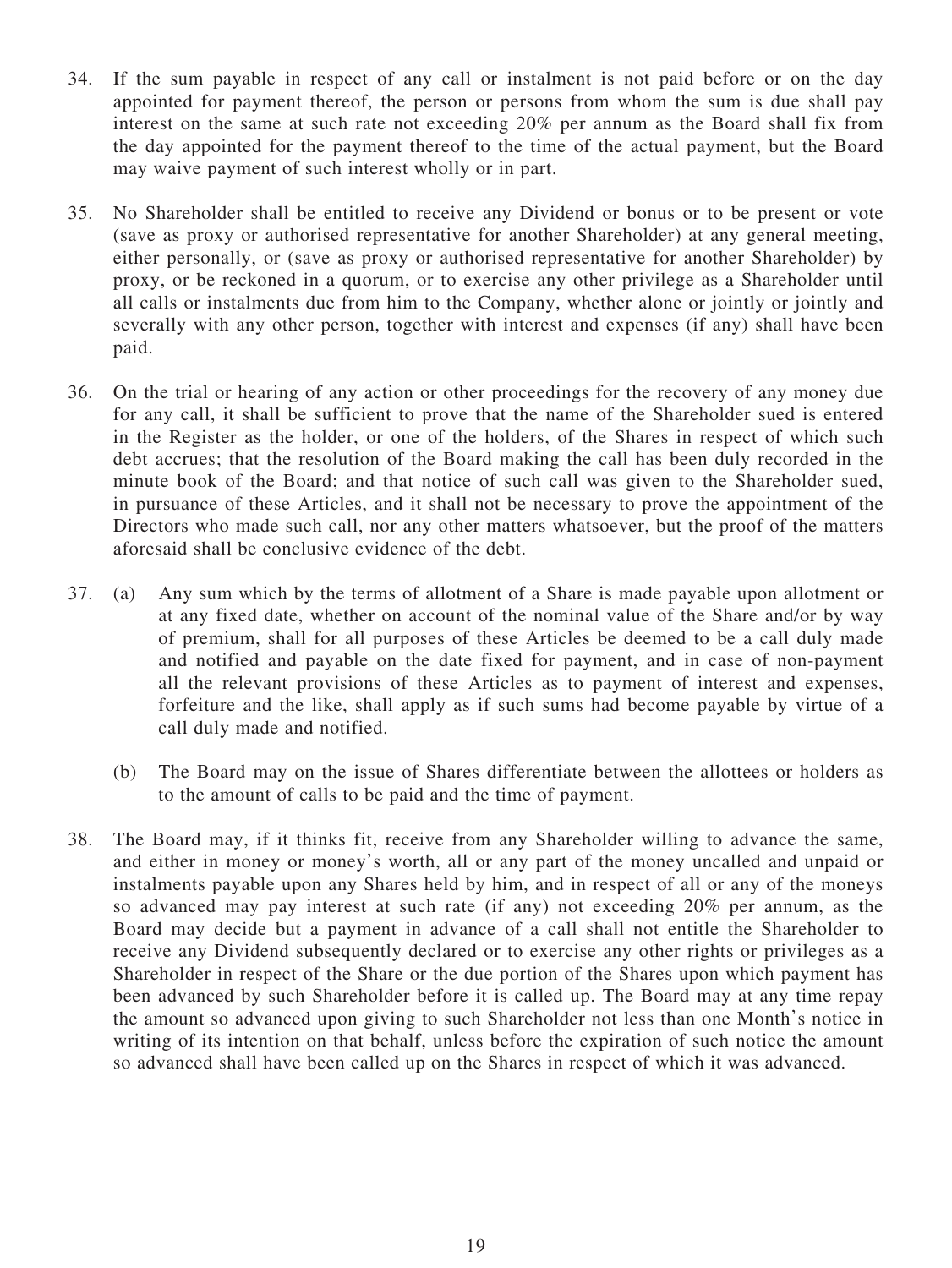# **TRANSFER OF SHARES**

- 39. Subject to the Companies Act, all transfers of Shares shall be effected by transfer in writing in the usual or common form or in such other form as the Board may accept provided always that it shall be in such a form prescribed by the HK Stock Exchange and may be under hand only or, if the transferor or transferee is a Clearing House (or its nominee(s)), under hand or by machine imprinted signature or by such other means of execution as the Board may approve from time to time.
- 40. The instrument of transfer of any Share shall be executed by or on behalf of the transferor and by or on behalf of the transferee provided that the Board may dispense with the execution of the instrument of transfer by the transferor or the transferee or accept mechanically executed transfers in any case in which it in its absolute discretion thinks fit to do so. The transferor shall be deemed to remain the holder of the Share until the name of the transferee is entered in the Register in respect thereof. Nothing in these Articles shall preclude the Board from recognising a renunciation of the allotment or provisional allotment of any Share by the allottee in favour of some other person.
- 41. (a) The Board may, in its absolute discretion at any time and from time to time, remove any Share on the principal Register to any branch Register or any Share on any branch Register to the principal Register or any other branch Register.
	- (b) Unless the Board otherwise agrees (which agreement may be on such terms and subject to such conditions as the Board in its absolute discretion may from time to time stipulate, and which agreement it shall, without giving any reason therefore, be entitled in its absolute discretion to give or withhold) no Shares on the principal Register shall be removed to any branch Register nor shall Shares on any branch Register be removed to the principal Register or any other branch Register and all removals and other documents of title relating to or affecting the title to any share or other securities of the Company shall be lodged for registration, and be registered, in the case of any Shares on a branch Register, at the relevant Registration Office, and, in the case of any Shares on the principal Register, at the Transfer Office.
	- (c) Notwithstanding anything contained in these Articles, the Company shall as soon as practicable and on a regular basis record in the principal Register all removals of Shares effected on any branch Register and shall at all times maintain the principal Register and all branch Registers in all respects in accordance with the Companies Act.
- 42. Fully paid Shares shall be free from any restriction with respect to the right of the holder thereof to transfer such Shares (except when permitted by the HK Stock Exchange) and shall also be free from all liens. The Board however, may, in its absolute discretion, refuse to register a transfer of any Share which is not fully paid to a person of whom it does not approve or any Share issued under any share option scheme upon which a restriction on transfer imposed thereby still subsists, and it may also refuse to register a transfer of any Share (whether fully paid up or not) to more than four joint holders or a transfer of any Shares (not being a fully paid up Share) on which the Company has a lien.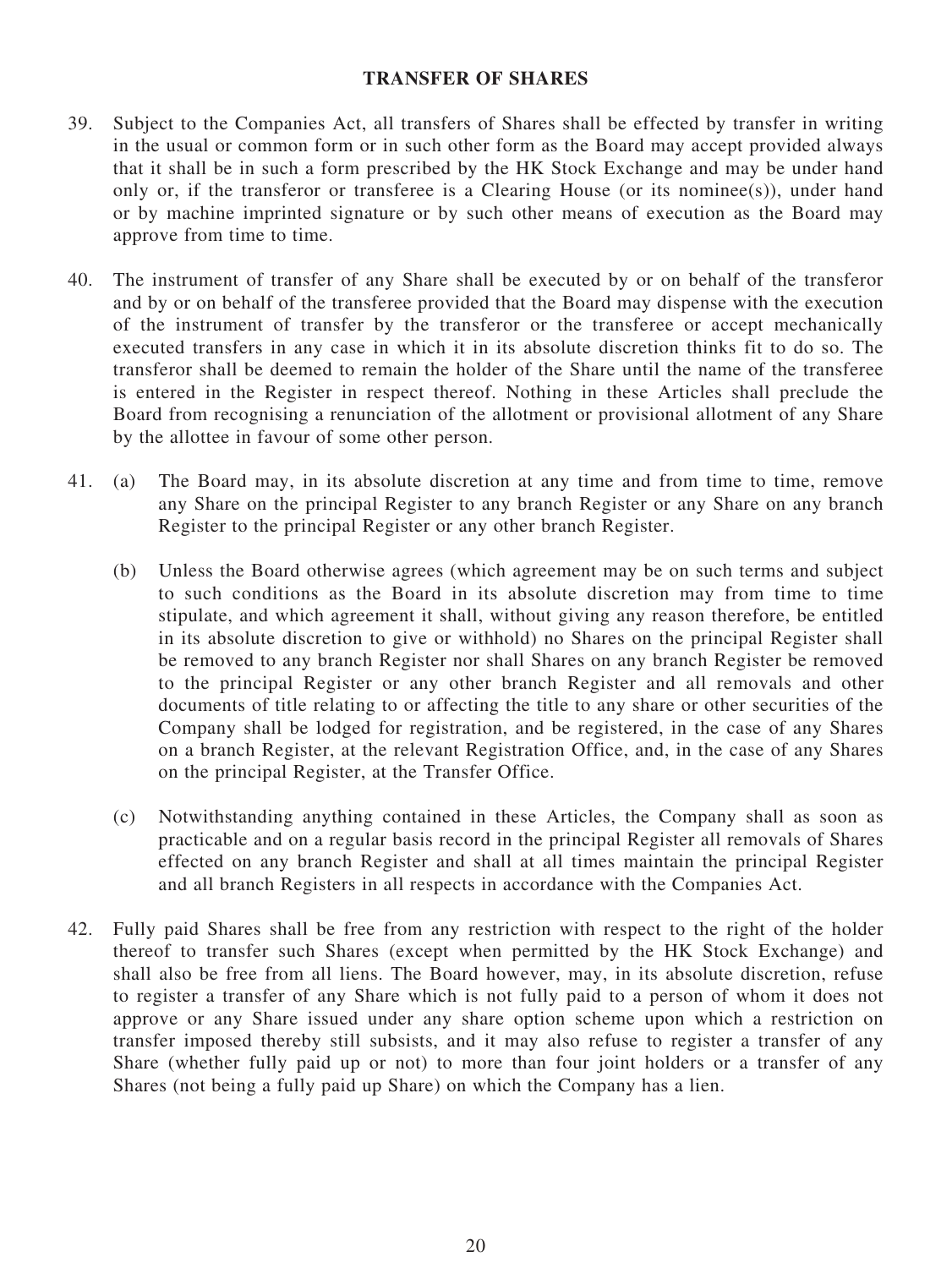- 43. The Board may also decline to recognise any instrument of transfer unless:
	- (a) a fee of such maximum as the HK Stock Exchange may from time to time determine to be payable (or such lesser sum as the Board may from time to time require) has been paid to the Company;
	- (b) the instrument of transfer is lodged at the relevant Registration Office or, as the case may be, the Transfer Office accompanied by the certificate of the Shares to which it relates, and such other evidence as the Board may reasonably require to show the right of the transferor to make the transfer (and, if the instrument of transfer is executed by some other person on his behalf, the authority of that person so to do);
	- (c) the instrument of transfer is in respect of only one class of Share;
	- (d) the Shares concerned are free of any lien in favour of the Company; and
	- (e) if applicable, the instrument of transfer is properly stamped.
- 44. The Board may refuse to register a transfer of any Share to an infant or to a person of unsound mind or under other legal disability.
- 45. If the Board shall refuse to register a transfer of any Share, it shall, within two months after the date on which the transfer was lodged with the Company, send to each of the transferor and the transferee notice of such refusal and, except where the subject Share is not a fully paid Share, the reason(s) for such refusal.
- 46. Upon every transfer of Shares, the certificate in respect thereof held by the transferor shall be given up to be cancelled, and shall forthwith be cancelled accordingly, and a new certificate shall be issued to the transferee in respect of the Shares transferred to him as provided in Article 18, and if any of the Shares included in the certificate so given up shall be retained by the transferor a new certificate in respect thereof shall be issued to him as provided in Article 18. The Company shall retain the instrument of transfer.
- 47. The registration of transfers may be suspended when the Register is closed in accordance with Article 17(d).

#### **TRANSMISSION OF SHARES**

48. In the case of the death of a Shareholder, the survivor or survivors where the deceased was a joint holder, and the legal personal representatives of the deceased where he was a sole or only surviving holder, shall be the only persons recognised by the Company as having any title to his interest in the Shares; but nothing herein contained shall release the estate of a deceased holder (whether sole or joint) from any liability in respect of any Share solely or jointly held by him.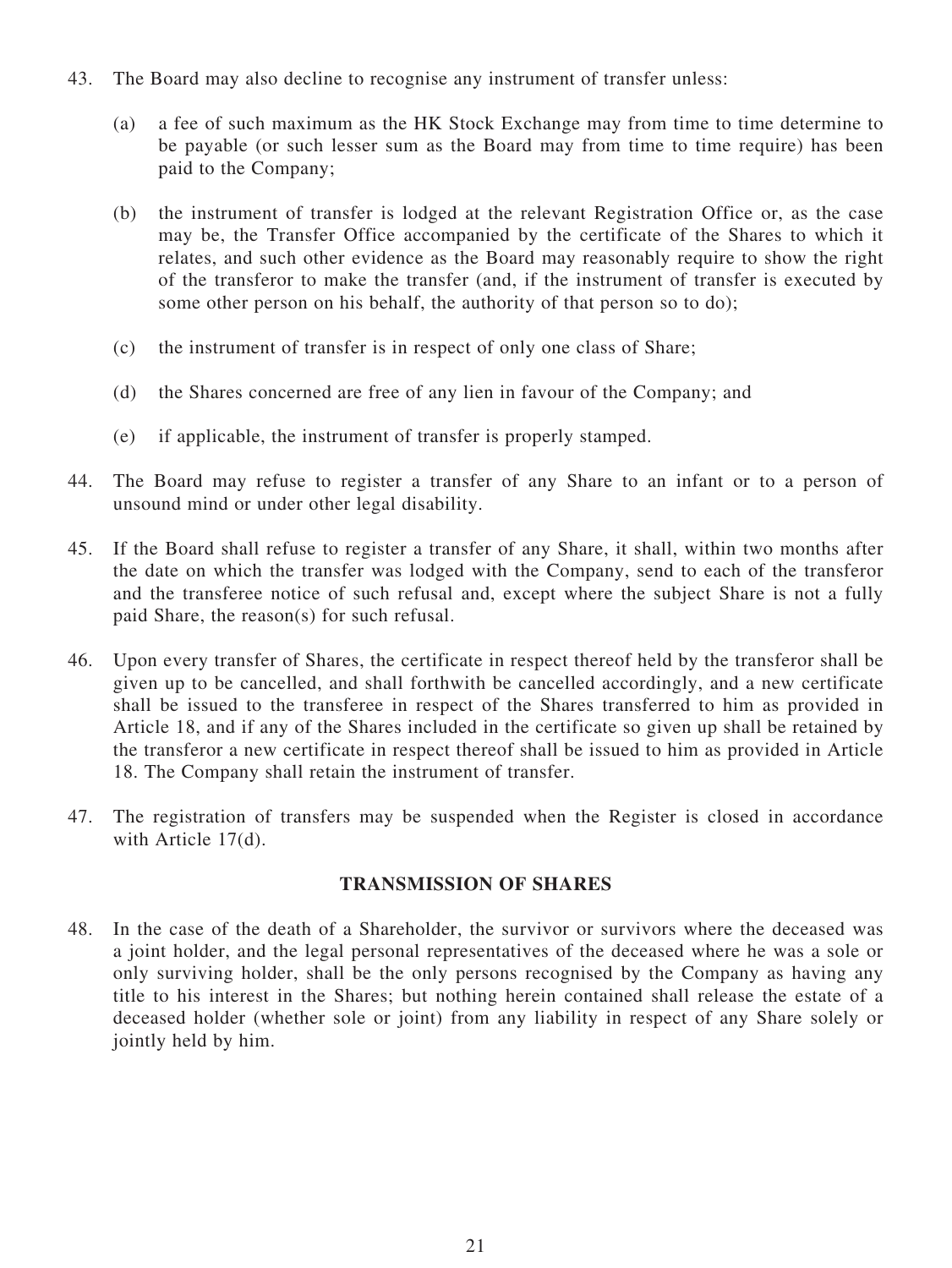- 49. Any person becoming entitled to a Share in consequence of the death or bankruptcy or winding-up of a Shareholder may, upon such evidence as to his title being produced as may from time to time be required by the Board, and subject as hereinafter provided, elect either to be registered himself as holder of the Share or to have some person nominated by him registered as the transferee thereof.
- 50. If the person becoming entitled to a Share pursuant to Article 49 shall elect to be registered himself as the holder of such Share, he shall deliver or send to the Company a notice in writing signed by him, at (unless the Board otherwise agrees) the Registration Office, stating that he so elects. If he shall elect to have his nominee registered, he shall testify his election by executing a transfer of such Share to his nominee. All the limitations, restrictions and provisions of these Articles relating to the right to transfer and the registration of transfers of Shares shall be applicable to any such notice or transfer as aforesaid as if the death, bankruptcy or winding-up of the Shareholder had not occurred and the notice or transfer were a transfer executed by such Shareholder.
- 51. A person becoming entitled to a Share by reason of the death, bankruptcy or winding-up of the holder shall be entitled to the same Dividends and other advantages to which he would be entitled if he were the registered holder of the Share. However, the Board may, if it thinks fit, withhold the payment of any Dividend payable or other advantages in respect of such Share until such person shall become the registered holder of the Share or shall have effectually transferred such Share, but, subject to the requirements of Article 80 being met, such a person may vote at general meetings of the Company.

# **FORFEITURE OF SHARES**

- 52. If a Shareholder fails to pay any call or instalment of a call on the day appointed for payment thereof, the Board may, at any time thereafter during such time as any part of the call or instalment remains unpaid, without prejudice to the provisions of Article 34, serve notice on him requiring payment of so much of the call or instalment as is unpaid, together with any interest which may have accrued and which may still accrue up to the date of actual payment.
- 53. The notice shall name a further day (not earlier than the expiration of 14 days from the date of the notice) on or before which the payment required by the notice is to be made, and it shall also name the place where payment is to be made such place being the Registered Office or a Registration Office or another place within the Relevant Territory. The notice shall also state that, in the event of non-payment at or before the time appointed, the Shares in respect of which the call was made will be liable to be forfeited.
- 54. If the requirements of any such notice as aforesaid are not complied with, any Share in respect of which the notice has been given may at any time thereafter, before the payment required by the notice has been made, be forfeited by a resolution of the Board to that effect. Such forfeiture shall include all Dividends and bonuses declared in respect of the forfeited Share and not actually paid before the forfeiture. The Board may accept the surrender of any Share liable to be forfeited hereunder and in such cases references in these Articles to forfeiture shall include surrender.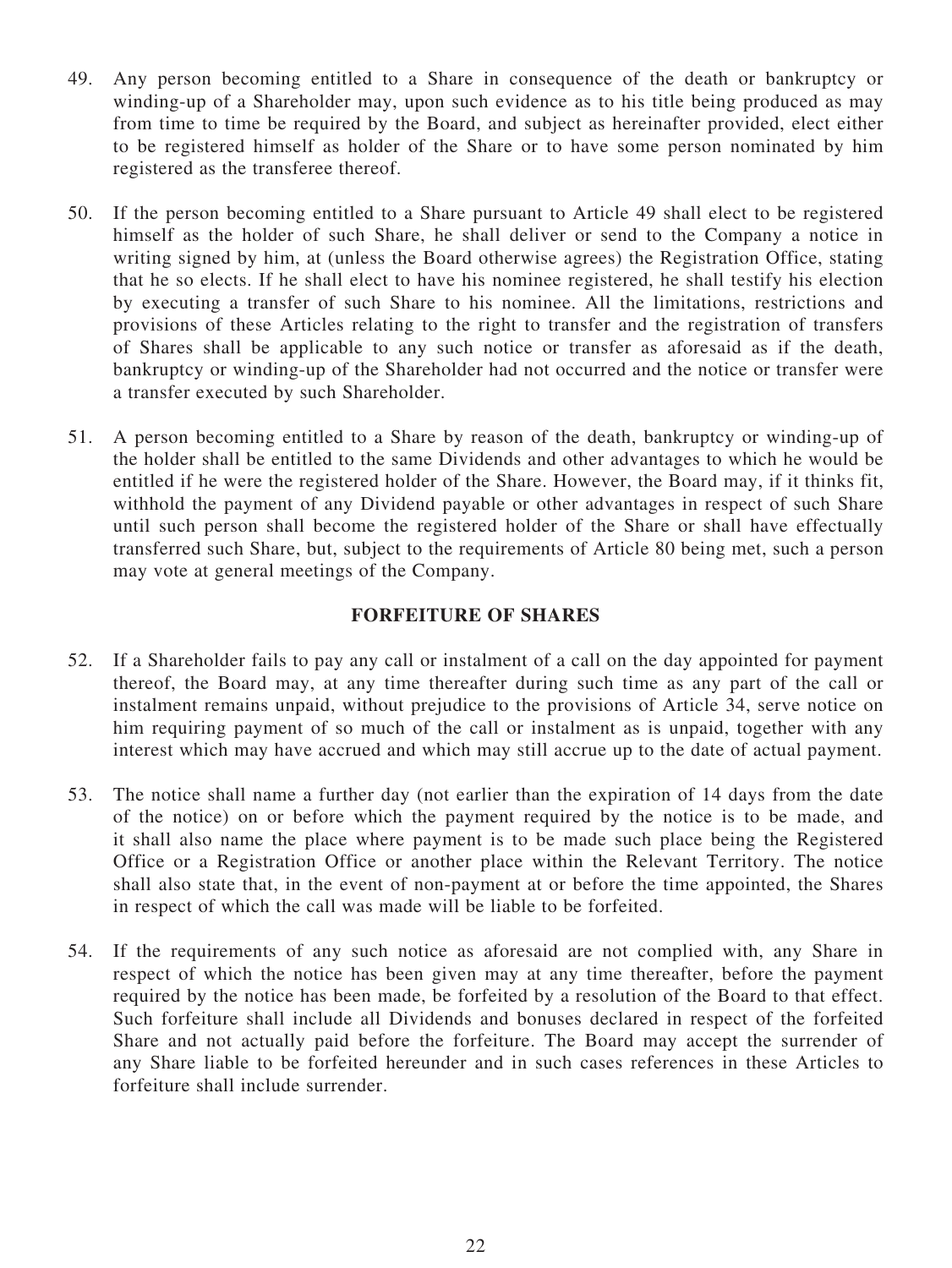- 55. Any Share so forfeited shall be deemed to be the property of the Company, and may be re-allotted, sold or otherwise disposed of on such terms and in such manner as the Board thinks fit and at any time before a sale or disposition, the forfeiture may be cancelled on such terms as the Board thinks fit.
- 56. A person whose Shares have been forfeited shall cease to be a Shareholder in respect of the forfeited Shares, but shall, nevertheless, remain liable to pay to the Company all moneys which, at the date of forfeiture, were payable by him to the Company in respect of the forfeited Shares, together with (if the Board shall in its discretion so require) interest thereon from the date of forfeiture until the date of actual payment (including the payment of such interest) at such rate not exceeding 20% per annum as the Board may prescribe, and the Board may enforce the payment thereof if it thinks fit, and without any deduction or allowance for the value of the Shares at the date of forfeiture, but his liability shall cease if and when the Company shall have received payment in full of all such moneys in respect of the Shares. For the purposes of this Article any sum which by the terms of issue of a Share, is payable thereon at a fixed time which is subsequent to the date of forfeiture, whether on account of the nominal value of the Share or by way of premium, shall notwithstanding that such time has not yet arrived be deemed to be payable on the date of forfeiture, and the same shall become due and payable immediately upon the forfeiture, but interest thereon shall only be payable in respect of any period between the said fixed time and the date of actual payment.
- 57. A certificate in writing that the declarant is a Director or the Secretary, and that a Share has been duly forfeited or surrendered on a date stated in the certificate, shall be conclusive evidence of the facts therein stated as against all persons claiming to be entitled to the Share. The Company may receive the consideration, if any, given for the Share on any re-allotment, sale or disposition thereof and may execute a transfer of the Share in favour of the person to whom the Share is re-allotted, sold or disposed of and such person shall thereupon be registered as the holder of the Share, and shall not be bound to see to the application of the subscription or purchase money, (if any), nor shall his title to the Share be affected by any irregularity or invalidity in the proceedings in reference to the forfeiture, re-allotment, sale or disposal of such Share.
- 58. When any Share shall have been forfeited, notice of the forfeiture shall be given to the Shareholder in whose name it stood immediately prior to the forfeiture, and an entry of the forfeiture, with the date thereof, shall forthwith be made in the Register, but no forfeiture shall be in any manner invalidated by any omission or neglect to give such notice or make any such entry.
- 59. Notwithstanding any such forfeiture as aforesaid the Board may at any time, before any Shares so forfeited shall have been re-allotted, sold or otherwise disposed of, cancel the forfeiture on such terms as it thinks fit or permit the Shares so forfeited to be bought back or redeemed upon the terms of payment of all calls and interest due upon and expenses incurred in respect of the Shares, and upon such further terms (if any) as it thinks fit.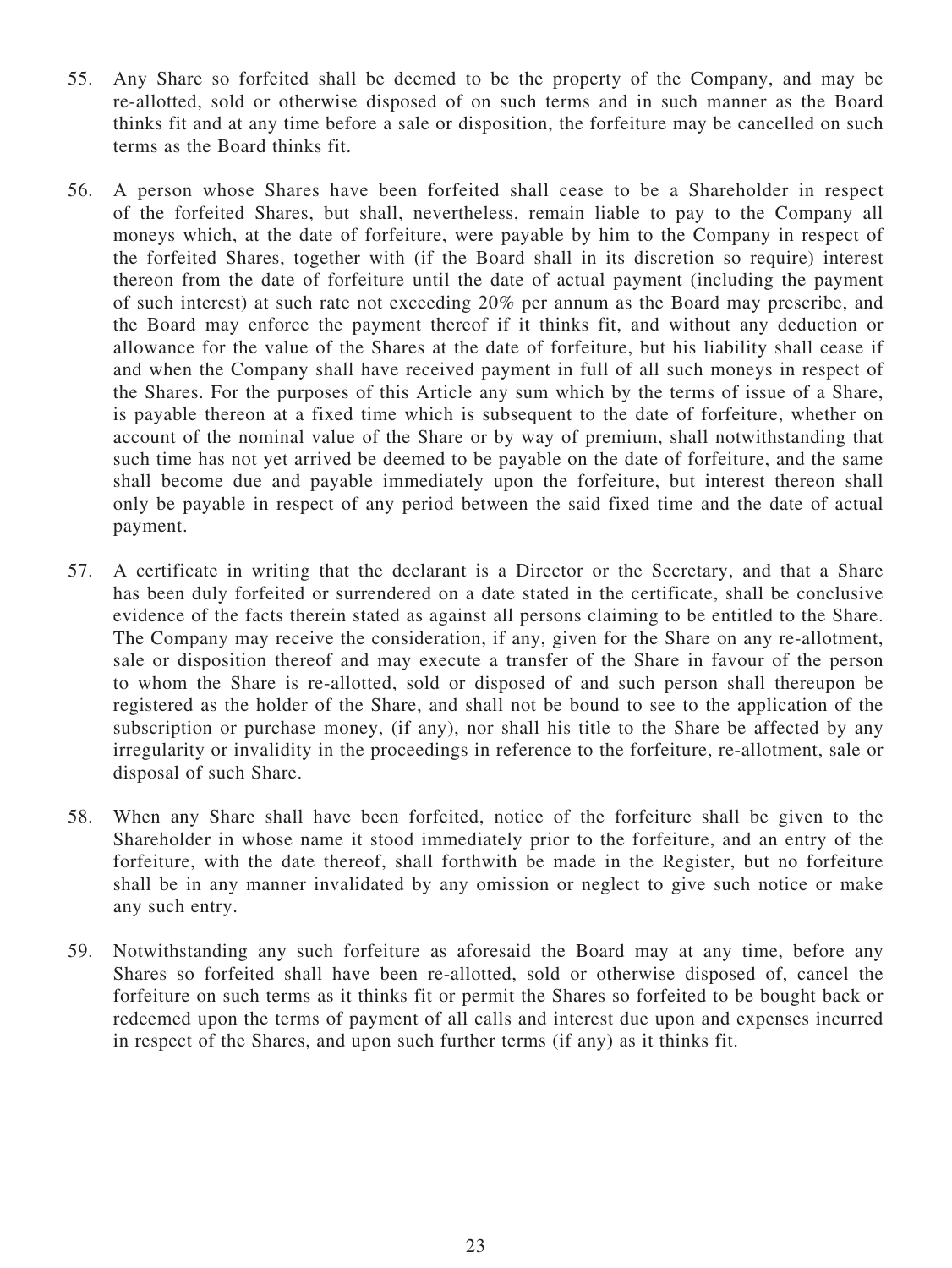- 60. The forfeiture of a Share shall not prejudice the right of the Company to any call already made or any instalment payment thereon.
- 61. (a) The provisions of these Articles as to forfeiture shall apply in the case of non-payment of any sum which, by terms of issue of a Share, becomes payable at a fixed time, whether on account of the nominal value of the Share or by way of premium, as if the same had been payable by virtue of a call duly made and notified.
	- (b) In the event of a forfeiture of Shares the Shareholder shall be bound to deliver and shall forthwith deliver to the Company the certificate or certificates held by him for the Shares so forfeited and in any event the certificates representing Shares so forfeited shall be void and of no further effect.

# **GENERAL MEETINGS**

- 62. Other than the year of the Company's adoption of these Articles, in each financial year  $A_{PP,3}^{App.3}$ during the Relevant Period, the Company shall hold a general meeting as its annual general meeting in addition to any other meeting in that year and shall specify the meeting as such in the notice calling it. The Company shall hold the annual general meeting within six months after the end of its financial year. The annual general meeting shall be held in the Relevant Territory or elsewhere as may be determined by the Board and at such time and place as the Board shall appoint. A meeting of the Shareholders or any class thereof may be held by means of such telephone, electronic or other communication facilities as permit all persons participating in the meeting to communicate with each other simultaneously and instantaneously, and participation in such a meeting shall constitute presence at such meetings. Para 14(1)
- 63. All general meetings other than annual general meetings shall be called extraordinary general meetings.
- 64. The Board may, whenever it thinks fit, convene an extraordinary general meeting.  $A_{\text{p},\text{p}}$ Extraordinary general meetings shall also be convened, and/or the proposed resolution(s) shall be added to a meeting agenda, on the requisition of one or more Shareholders holding, at the date of deposit of the requisition, not less than one tenth of the paid up capital of the Company having the right of voting at general meetings, on a one vote per Share basis in the share capital of the Company. Such requisition (and resolutions to a meeting agenda, as applicable) shall be made in writing to the Board or the Secretary for the purpose of requiring an extraordinary general meeting to be called by the Board for the transaction of any business specified in such requisition. Such meeting shall be held within two Months after the deposit of such requisition. If within 21 days of such deposit, the Board fails to proceed to convene such meeting, the requisitionist(s) himself (themselves) may do so in the same manner, and all reasonable expenses incurred by the requisitionist(s) as a result of the failure of the Board shall be reimbursed to the requisitionist(s) by the Company. Para 14(5)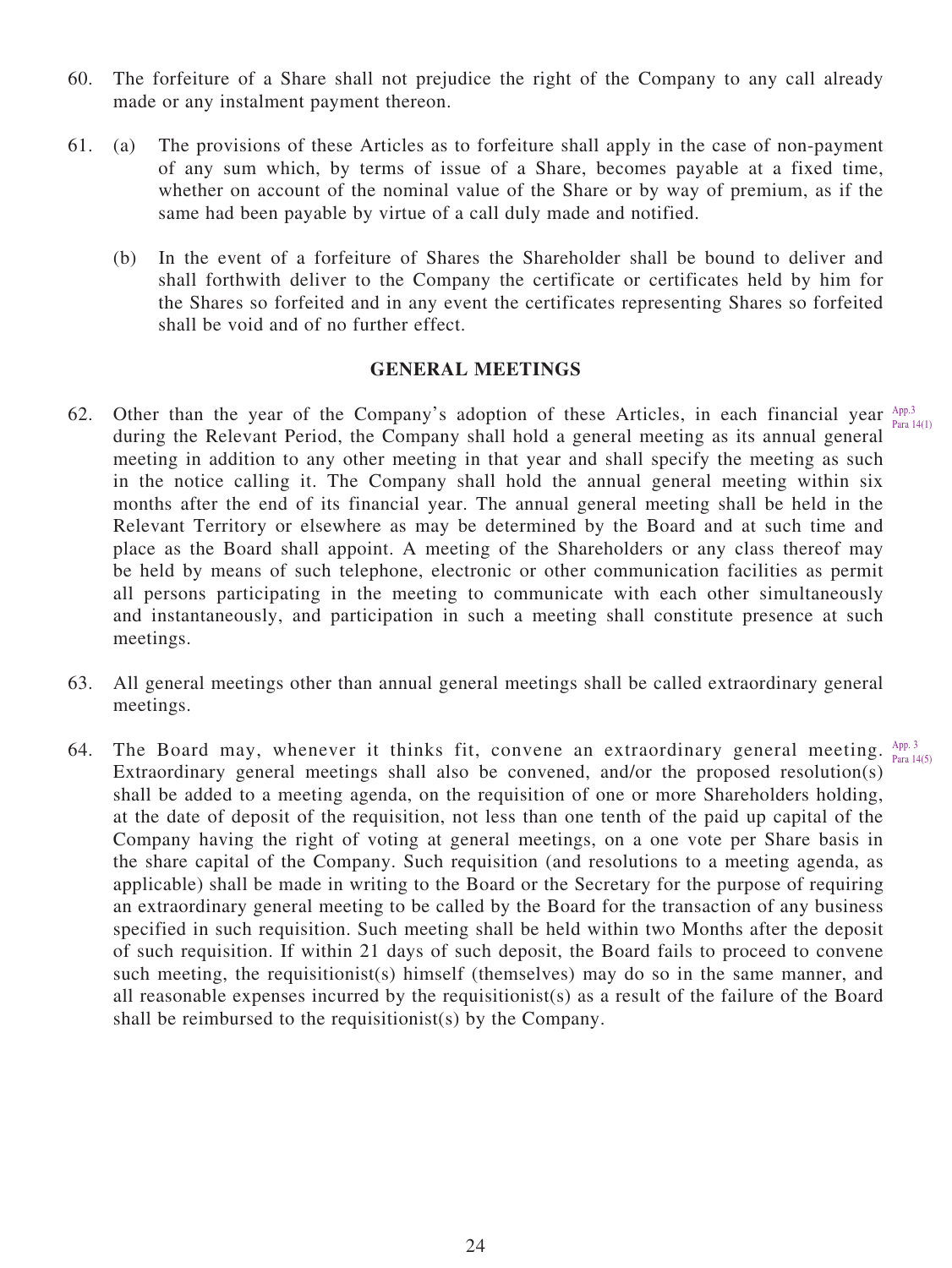- 65. An annual general meeting of the Company shall be called by at least 21 days' notice in  $A_{\text{post}}^{A\text{pp},13}$ writing, and a general meeting of the Company, other than an annual general meeting, shall be called by at least 14 days' notice in writing. The notice shall be exclusive of the day on which it is served or deemed to be served and of the day for which it is given, and shall specify the place, the day, the hour and the agenda of the meeting and particulars of the resolutions to be considered at that meeting and in case of special business (as defined in Article 67), the general nature of that business, and shall be given, in manner hereinafter mentioned or in such other manner, if any, as may be prescribed by the Company in general meeting, to such persons as are, under these Articles, entitled to receive such notices from the Company, provided that a meeting of the Company shall notwithstanding that it is called by shorter notice than that specified in this Article be deemed to have been duly called if it can be demonstrated to the HK Stock Exchange that reasonable written notice can be given in less time, and it is so agreed:  $Para14(2)$ 
	- (a) in the case of a meeting called as the annual general meeting, by all the Shareholders entitled to attend and vote thereat; and
	- (b) in the case of any other meeting, by a majority in number of the Shareholders having a right to attend and vote at the meeting, being a majority together holding not less than 95% of the total voting rights at the meeting of all members of the Company.
- 66. (a) The accidental omission to give any notice to, or the non-receipt of any notice by, any person entitled to receive notice shall not invalidate any resolution passed or any proceedings at any such meeting.
	- (b) In the case where forms of proxy or notice of appointment of corporate representative are to be sent out with any notice, the accidental omission to send such forms of proxy or notice of appointment of corporate representative to, or the non-receipt of such forms by, any person entitled to receive notice of the relevant meeting shall not invalidate any resolution passed or any proceeding at any such meeting.

#### **PROCEEDINGS AT GENERAL MEETINGS**

- 67. All business shall be deemed special that is transacted at an extraordinary general meeting and also all business shall be deemed special that is transacted at an annual general meeting with the exception of the following, which shall be deemed ordinary business:
	- (a) the declaration and sanctioning of Dividends;
	- (b) the consideration and adoption of the accounts and balance sheets and the reports of the Directors and Auditors and other documents required to be annexed to the balance sheets;
	- (c) the election of Directors in place of those retiring;
	- (d) the appointment of Auditors;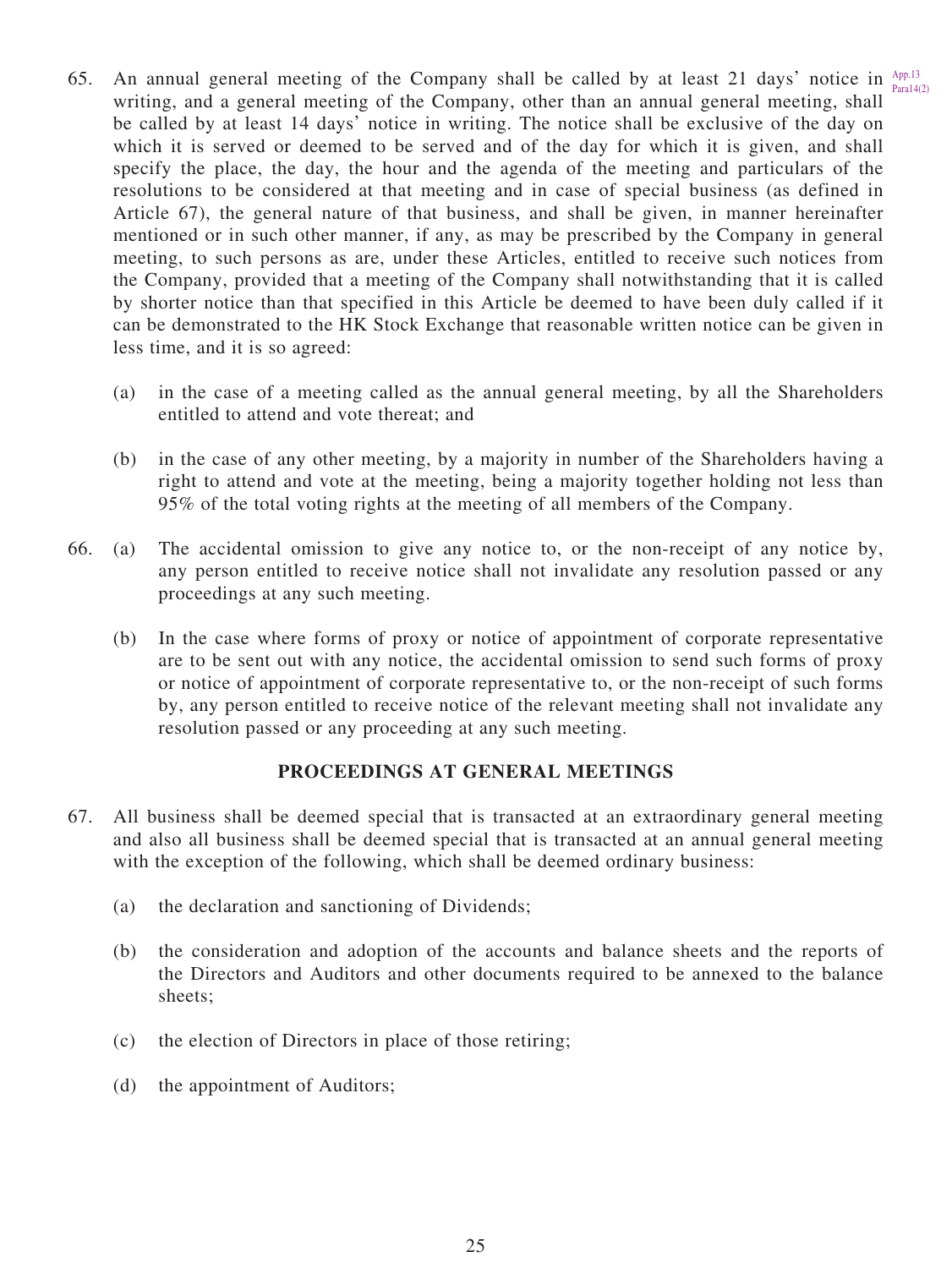- (e) the fixing of, or the determining of the method of fixing of the remuneration of the Directors and of the Auditors;
- (f) the granting of any mandate or authority to the Board to offer, allot, grant options over, or otherwise dispose of the unissued Shares representing not more than 20% (or such other percentage as may from time to time be specified in the Listing Rules) in nominal value of its then existing issued share capital and the number of any securities repurchased pursuant to paragraph (vii) of this Article; and
- (g) the granting of any mandate or authority to the Board to repurchase securities of the Company.
- 68. For all purposes the quorum for a general meeting shall be two Shareholders present in person (or, in the case of a Shareholder being a corporation, by its duly authorised representative) or by proxy and entitled to vote. No business shall be transacted at any general meeting unless the requisite quorum shall be present at the time when the meeting proceeds to business and continues to be present until the conclusion of the meeting.
- 69. If within 15 minutes from the time appointed for the meeting a quorum is not present, the meeting, if convened upon the requisition of Shareholders, shall be dissolved, but in any other case it shall stand adjourned to the same day in the next week and at such time and place as shall be decided by the Board, and if at such adjourned meeting a quorum is not present within 15 minutes from the time appointed for holding the meeting, the Shareholder or the Shareholders present in person (or, in the case of a Shareholder being a corporation by its duly authorised representative) or by proxy and entitled to vote shall be a quorum and may transact the business for which the meeting was called.
- 70. The chairman (if any) of the Company or if he is absent or declines to take the chair at such meeting, the vice chairman (if any) of the Company shall take the chair at every general meeting, or, if there be no such chairman or vice chairman, or, if at any general meeting neither of such chairman or vice chairman is present within 15 minutes after the time appointed for holding such meeting, or both such persons decline to take the chair at such meeting, the Directors present shall choose one of their number as chairman of the meeting, and if no Director be present or if all the Directors present decline to take the chair or if the chairman chosen shall retire from the chair, then the Shareholders present shall choose one of their number to be chairman of the meeting.
- 71. The chairman of the meeting may, with the consent of any general meeting at which a quorum is present, and shall, if so directed by the meeting, adjourn any meeting from time to time and from place to place as the meeting shall determine. Whenever a meeting is adjourned for 14 days or more, at least seven clear days' notice, specifying the place, the day and the hour of the adjourned meeting shall be given in the same manner as in the case of an original meeting but it shall not be necessary to specify in such notice the nature of the business to be transacted at the adjourned meeting. Save as aforesaid, no notice of an adjournment or of the business to be transacted at any adjourned meeting needs to be given nor shall any Shareholder be entitled to any such notice. No business shall be transacted at an adjourned meeting other than the business which might have been transacted at the meeting from which the adjournment took place.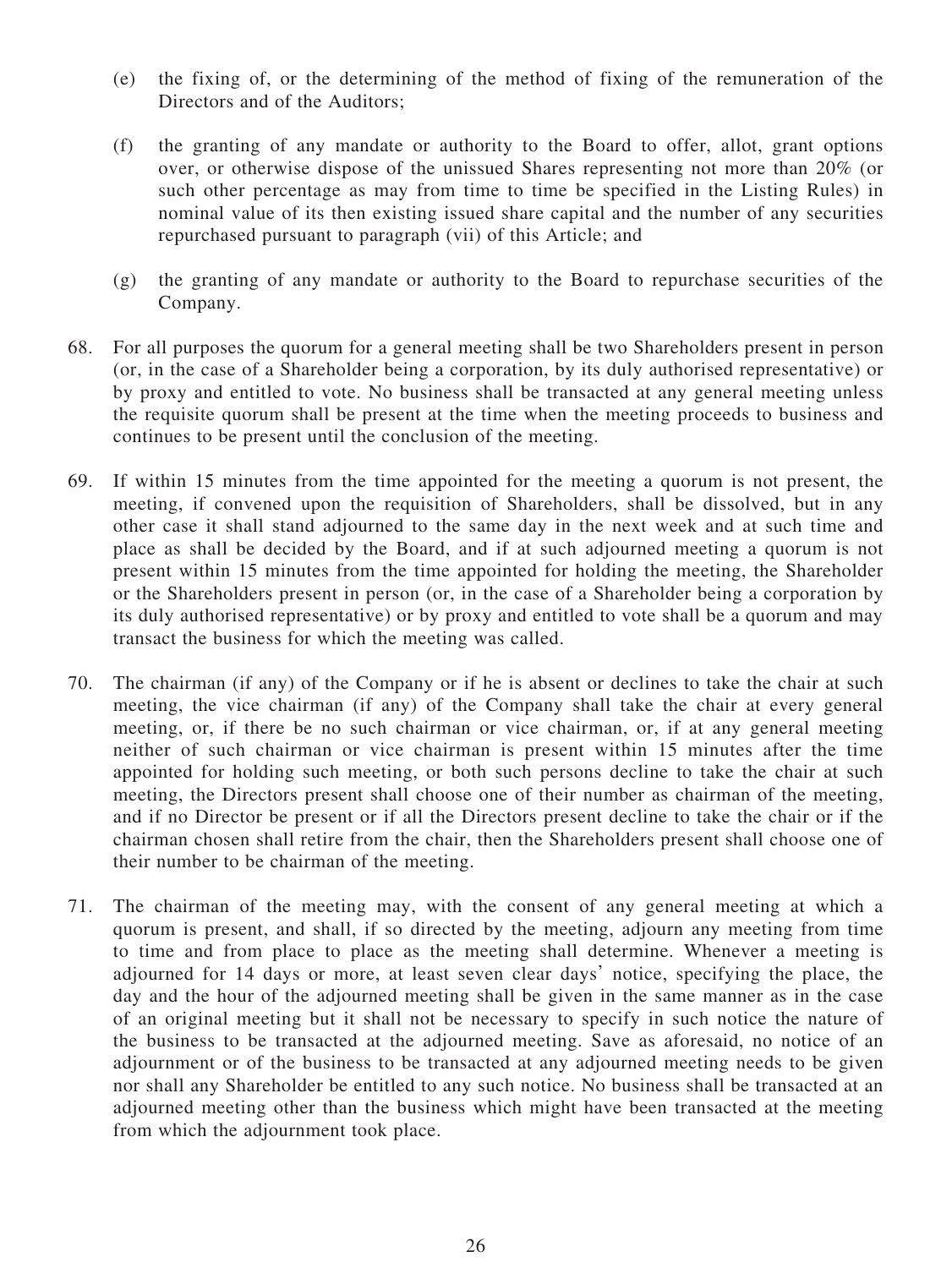- 72. At any general meeting a resolution put to the vote of the meeting shall be decided by poll  $A_{PP,13}^{App,13}$  Part B save that the chairman of the meeting may, pursuant to the Listing Rules, allow a resolution to be voted by a show of hands. Where a show of hands is allowed, before or on the declaration of the result of the show of hands, a poll may be demanded by: Para 2(3)
	- (a) at least two Shareholders present in person (or, in the case of a Shareholder being a corporation, by its duly authorised representative) or by proxy for the time being entitled to vote at the meeting; or
	- (b) any Shareholder or Shareholders present in person (or, in the case of a Shareholder being a corporation, by its duly authorised representative) or by proxy and representing not less than one-tenth of the total voting rights, on a one vote per Share basis, of all the Shareholders having the right to vote at the meeting; or
	- (c) any Shareholder or Shareholders present in person (or, in the case of a Shareholder being a corporation, by its duly authorised representative) or by proxy and holding Shares conferring a right to vote at the meeting being Shares on which an aggregate sum has been paid up equal to not less than one-tenth of the total sum paid up on all the Shares conferring that right.
- 73. Where a resolution is voted on by a show of hands, a declaration by the chairman of the meeting that a resolution has on a show of hands been carried or carried unanimously, or by a particular majority, or not carried by a particular majority, or lost, and an entry to that effect made in the minute book of the Company shall be conclusive evidence of the facts without proof of the number or proportion of the votes recorded in favour of or against such resolution.
- 74. A poll shall be taken in such manner (including the use of ballot or voting papers or tickets) and at such time and place as the chairman of the meeting directs. No notice need be given of a poll not taken immediately. The result of the poll shall be deemed to be the resolution of the meeting at which the poll was required or demanded. In the event that a poll is demanded after the chairman of the meeting allows a show of hands pursuant to Article 72, the demand for a poll may be withdrawn, with the consent of the chairman of the meeting, at any time before the close of the meeting at which the poll was demanded or the taking of the poll, whichever is the earlier.
- 75. Any poll on the election of a chairman of a meeting or on any question of adjournment shall be taken at the meeting and without adjournment.
- 76. In the case of an equality of votes, whether on a show of hands or on a poll, the chairman of the meeting shall be entitled to a second or casting vote. In case of any dispute as to the admission or rejection of any vote, the chairman of the meeting shall determine the same, and such determination shall be final and conclusive.
- 77. The demand for a poll shall not prevent the continuance of a meeting for the transaction of any business other than the question on which a poll has been demanded.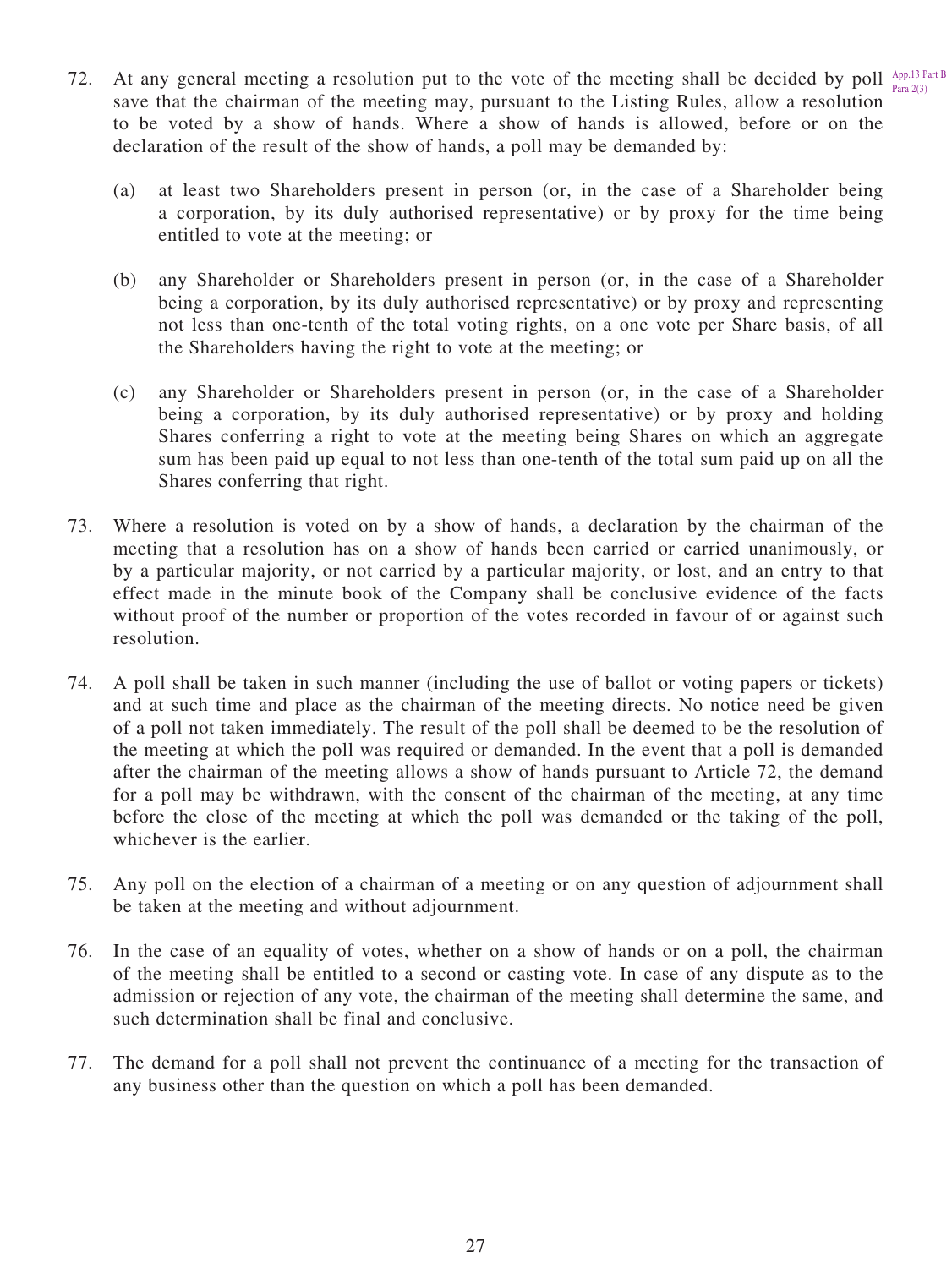78. If an amendment shall be proposed to any resolution under consideration but shall in good faith be ruled out of order by the chairman of the meeting, the proceedings shall not be invalidated by any error in such ruling. In the case of a resolution duly proposed as a Special Resolution no amendment thereto (other than a mere clerical amendment to correct a patent error) may in any event be considered or voted upon.

#### **VOTES OF SHAREHOLDERS**

- 79. Subject to any special rights, privileges or restrictions as to voting for the time being  $A_{pp,3}^{App.3}$ attached to any class or classes of Shares, at any general meeting on a poll every Shareholder present in person (or, in the case of a Shareholder being a corporation, by its duly authorised representative) or by proxy, shall have one vote for every Share of which he is the holder which is fully paid or credited as fully paid (but so that no amount paid or credited as paid on a Share in advance of calls or instalments shall be treated for the purposes of this Article as paid on the Share), and on a show of hands every Shareholder who is present in person (or, in the case of a Shareholder being a corporation, by its duly authorised representative) or by proxy shall (save as provided otherwise in this Article) have one vote. On a poll a Shareholder entitled to more than one vote need not use all his votes or cast all his votes in the same way. Notwithstanding anything contained in these Articles, where more than one proxy is appointed by a Shareholder which is a Clearing House (or its nominee(s)), each such proxy shall have one vote on a show of hands and on a poll, each such proxy is under no obligation to cast all his votes in the same way. Para 14(3)
- 79A. Shareholders shall have the right to: (a) speak at general meetings of the Company; and (b) vote at a general meeting except where a Shareholder is required, by the Listing Rules, to abstain from voting to approve the matter under consideration.
- 79B. Where the Company has knowledge that any Shareholder is, under the Listing Rules, required  $A_{pp,sub}^{App.3}$ to abstain from voting on any particular resolution or restricted to voting only for or only against any particular resolution, any votes cast by or on behalf of such Shareholder in contravention of such requirement or restriction shall not be counted. Para 14(3)
- 80. Any person entitled under Article 51 to be registered as the holder of any Shares may vote at any general meeting in respect thereof in the same manner as if he were the registered holder of such Shares, provided that at least 48 hours before the time of the holding of the meeting or adjourned meeting (as the case may be) at which he proposes to vote, he shall satisfy the Board of his right to be registered as the holder of such Shares or the Board shall have previously admitted his right to vote at such meeting in respect thereof.
- 81. Where there are joint registered holders of any Share, any one of such persons may vote at any meeting, either personally or by proxy, in respect of such Share as if he were solely entitled thereto; but if more than one of such joint holders be present at any meeting personally or by proxy, that one of the said persons so present whose name stands first on the Register in respect of such Share shall alone be entitled to vote in respect thereof. Several executors or administrators of a deceased Shareholder, and several trustees in bankruptcy or liquidators of a Shareholder in whose name any Share stands shall for the purposes of this Article be deemed joint holders thereof.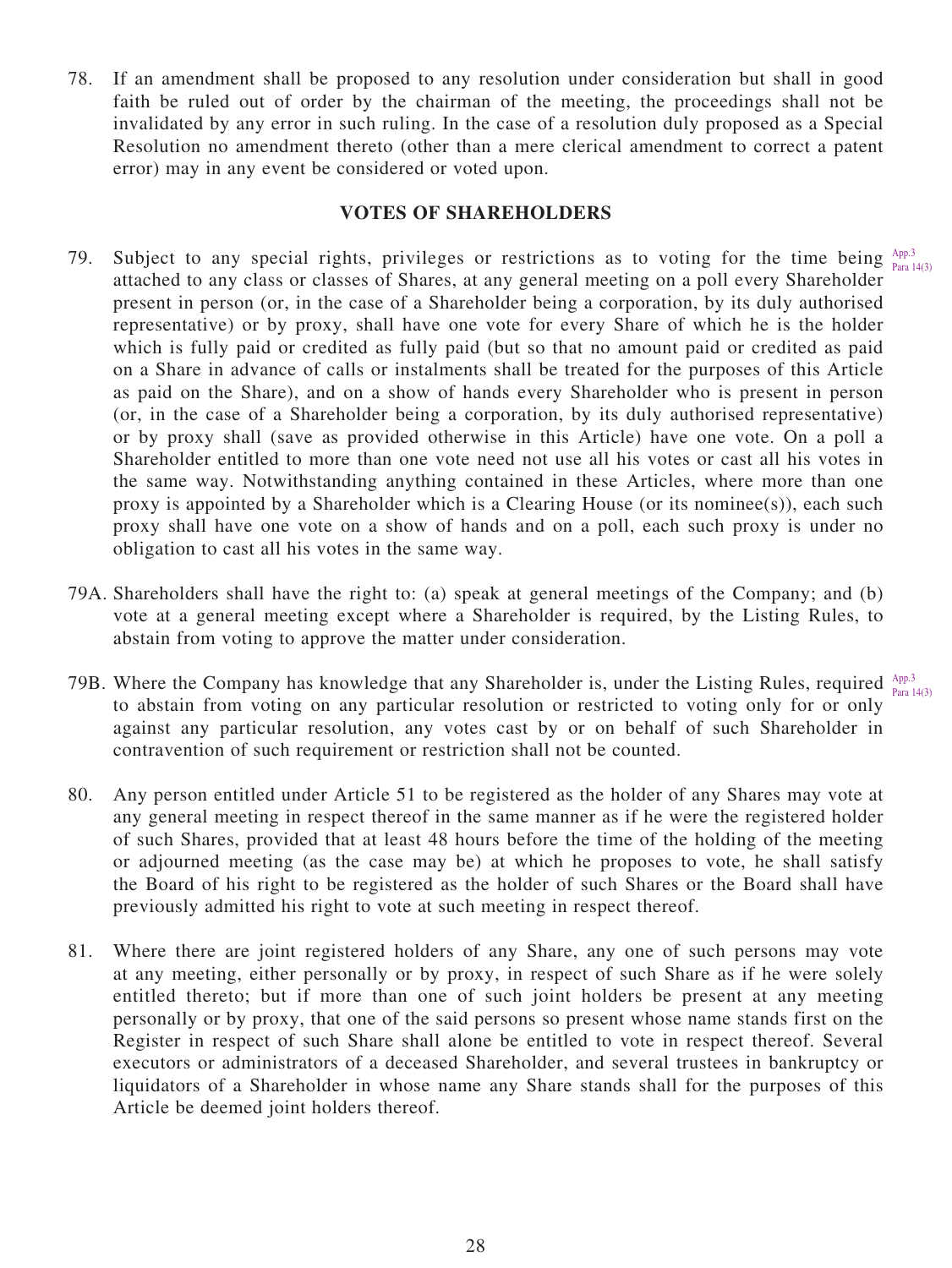- 82. A Shareholder of unsound mind or in respect of whom an order has been made by any court having jurisdiction in lunacy may vote, whether on a poll or on a show of hands, by his committee or receiver, or other person in the nature of a committee or receiver appointed by that court, and any such committee, receiver or other person may vote on a poll by proxy. Evidence to the satisfaction of the Board of the authority of the person claiming to exercise the right to vote shall be delivered to such place or one of such places (if any) as is specified in accordance with these Articles for the deposit of instruments of proxy or, if no place is specified, at the Registration Office, not later than the latest time at which an instrument of proxy must, if it is to be valid for the meeting, be delivered.
- 83. Save as expressly provided in these Articles or otherwise determined by the Board, no person other than a Shareholder duly registered and who shall have paid everything for the time being due from him payable to the Company in respect of his Shares shall be entitled to be present or to vote (save as proxy or authorised representative for another Shareholder) whether personally, by proxy or by attorney or to be reckoned in the quorum, at any general meeting.
- 84. No objection shall be raised to the qualification of any person exercising or purporting to exercise a vote or the admissibility of any vote except at the meeting or adjourned meeting at which the vote objected to is given or tendered, and every vote not disallowed at such meeting shall be valid for all purposes. Any such objection made in due time shall be referred to the chairman of the meeting, whose decision shall be final and conclusive.

# **APPOINTMENT OF PROXY AND CORPORATE REPRESENTATIVE**

- 85. Any Shareholder entitled to attend and vote at a meeting of the Company shall be entitled to  $A_{pp,3}^{App.3}$ appoint another person as his proxy to attend and vote instead of him. A Shareholder who is the holder of two or more Shares may appoint more than one proxy to represent him and vote on his behalf at a general meeting of the Company or at a class meeting. A proxy need not be a Shareholder of the Company. On a poll or a show of hands votes may be given either personally (or, in the case of a Shareholder being a corporation, by its duly authorised representative) or by proxy. A proxy shall be entitled to exercise the same powers on behalf of a Shareholder who is an individual and for whom he acts as proxy as such Shareholder could exercise. In addition, a proxy shall be entitled to exercise the same powers on behalf of a Shareholder which is a corporation and for which he acts as proxy as such Shareholder could exercise if it were an individual Shareholder. Para 18
- 86. No appointment of a proxy shall be valid unless it names the person appointed and his appointor. The Board may, unless it is satisfied that the person purporting to act as proxy is the person named in the relevant instrument for his appointment and the validity and authenticity of the signature of his appointor, decline such person's admission to the relevant meeting, reject his vote or, in the event that a poll is demanded after the chairman of the meeting allows a show of hands pursuant to Article 72, his demand for a poll and no Shareholder who may be affected by any exercise by the Board of its power in this connection shall have any claim against the Directors or any of them nor may any such exercise by the Board of its powers invalidate the proceedings of the meeting in respect of which they were exercised or any resolution passed or defeated at such meeting.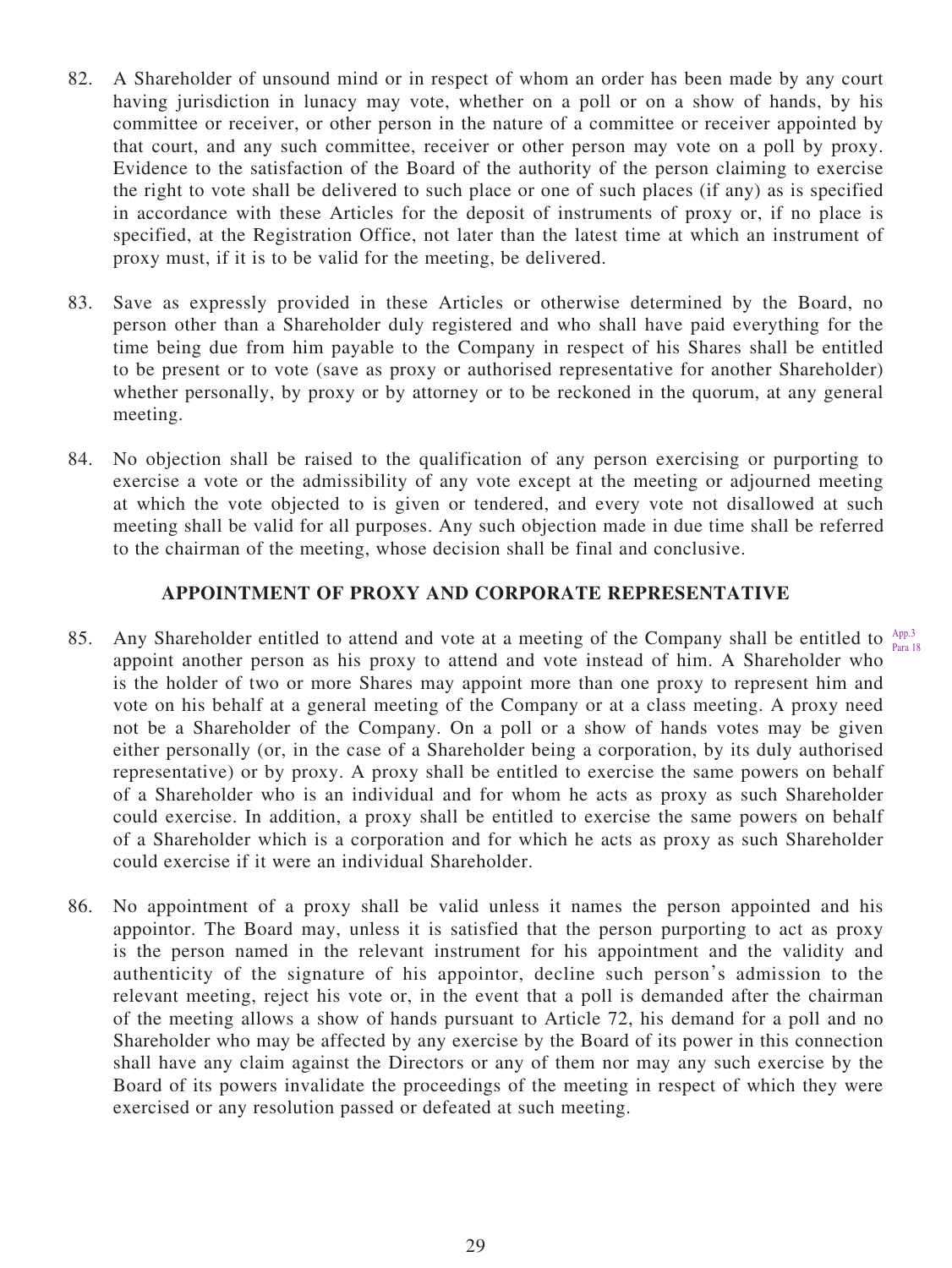- 87. The instrument appointing a proxy shall be in writing under the hand of the appointor or of his attorney duly authorised in writing, or if the appointor is a corporation, either under seal or under the hand of an officer or attorney duly authorised.
- 88. The instrument appointing a proxy and, if requested by the Board, the power of attorney or other authority (if any) under which it is signed or a notarially certified copy of that power or authority shall be deposited at such place or one of such places (if any) as is specified in the notice of meeting or in the instrument of proxy issued by the Company (or, if no place is specified, at the Registration Office) not less than 48 hours before the time for holding the meeting or adjourned meeting (as the case may be) at which the person named in such instrument proposes to vote, and in default the instrument of proxy shall not be treated as valid. No instrument appointing a proxy shall be valid after the expiration of 12 Months from the date of its execution, except at an adjourned meeting where the meeting was originally held within 12 Months from such date. Delivery of an instrument appointing a proxy shall not preclude a Shareholder from attending and voting in person (or in the case of a Shareholder being a corporation, its duly authorised representative) at the meeting concerned and, in such event, the instrument appointing a proxy shall be deemed to be revoked.
- 89. Every instrument of proxy, whether for a specified meeting or otherwise, shall be in such form as the Board may from time to time approve, provided that it shall not preclude the use of the two-way form. Any form issued to a Shareholder for use by him for appointing a proxy to attend and vote at an extraordinary general meeting or at an annual general meeting at which any business is to be transacted shall be such as to enable the Shareholder, according to his intentions, to instruct the proxy to vote in favour of or against (or, in default of instructions, to exercise his discretion in respect of) each resolution dealing with any such business.
- 90. The instrument appointing a proxy to vote at a general meeting shall: (i) be deemed to confer authority upon the proxy to demand or join in demanding a poll and to vote on any resolution (or amendment thereto) put to the meeting for which it is given as the proxy thinks fit; and (ii) unless the contrary is stated therein, be valid as well for any adjournment of the meeting as for the meeting to which it relates.
- 91. A vote given in accordance with the terms of an instrument of proxy or by the duly authorised representative of a corporation shall be valid notwithstanding the previous death or insanity of the principal or revocation of the proxy or power of attorney or other authority under which the proxy was executed or the transfer of the Share in respect of which the proxy is given, provided that no intimation in writing of such death, insanity, revocation or transfer as aforesaid shall have been received by the Company at its Registration Office, or at such other place as is referred to in Article 88, at least two hours before the commencement of the meeting or adjourned meeting at which the proxy is used.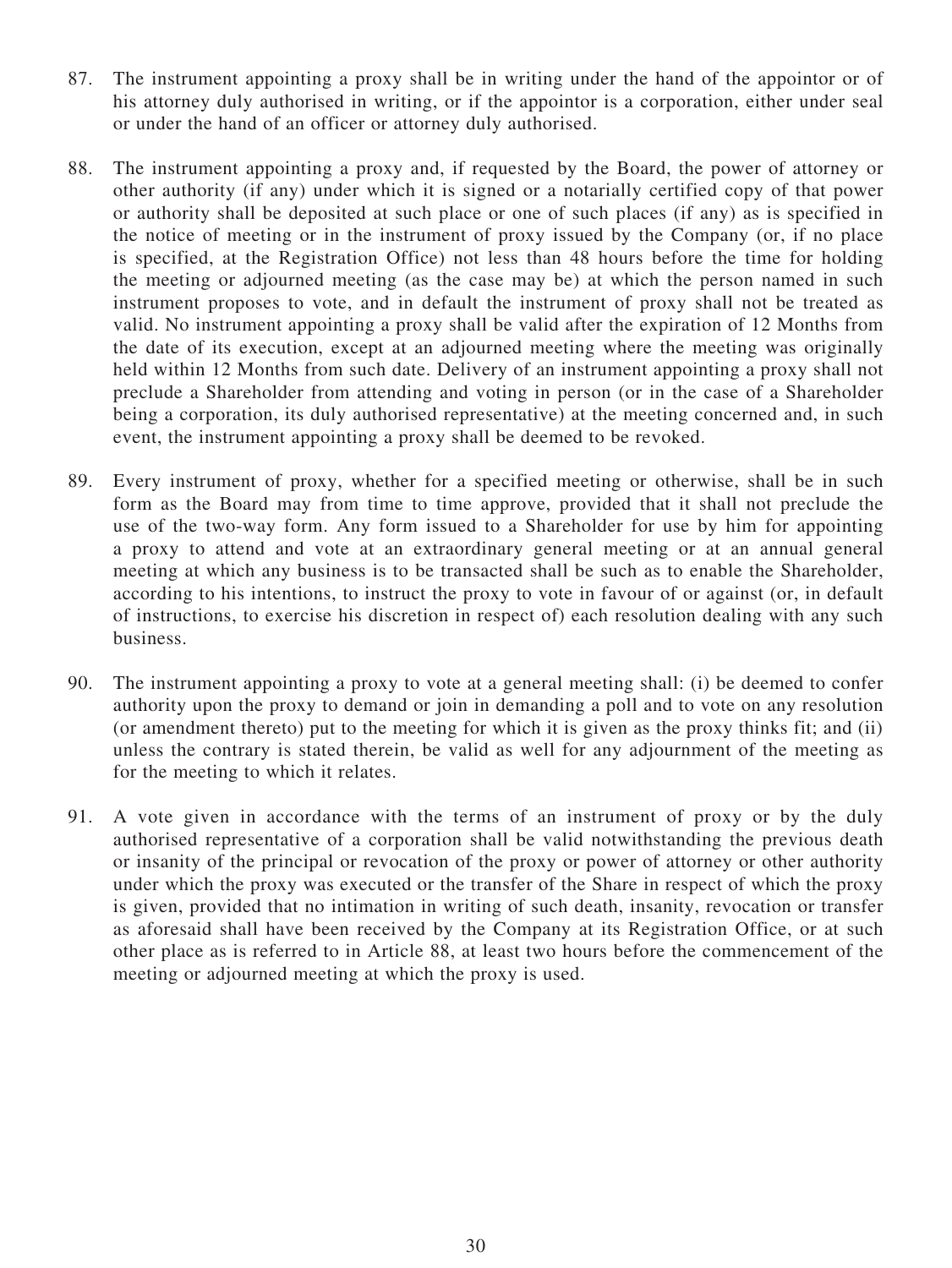- 92. (a) Any corporation which is a Shareholder may, by resolution of its directors or other governing body or by power of attorney, authorise such person as it thinks fit to act as its representative at any meeting of the Company or of any class of Shareholders of the Company, and the person so authorised shall be entitled to exercise the same rights and powers on behalf of the corporation which he represents as that corporation could exercise if it were an individual Shareholder of the Company. References in these Articles to a Shareholder present in person at a meeting shall, unless the context otherwise requires, include a corporation which is a Shareholder represented at the meeting by such duly authorised representative.
	- (b) Where a Shareholder is a Clearing House (or its nominee(s)), it may (subject to  $A_{pp,3}^{App.3}$ Article 93) authorise such person or persons as it thinks fit to act as its representative or representatives at any meeting of the Company, at any meeting of any class of Shareholders, or at any meeting of the creditors of the Company, provided that if more than one person is so authorised, the authorisation shall specify the number and class of Shares in respect of which each such representative is so authorised. A person so authorised pursuant to the provisions of this Article shall be deemed to have been duly authorised without further evidence of the facts and be entitled to exercise the same rights and powers on behalf of the Clearing House (or its nominee(s)) which he represents as that Clearing House (or its nominee(s)) could exercise as if such person were an individual Shareholder, including the right to speak and vote individually on a show of hands. Para 19
- 93. Unless the Board agrees otherwise, an appointment of a corporate representative shall not be valid as against the Company unless:
	- (a) in the case of such an appointment by a Shareholder which is a Clearing House (or its nominee(s)), a written notification of the appointment issued by any director, the secretary or any authorised officer(s) of such Shareholder shall have been delivered at such place or one of such places (if any) as is specified in the notice of meeting or in the form of notice issued by the Company, or handed to the chairman of the meeting at the meeting or, if no place is specified, at the principal place of business maintained by the Company in the Relevant Territory from time to time before the time of holding the meeting or adjourned meeting at which the person so authorised proposes to vote or handed to the chairman of the meeting at the meeting; and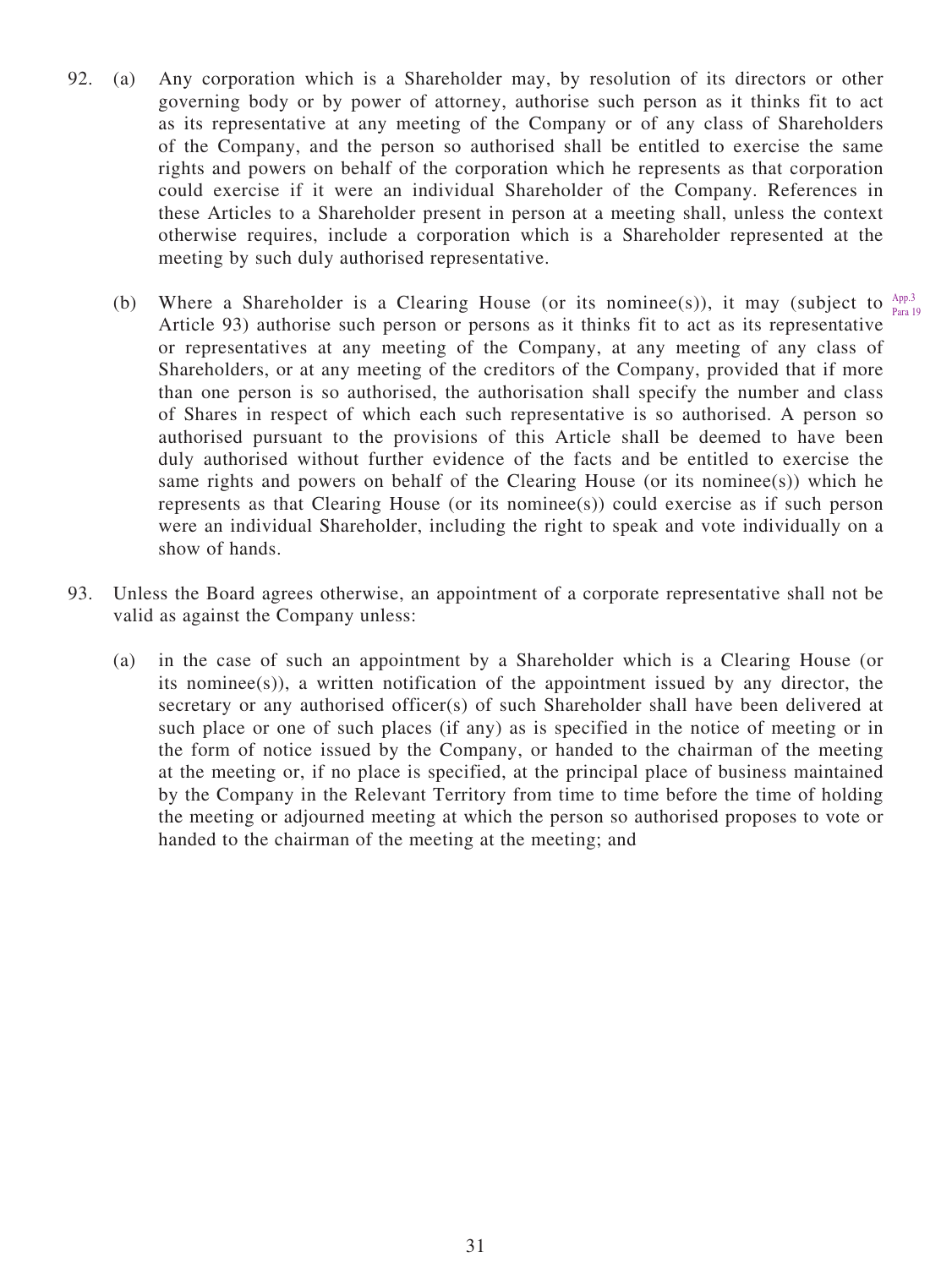- (b) in the case of such an appointment by any other corporate Shareholder, a copy of the resolution of its directors or other governing body of the Shareholder authorising the appointment of the corporate representative or a form of notice of appointment of corporate representative issued by the Company for such purpose or a copy of the relevant power of attorney, together with an up-to-date copy of the Shareholder's constitutive documents and a list of directors or members of the governing body of the Shareholder as at the date of such resolution, or, as the case may be, power of attorney, in each case certified by a director, secretary or a member of the governing body of that Shareholder and notarised, or, in the case of a form of notice of appointment issued by the Company as aforesaid, completed and signed in accordance with the instructions thereon or in the case of a power of attorney a notarised copy of the relevant authority under which it was signed, shall have been deposited at such place or one of such places (if any) as is specified in the notice of meeting or in the form of notice issued by the Company as aforesaid (or, if no place is specified, at the Registration Office) not less than 48 hours before the time for holding the meeting or adjourned meeting or poll (as the case may be) at which the corporate representative proposes to vote.
- 94. No appointment of a corporate representative shall be valid unless it names the person authorised to act as the appointor's representative and the appointor is also named. The Board may, unless it is satisfied that a person purporting to act as a corporate representative is the person named in the relevant instrument for his appointment, decline such person's admission to the relevant meeting and/or reject his vote or demand for a poll and no Shareholder who may be affected by any exercise by the Board of its power in this connection shall have any claim against the Board or any of them nor may any such exercise by the Board of its powers invalidate the proceedings of the meeting in respect of which they were exercised or any resolution passed or defeated at such meeting.

#### **REGISTERED OFFICE**

95. The Registered Office of the Company shall be at such place in the Cayman Islands as the Board shall from time to time decide.

#### **BOARD OF DIRECTORS**

- 96. The number of Directors shall not be less than two (2). The Company shall keep at its Registered Office a register of its directors and officers in accordance with the Companies Act.
- 97. A Director may at any time, by notice in writing signed by him delivered to the Registered Office or at the Head Office or at a meeting of the Board, appoint any person (including another Director) to act as alternate Director in his place during his absence and may in like manner at any time terminate such appointment. If such person is not another Director such appointment unless previously approved by the Board shall have effect only upon and subject to being so approved. The appointment of an alternate Director shall terminate on the happening of any event which, were he a Director, would cause him to vacate such office or if his appointor ceases to be a Director. An alternate Director may act as alternate to more than one Director.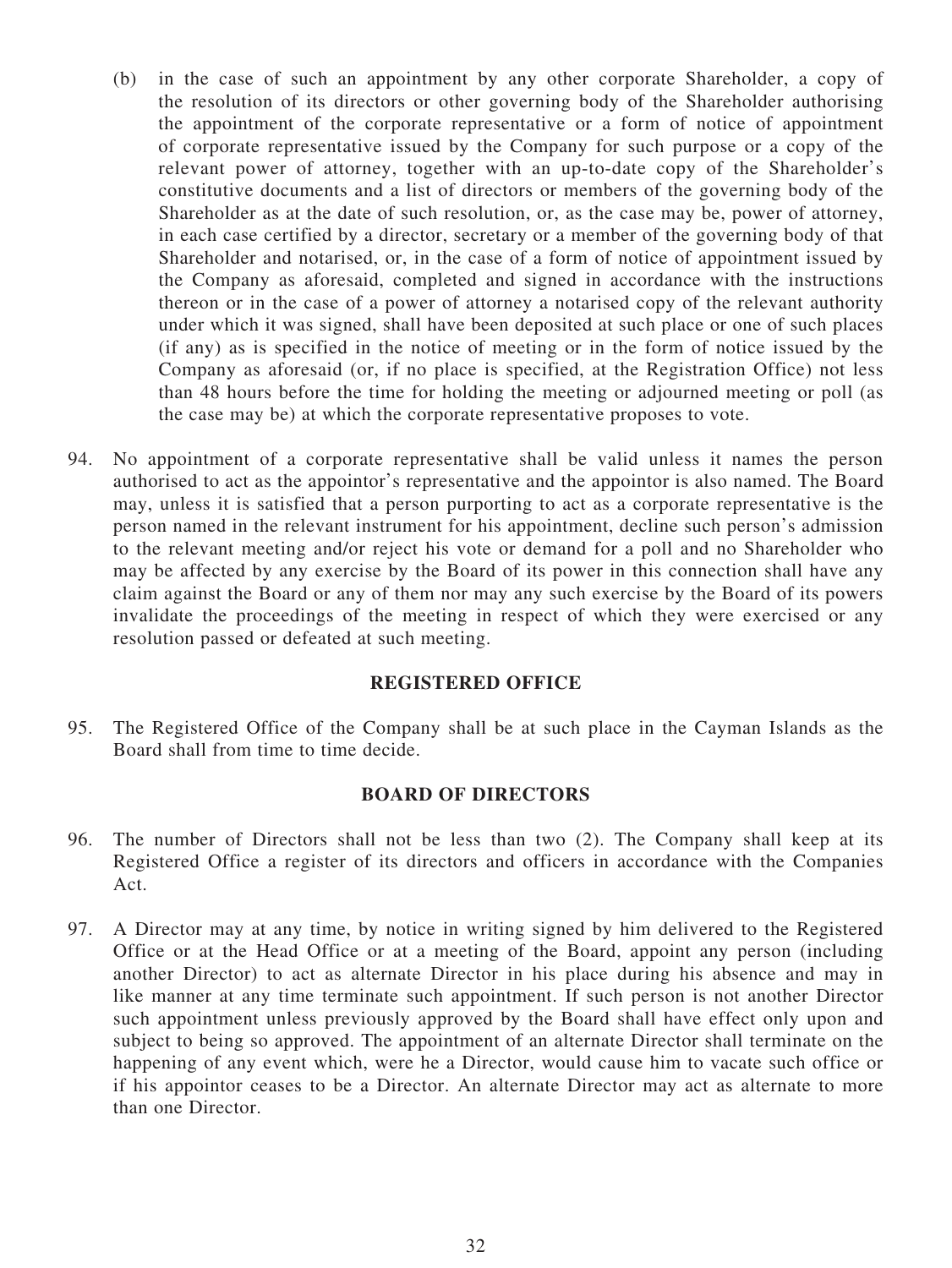- 98. (a) An alternate Director shall (subject to his giving to the Company an address, telephone and facsimile number within the territory of the Head Office for the time being for the giving of notices on him and except when absent from the territory in which the Head Office is for the time being situate) be entitled (in addition to his appointor) to receive and (in lieu of his appointor) to waive notices of meetings of the Board and of any committee of the Board of which his appointor is a member and shall be entitled to attend and vote as a Director at any such meeting at which the Director appointing him is not personally present and generally at such meeting to perform all the functions of his appointor as a Director and for the purposes of the proceedings at such meeting the provisions of these Articles shall apply as if he (instead of his appointor) were a Director. If he shall be himself a Director or shall attend any such meeting as an alternate for more than one Director his voting rights shall be cumulative. If his appointor is for the time being absent from the territory in which the Head Office is for the time being situate or otherwise not available or unable to act, his signature to any resolution in writing of the Directors or any such committee shall be as effective as the signature of his appointor. His attestation of the affixing of the Seal shall be as effective as the signature and attestation of his appointor. An alternate Director shall not, save as aforesaid, have power to act as a Director nor shall he be deemed to be a Director for the purposes of these Articles.
	- (b) An alternate Director shall be entitled to contract and be interested in and benefit from contracts or arrangements or transactions and to be repaid expenses and to be indemnified to the same extent mutatis mutandis as if he were a Director, but he shall not be entitled to receive from the Company in respect of his appointment as alternate Director any remuneration except only such part (if any) of the ordinary remuneration otherwise payable to his appointor as such appointor may by notice in writing to the Company from time to time direct.
	- (c) A certificate by a Director (including for the purpose of this paragraph (c) an alternate Director) or the Secretary that a Director (who may be the one signing the certificate) was at the time of a resolution of the Directors or any committee thereof absent from the territory of the Head Office or otherwise not available or unable to act or has not supplied an address, telephone and facsimile number within the territory of the Head Office for the purposes of giving of notice to him shall in favour of all persons without express notice to the contrary, be conclusive of the matter so certified.
- 99. A Director or an alternate Director shall not be required to hold any qualification Shares but shall nevertheless be entitled to attend and speak at all general meetings of the Company and all meetings of any class of Shareholders of the Company.
- 100. The Directors shall be entitled to receive by way of ordinary remuneration for their services as Directors such sum as shall from time to time be determined by the Company in general meeting or by the Board, such sum (unless otherwise directed by the resolution by which it is voted) to be divided amongst the Directors in such proportions and in such manner as they may agree, or failing agreement, equally, except that in such event any Director holding office for less than the whole of the relevant period in respect of which the ordinary remuneration is paid shall only rank in such division in proportion to the time during such period for which he has held office. Such remuneration shall be in addition to any other remuneration to which a Director who holds any salaried employment or office in the Company may be entitled by reason of such employment or office.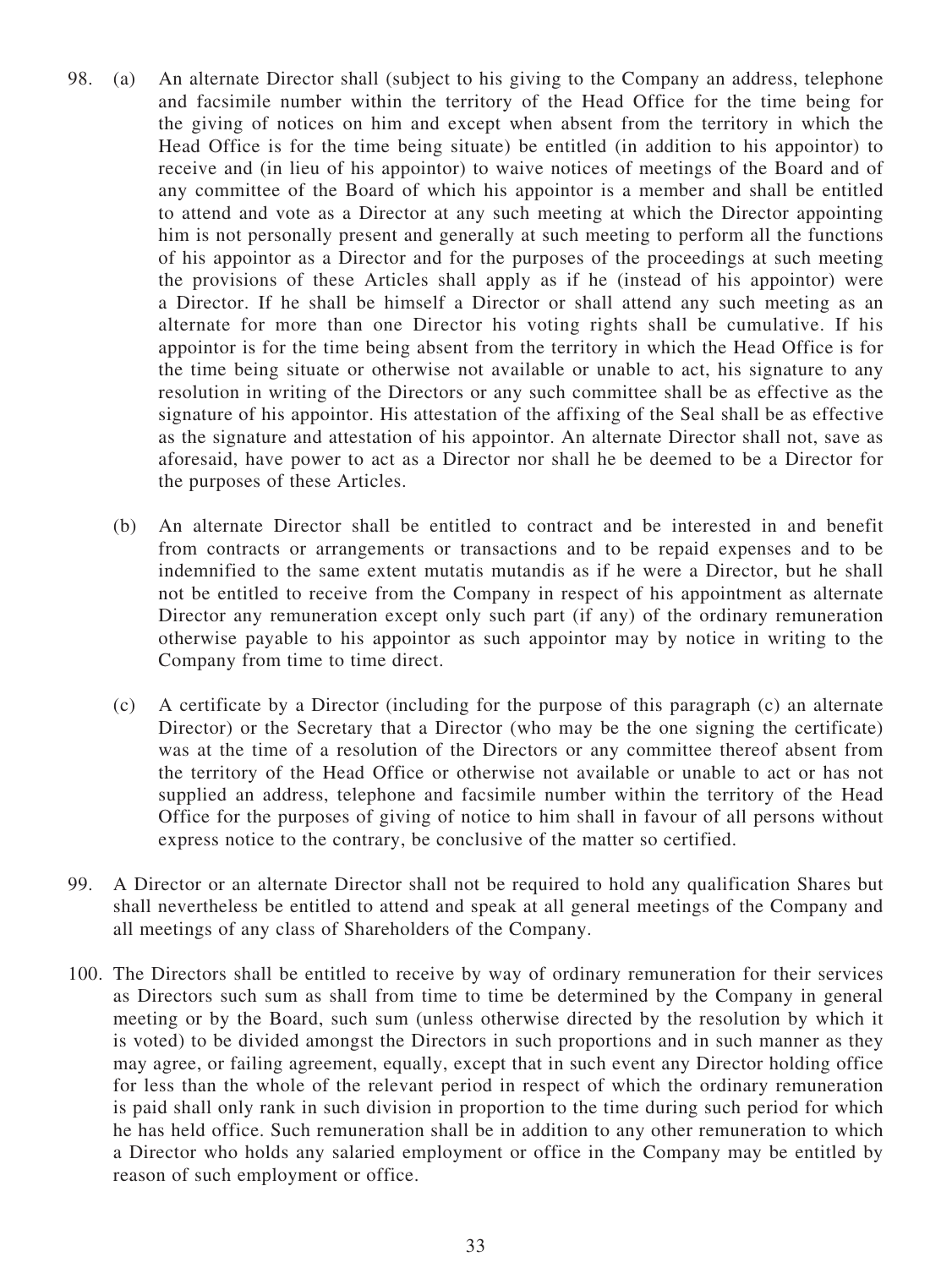- 101. The Directors shall also be entitled to be repaid all travelling, hotel and other expenses reasonably incurred by them respectively in or about the performance of their duties as Directors, including their expenses of travelling to and from Board meetings, committee meetings or general meetings or otherwise incurred whilst engaged on the business of the Company or in the discharge of their duties as Directors.
- 102. The Board may grant special remuneration to any Director who shall perform or has performed any special or extra services at the request of the Company. Such special remuneration may be made payable to such Director in addition to or in substitution for his ordinary remuneration as a Director, and may be made payable by way of salary, commission or participation in profits or otherwise as may be arranged.
- 103. Notwithstanding Articles 100, 101 and 102, the remuneration of a managing director, joint managing director, deputy managing director or an executive director or a Director appointed to any other office in the management of the Company may from time to time be fixed by the Board and may be by way of salary, commission, or participation in profits or otherwise or by all or any of those modes and with such other benefits (including pension and/or gratuity and/or other benefits on retirement) and allowances as the Board may from time to time decide. Such remuneration shall be in addition to his ordinary remuneration as a Director.
- 104. (a) Payments to any Director or past director of the Company of any sum by way of compensation for loss of office or as consideration for or in connection with his retirement from office (not being a payment to which the director of the Company or past director is contractually or statutorily entitled) must be approved by the Company in general meeting.
	- (b) Except as would, if the Company were a company incorporated in Hong Kong, be permitted by the Companies Ordinance as in force at the date of adoption of these Articles, and except as permitted under the Companies Act, the Company shall not directly or indirectly:
		- (i) make a loan to a Director or a director of any Holding Company of the Company or any of their respective Close Associates;
		- (ii) enter into any guarantee or provide any security in connection with a loan made by any person to a Director or a director of any Holding Company of the Company or any of their respective Close Associates; or
		- (iii) if any one or more of the Directors hold (jointly or severally or directly or indirectly) a controlling interest in another company, make a loan to that other company or enter into any guarantee or provide any security in connection with a loan made by any person to that other company.
	- (c) Article 104(a) and (b) shall only apply during the Relevant Period.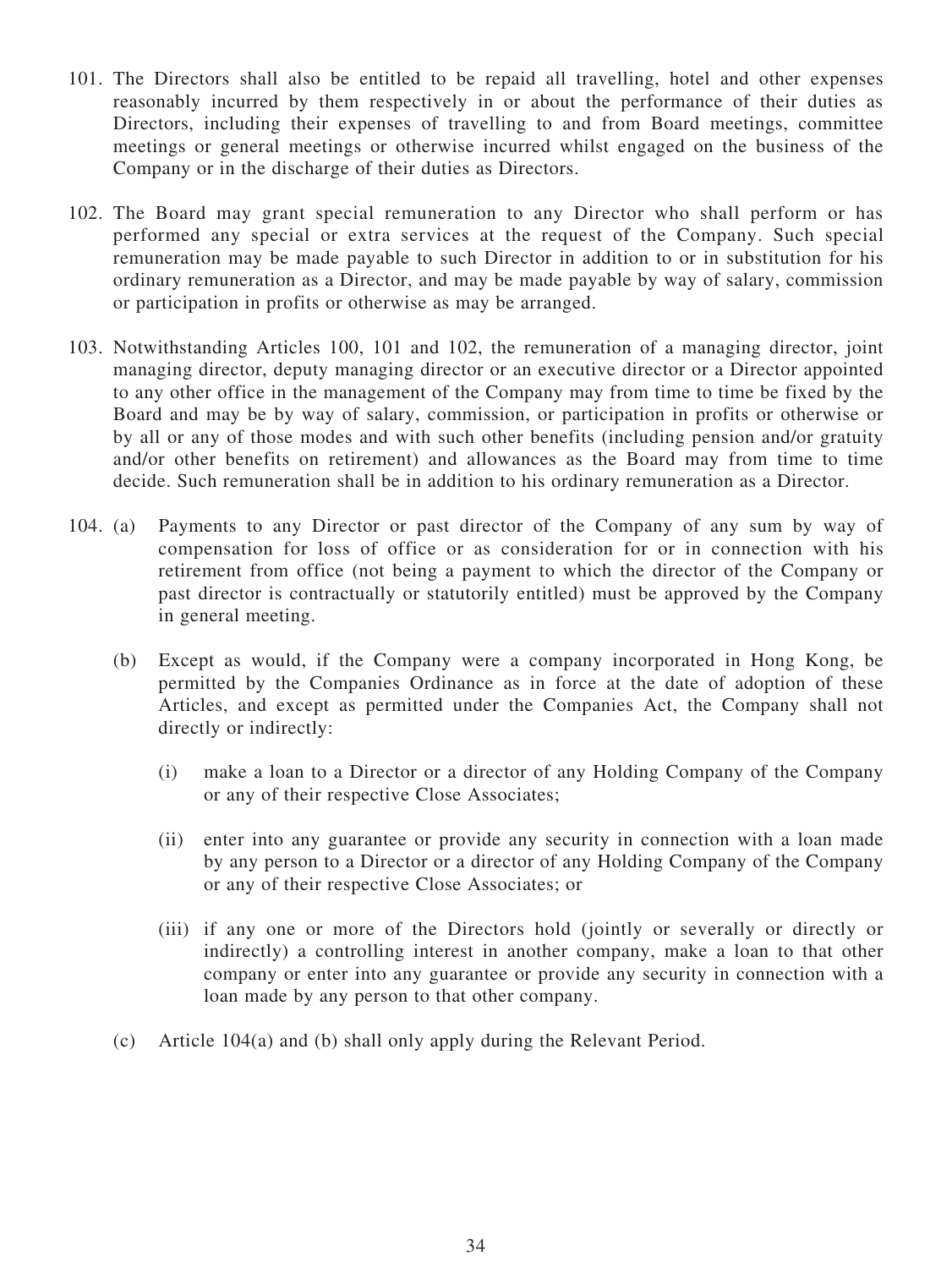- 105. A Director shall vacate his office:
	- (a) if he becomes bankrupt or has a receiving order made against him or suspends payment or compounds with his creditors generally; or
	- (b) if he dies or becomes of unsound mind as determined pursuant to an order made by any competent court or official on the grounds that he is or may be suffering from mental disorder or is otherwise incapable of managing his affairs and the Board resolves that his office be vacated; or
	- (c) if he absents himself from the meetings of the Board during a continuous period of six months, without special leave of absence from the Board, and his alternate Director (if any) shall not during such period have attended in his stead, and the Board pass a resolution that he has by reason of such absence vacated his office; or
	- (d) if he becomes prohibited by law from acting as a Director, or he ceases to be a Director by virtue of any provision of law or is removed from office pursuant to these Articles; or
	- (e) if he has been validly required by the stock exchange of the Relevant Territory to cease to be a Director and the relevant time period for application for review of or appeal against such requirement has lapsed and no application for review or appeal has been filed or is underway against such requirement; or
	- (f) if by notice in writing delivered to the Company at its Registered Office or at the Head Office or tendered at a meeting of the Board he resigns his office; or
	- (g) if he shall be removed from office by an Ordinary Resolution of the Company under Article 114; or
	- (h) if he shall be removed from the office by notice in writing served on him signed by not less than ¾ in number (or if that is not a round number, the nearest lower round number) of the Directors (including himself) then in office.
- 106. No Director shall be required to vacate office or be ineligible for re-election or re-appointment as a Director, and no person shall be ineligible for appointment as a Director by reason only of his having attained any particular age.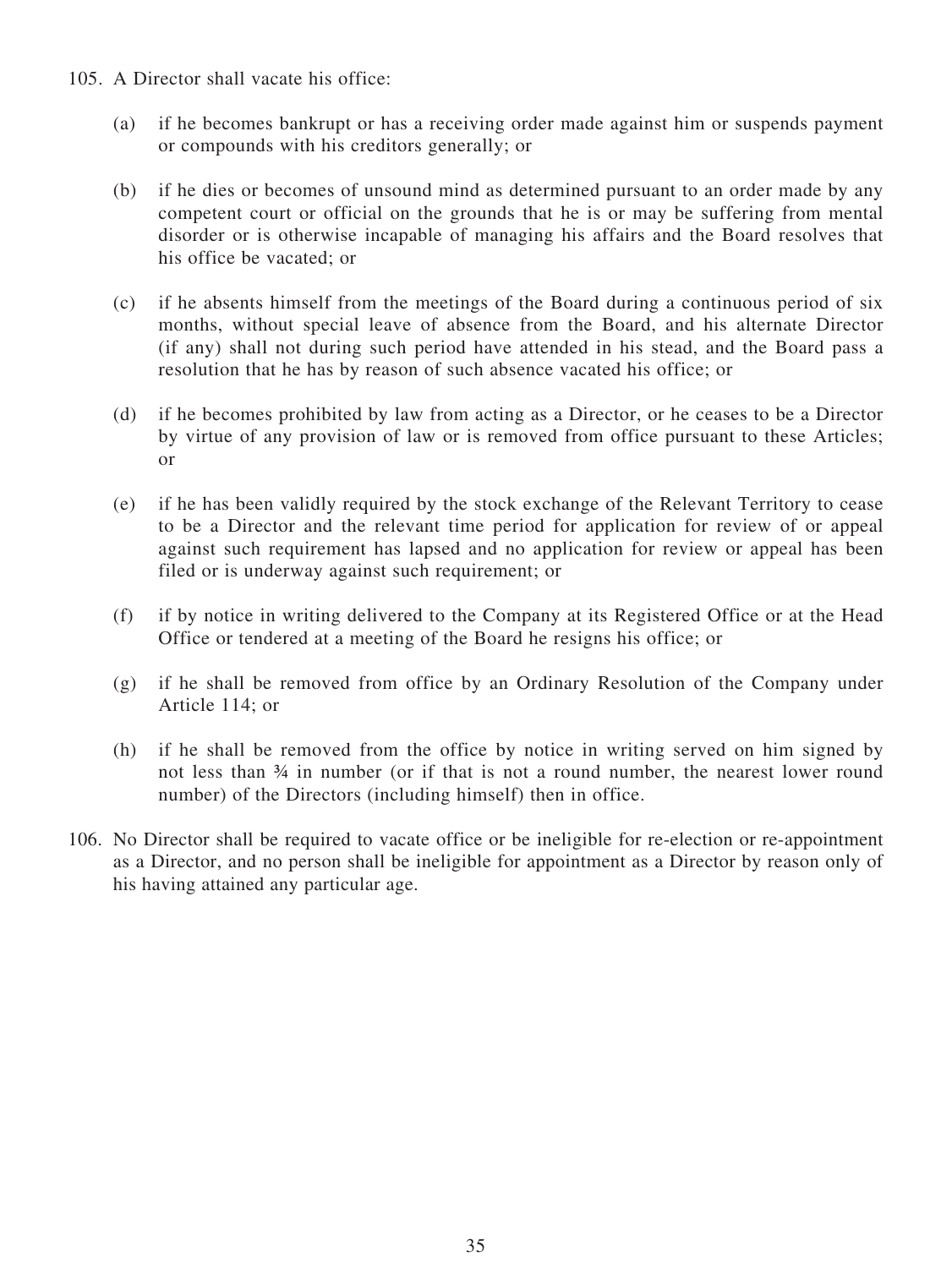- 107. (a) No Director or intended Director shall be disqualified by his office from contracting with the Company either as vendor, purchaser or otherwise nor shall any such contract or any contract or arrangement entered into by or on behalf of the Company with any person, company or partnership of or in which any Director shall be a member or otherwise interested be capable on that account of being avoided, nor shall any Director so contracting or being any member or so interested be liable to account to the Company for any profit so realised by any such contract or arrangement by reason only of such Director holding that office or the fiduciary relationship thereby established, provided that such Director shall, if his interest in such contract or arrangement is material, declare the nature of his interest at the earliest meeting of the Board at which it is practicable for him to do so, either specifically or by way of a general notice stating that, by reason of the facts specified in the notice, he is to be regarded as interested in any contracts of a specified description which may subsequently be made by the Company.
	- (b) Any Director may continue to be or become a director, managing director, joint managing director, deputy managing director, executive director, manager or other officer or member of any other company in which the Company may be interested and (unless otherwise agreed between the Company and the Director) no such Director shall be liable to account to the Company or the Shareholders for any remuneration or other benefits received by him as a director, managing director, joint managing director, deputy managing director, executive director, manager or other officer or member of any such other company. The Directors may exercise the voting powers conferred by the shares in any other company held or owned by the Company, or exercisable by them as directors of such other company in such manner in all respects as they think fit (including the exercise thereof in favour of any resolution appointing themselves or any of them as directors, managing directors, joint managing directors, deputy managing director, executive directors, managers or other officers of such company) and any Director may vote in favour of the exercise of such voting rights in the manner aforesaid notwithstanding that he may be, or is about to be, appointed a director, managing director, joint managing director, deputy managing director, executive director, manager or other officer of such a company, and that as such he is or may become interested in the exercise of such voting rights in the manner aforesaid.
	- (c) A Director may hold any other office or place of profit with the Company (except that of Auditors) in conjunction with his office of Director for such period and upon such terms as the Board may determine, and may be paid such extra remuneration therefor (whether by way of salary, commission, participation in profit or otherwise) as the Board may determine, and such extra remuneration shall be in addition to any remuneration provided for by or pursuant to any other Articles.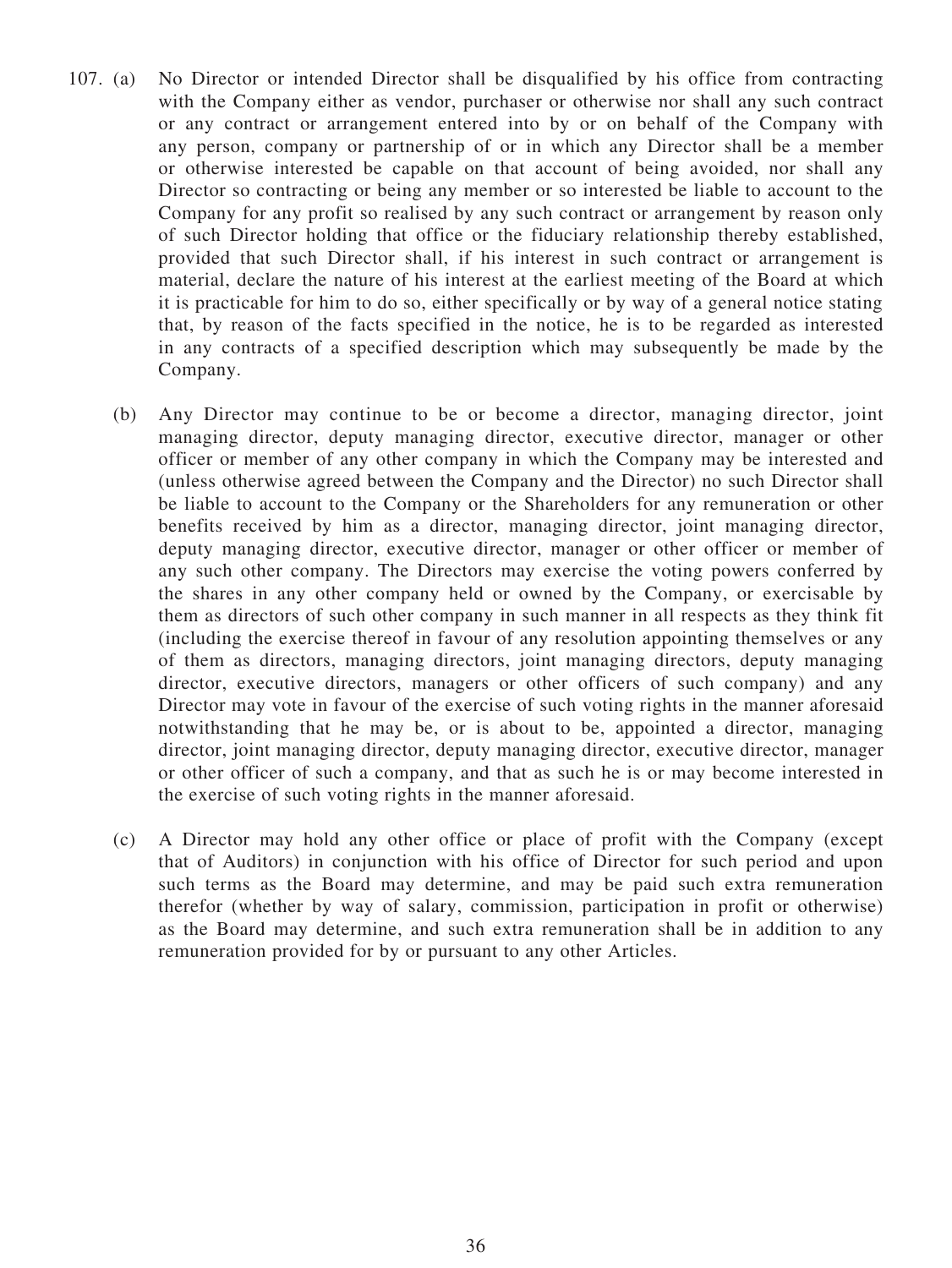- (d) A Director shall not vote (nor shall he be counted in the quorum) on any resolution of the Board in respect of any contract or arrangement or proposal in which he or any of his Close Associate(s) has/have a material interest, and if he shall do so his vote shall not be counted (nor shall he be counted in the quorum for that resolution), but this prohibition shall not apply to any of the following matters namely:
	- (i) the giving of any security or indemnity either:
		- (A) to the Director or his Close Associate(s) in respect of money lent or obligations incurred or undertaken by him or any of them at the request of or for the benefit of the Company or any of its subsidiaries; or
		- (B) to a third party in respect of a debt or obligation of the Company or any of its subsidiaries for which the Director or his Close Associate(s) has himself/ themselves assumed responsibility in whole or in part and whether alone or jointly under a guarantee or indemnity or by the giving of security;
	- (ii) any proposal concerning an offer of shares or debentures or other securities of or by the Company or any other company which the Company may promote or be interested in for subscription or purchase where the Director or his Close Associate(s) is/are or is/are to be interested as a participant in the underwriting or sub-underwriting of the offer;
	- (iii) any proposal or arrangement concerning the benefit of employees of the Company or its subsidiaries including:
		- (A) the adoption, modification or operation of any employees' share scheme or any share incentive or share option scheme under which the Director or his Close Associate(s) may benefit; or
		- (B) the adoption, modification or operation of a pension fund or retirement, death or disability benefits scheme which relates both to Directors, his Close Associates and employees of the Company or any of its subsidiaries and does not provide in respect of any Director or his Close Associate(s), as such any privilege or advantage not generally accorded to the class of persons to which such scheme or fund relates; and
	- (iv) any contract or arrangement in which the Director or his Close Associate(s) is/ are interested in the same manner as other holders of shares or debentures or other securities of the Company by virtue only of his/their interest in shares or debentures or other securities of the Company.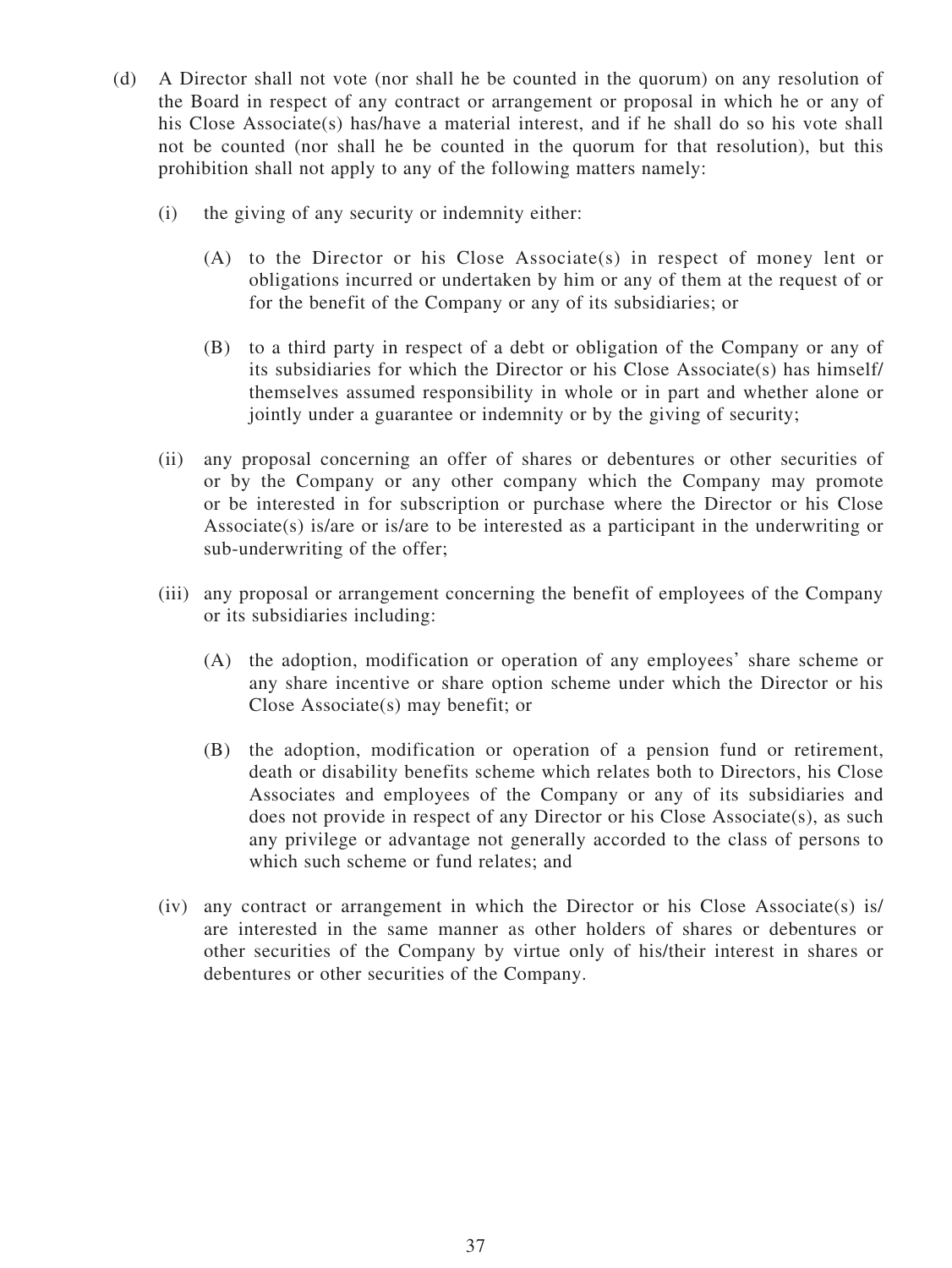- (e) Where proposals are under consideration concerning the appointment (including fixing or varying the terms of or terminating the appointment) of two or more Directors to offices or employments with the Company or any company in which the Company is interested, such proposals shall be divided and considered in relation to each Director separately and in such case each of the Directors concerned (if not prohibited from voting under paragraph (d)) shall be entitled to vote (and be counted in the quorum) in respect of each resolution except that concerning his own appointment.
- (f) If any question shall arise at any meeting of the Board as to the materiality of the interest of a Director (other than the chairman of the meeting) or his Close Associates or as to the entitlement of any Director (other than the chairman of the meeting) to vote or be counted in the quorum and such question is not resolved by his voluntarily agreeing to abstain from voting or not to be counted in the quorum, such question shall be referred to the chairman of the meeting and his ruling in relation to such other Director shall be final and conclusive except in a case where the nature or extent of the interest of the Director or his Close Associates concerned as known to such Director has not been fairly disclosed to the Board. If any question as aforesaid shall arise in respect of the chairman of the meeting or his Close Associates such question shall be decided by a resolution of the Board (for which purpose such chairman shall not be counted in the quorum and shall not vote thereon) and such resolution shall be final and conclusive except in a case where the nature or extent of the interest of such chairman or his Close Associates as known to him has not been fairly disclosed to the Board.

#### **APPOINTMENT AND ROTATION OF DIRECTORS**

- 108. (a) Notwithstanding any other provisions in these Articles, at each annual general meeting one-third of the Directors for the time being, or, if their number is not three or a multiple of three, then the number nearest to but not less than one-third, shall retire from office by rotation provided that every Director (including those appointed for a specific term) shall be subject to retirement by rotation at least once every three years. A retiring Director shall be eligible for re-election. The Company at the general meeting at which a Director retires may fill the vacated office.
	- (b) The Directors to retire by rotation shall include (so far as necessary to obtain the number required) any Director who wishes to retire and not to offer himself for re-election. Any Director who has not been subject to retirement by rotation in the three years preceding the annual general meeting shall retire by rotation at such annual general meeting. Any further Directors so to retire shall be those who have been longest in office since their last re-election or appointment and so that as between persons who became or were last re-elected Directors on the same day those to retire shall (unless they otherwise agree among themselves) be determined by lot.
	- (c) A Director is not required to retire upon reaching any particular age.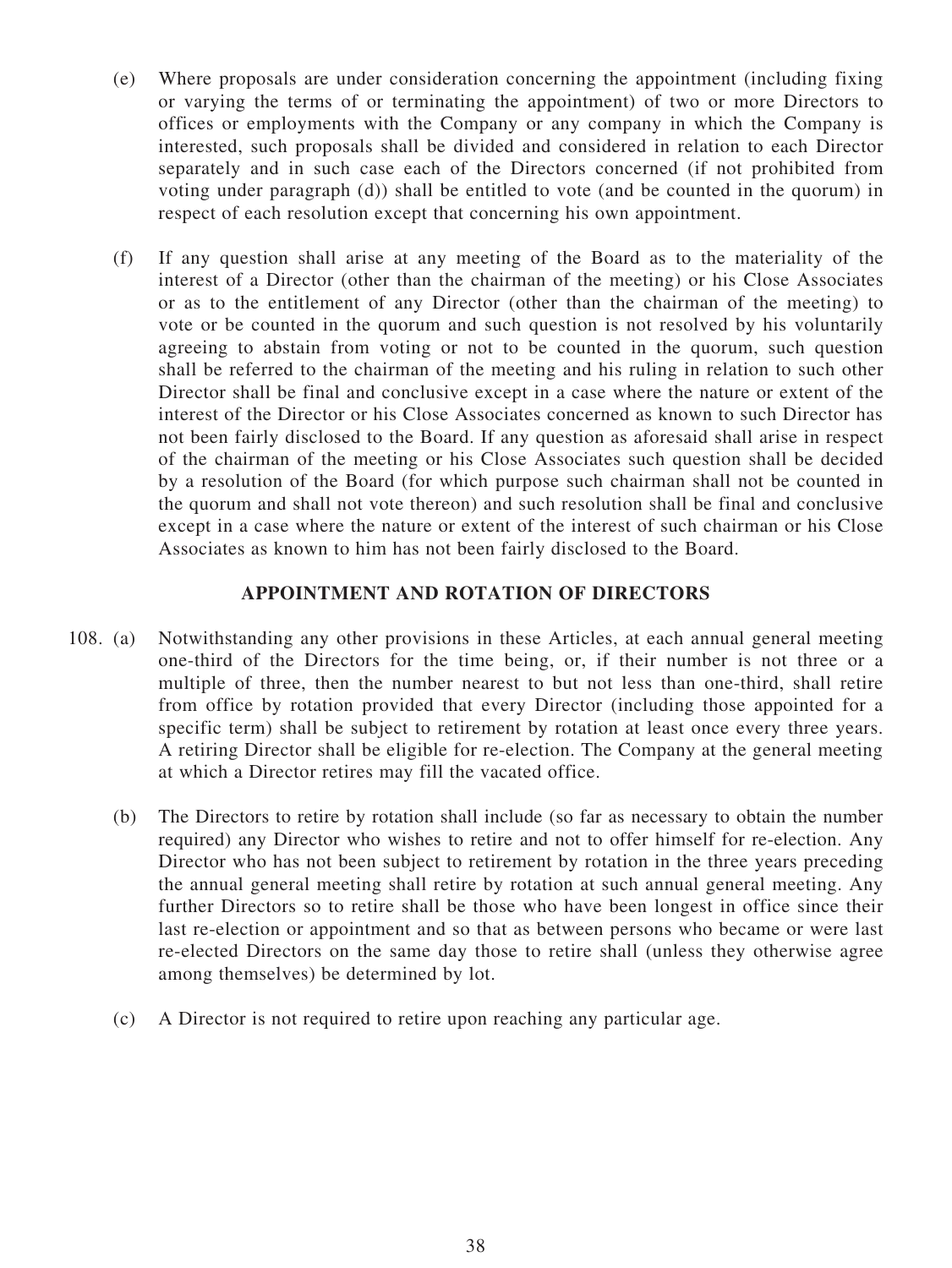- 109. If at any general meeting at which an election of Directors ought to take place, the places of the retiring Directors are not filled, the retiring Directors or such of them as have not had their places filled shall be deemed to have been re-elected and shall, if willing, continue in office until the next annual general meeting and so on from year to year until their places are filled, unless:
	- (a) it shall be determined at such meeting to reduce the number of Directors; or
	- (b) it is expressly resolved at such meeting not to fill such vacated offices; or
	- (c) in any such case the resolution for re-election of a Director is put to the meeting and lost; or
	- (d) such Director has given notice in writing to the Company that he is not willing to be re-elected.
- 110. The Company in general meeting may from time to time fix and may from time to time by Ordinary Resolution increase or reduce the maximum and minimum number of Directors but so that the number of Directors shall not be less than two (2).
- 111. The Company may from time to time in general meeting by Ordinary Resolution elect any person to be a Director either to fill a casual vacancy or as an additional Director. Any Director so appointed shall be subject to retirement by rotation pursuant to Article 108.
- 112. The Board shall have power from time to time and at any time to appoint any person as a  $_{\text{open}}^{\text{App.3}}$ Director either to fill a casual vacancy or as an additional Director but so that the number of Directors so appointed shall not exceed the maximum number determined from time to time by the Shareholders in general meeting. Any Director appointed by the Board to fill a casual vacancy shall hold office only until the first annual general meeting of the Company after his appointment and be subject to re-election at such meeting. Any Director appointed by the Board as an addition to the existing Board shall hold office only until the next first annual general meeting of the Company after his appointment and shall then be eligible for re-election. Any Director appointed under this Article shall not be taken into account in determining the Directors or the number of Directors who are to retire by rotation at an annual general meeting. Para 4(2)
- 113. No person, other than a retiring Director, shall, unless recommended by the Board for  $A_{pp,3}$ election, be eligible for election to the office of Director at any general meeting, unless notice in writing of the intention to propose that person for election as a Director and notice in writing by that person of his willingness to be elected shall have been lodged at the Head Office or at the Registration Office. The period for lodgement of the notices required under this Article will commence no earlier than the day after the despatch of the notice of the general meeting appointed for such election and end no later than seven days prior to the date of such general meeting and the minimum length of the period during which such notices to the Company may be given will be at least seven days. Para 4(3)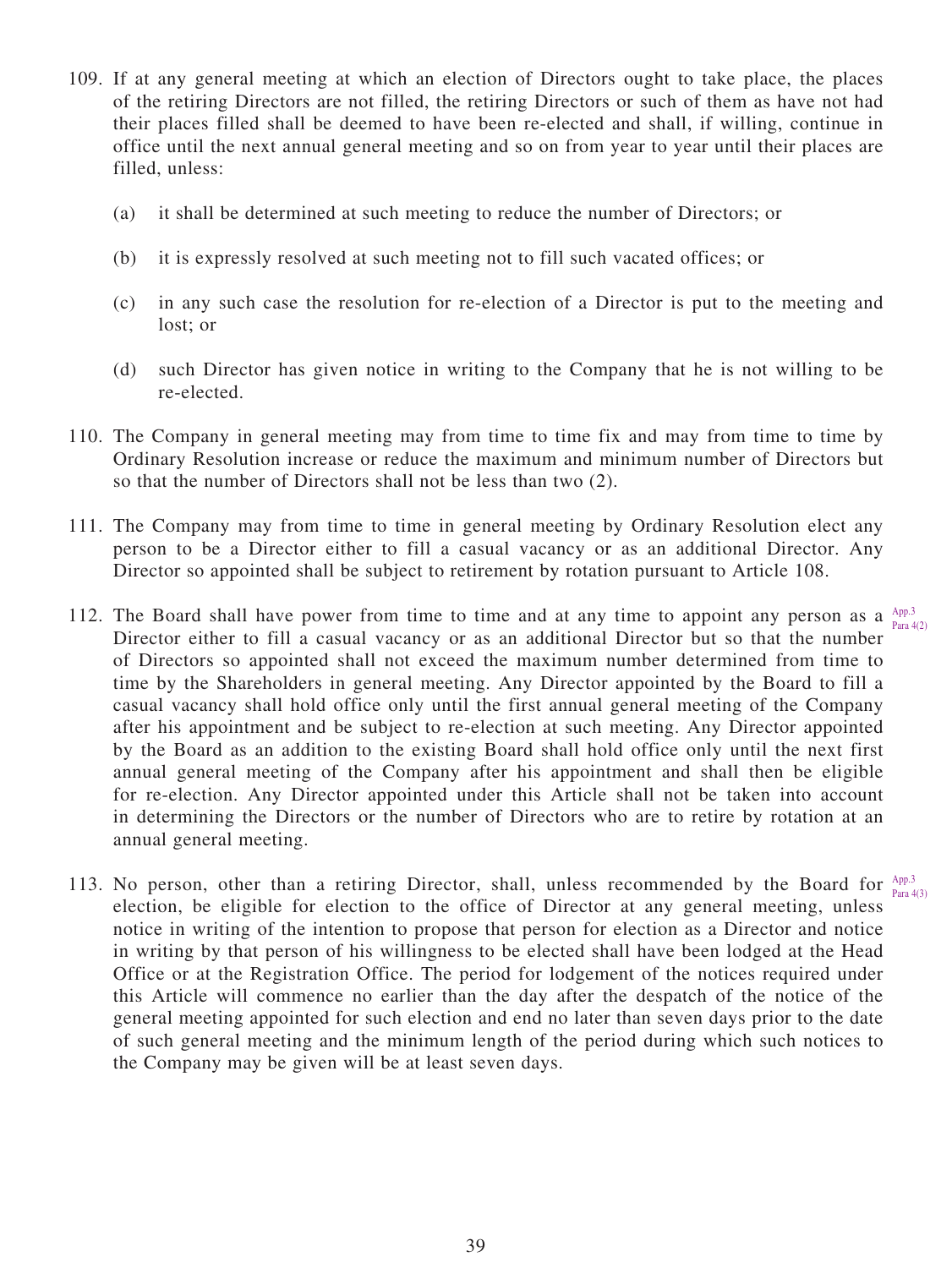114. The Shareholders may by Ordinary Resolution remove any Director (including a  $_{\text{Dens}}^{\text{App.3}}$ managing director or other executive director) before the expiration of his term of office notwithstanding anything in these Articles or in any agreement between the Company and such Director (but without prejudice to any claim which such Director may have for damages for any breach of any contract between him and the Company) and may by Ordinary Resolution elect another person in his stead. Any Director so appointed shall be subject to retirement by rotation pursuant to Article 108. Para  $4(3)$ 

### **BORROWING POWERS**

- 115. The Board may from time to time at its discretion exercise all the powers of the Company to raise or borrow or to secure the payment of any sum or sums of money for the purposes of the Company and to mortgage or charge its undertaking, property and uncalled capital or any part thereof.
- 116. The Board may raise or secure the payment or repayment of such sum or sums in such manner and upon such terms and conditions in all respects as it thinks fit and in particular but subject to the provisions of the Companies Act, by the issue of debentures, debenture stock, bonds or other securities of the Company, whether outright or as collateral security for any debt, liability or obligation of the Company or of any third party.
- 117. Debentures, debenture stock, bonds and other securities (other than Shares which are not fully paid) may be made assignable free from any equities between the Company and the person to whom the same may be issued.
- 118. Any debentures, debenture stock, bonds or other securities (other than Shares) may be issued at a discount, premium or otherwise and with any special privileges as to redemption, surrender, drawings, allotment or subscription of or conversion into Shares, attending and voting at general meetings of the Company, appointment of Directors and otherwise.
- 119. The Directors shall cause a proper register to be kept, in accordance with the provisions of the Companies Act, of all mortgages and charges specifically affecting the property of the Company and shall duly comply with such provisions of the Companies Act with regard to the registration of mortgages and charges as may be specified or required.
- 120. If the Company issues a series of debentures or debenture stock not transferable by delivery, the Board shall cause a proper register to be kept of the holders of such debentures.
- 121. Where any uncalled capital of the Company is charged, all persons taking any subsequent charge thereon shall take the same subject to such prior charge, and shall not be entitled, by notice to the Shareholders or otherwise, to obtain priority over such prior charge.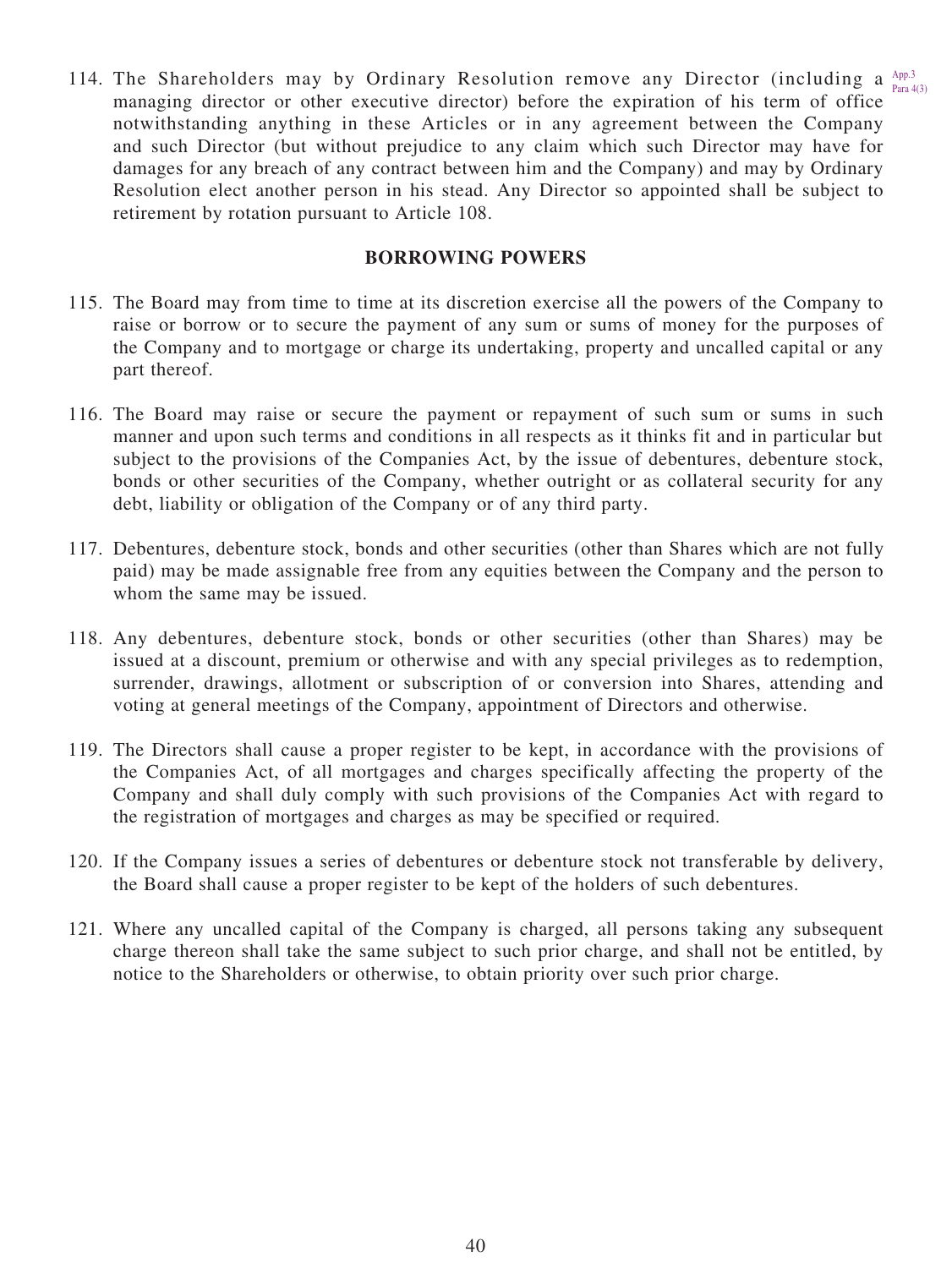#### **MANAGING DIRECTORS, ETC.**

- 122. The Board may from time to time appoint any one or more of them to the office of managing director, joint managing director, deputy managing director or other executive director and/ or such other office in the management of the business of the Company as it may decide for such period and upon such terms as it thinks fit and upon such terms as to remuneration as it may decide in accordance with Article 103.
- 123. Every Director appointed to an office under Article 122 hereof shall, but without prejudice to any claim for damages for breach of any contract of service between himself and the Company, be liable to be dismissed or removed therefrom by the Board.
- 124. A Director appointed to an office under Article 122 shall be subject to the same provisions as to resignation and removal as the other Directors of the Company, and he shall ipso facto and immediately cease to hold such office if he shall cease to hold the office of Director for any cause.
- 125. The Board may from time to time entrust to and confer upon a chairman, vice chairman, managing director, joint managing director, deputy managing director or executive director all or any of the powers of the Board that it may think fit provided that the exercise of all powers by such Director shall be subject to such regulations and restrictions as the Board may from time to time make and impose, and, subject to the terms thereof, the said powers may at any time be withdrawn, revoked or varied, but no person dealing in good faith and without notice of such withdrawal, revocation or variation shall be affected thereby.
- 126. The Board may from time to time appoint any person to an office or employment having a designation or title including the word "director" or attach to any existing office or employment with the Company such a designation or title. The inclusion of the word "director" in the designation or title of any office or employment with the Company (other than the office of managing director or joint managing director or deputy managing director or executive director) shall not imply that the holder thereof is a Director nor shall such holder be empowered in any respect to act as a Director or be deemed to be a Director for any of the purposes of these Articles.

# **MANAGEMENT**

127. The business of the Company shall be managed by the Board who, in addition to the powers and authorities by these Articles expressly conferred upon it, may exercise all such powers and do all such acts and things as may be exercised or done or approved by the Company and are not hereby or by the Companies Act expressly directed or required to be exercised or done by the Company in general meeting, but subject nevertheless to the provisions of the Companies Act and of these Articles and to any regulations from time to time made by the Company in general meeting not being inconsistent with such provisions or these Articles, provided that no regulation so made shall invalidate any prior act of the Board which would have been valid if such regulation had not been made.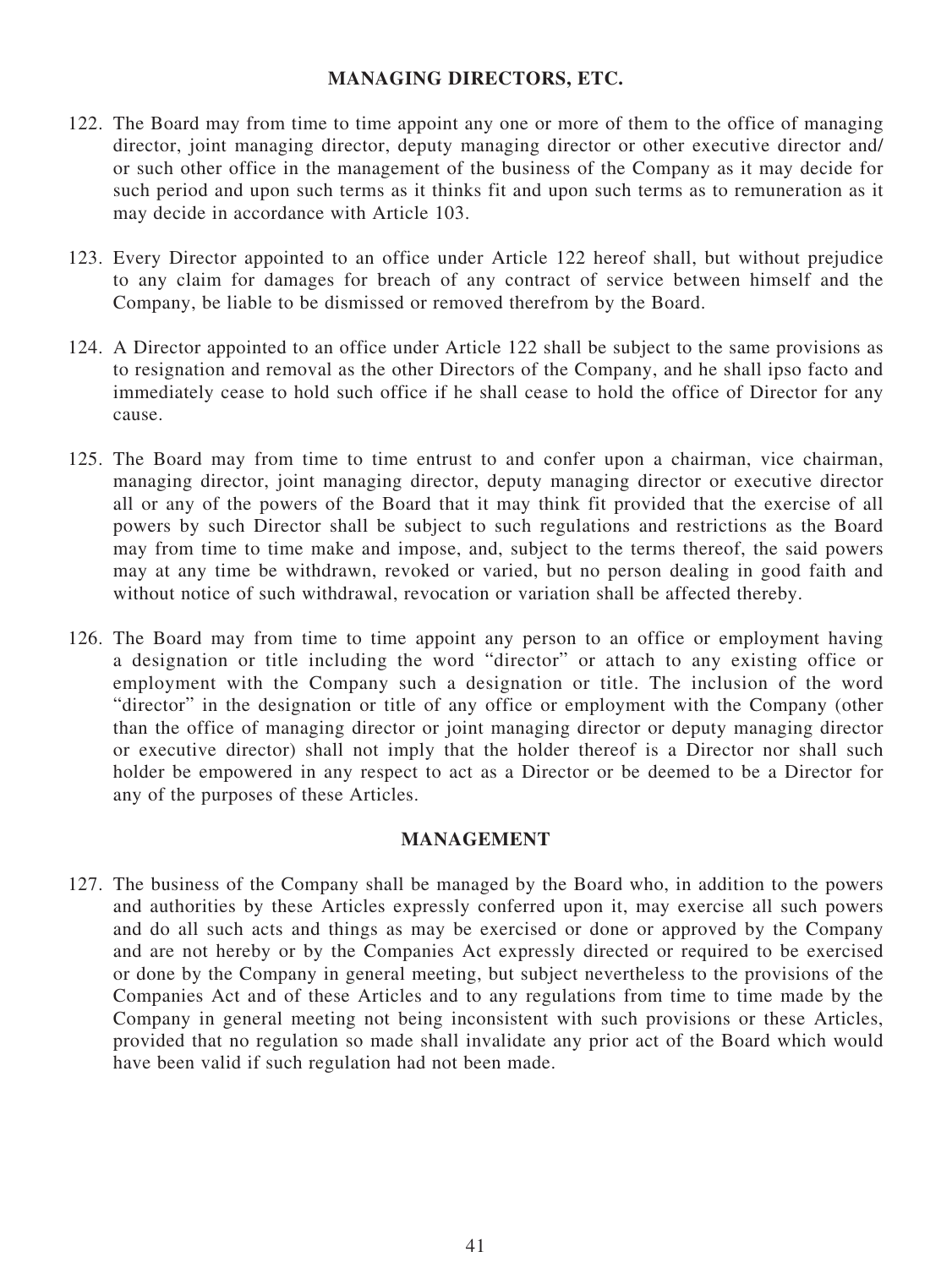- 128. Without prejudice to the general powers conferred by these Articles, it is hereby expressly declared that the Board shall have the following powers:
	- (a) to give to any person the right or option of requiring at a future date that an allotment shall be made to him of any Share at par or at such premium and on such other terms as may be agreed; and
	- (b) to give to any Directors, officers or employees of the Company an interest in any particular business or transaction or participation in the profits thereof or in the general profits of the Company either in addition to or in substitution for a salary or other remuneration.

#### **MANAGERS**

- 129. The Board may from time to time appoint a general manager, manager or managers of the business of the Company and may fix his or their remuneration either by way of salary or commission or by conferring the right to participation in the profits of the Company or by a combination of two or more of these modes and pay the working expenses of any of the staff of the general manager, manager or managers who may be employed by him or them upon the business of the Company.
- 130. The appointment of such general manager, manager or managers may be for such period as the Board may decide and the Board may confer upon him or them all or any of the powers of the Board and such title or titles as it may think fit.
- 131. The Board may enter into such agreement or agreements with any such general manager, manager or managers upon such terms and conditions in all respects as it may in its absolute discretion think fit, including a power for such general manager, manager or managers to appoint an assistant manager or managers or other employees whatsoever under them for the purpose of carrying on the business of the Company.

#### **CHAIRMAN AND OTHER OFFICERS**

132. The Board may from time to time elect or otherwise appoint one of them to the office of chairman of the Company and another to be the vice chairman of the Company (or two or more vice chairmen) and determine the period for which each of them is to hold office. The chairman of the company or, in his absence, the vice chairman of the Company shall preside as chairman at meetings of the Board, but if no such chairman or vice chairman be elected or appointed, or if at any meeting the chairman or vice chairman is not present within five minutes after the time appointed for holding the same and willing to act, the Directors present shall choose one of their number to be chairman of such meeting. All the provisions of Articles 103, 108, 123, 124 and 125 shall mutatis mutandis apply to any Directors elected or otherwise appointed to any office in accordance with the provisions of this Article.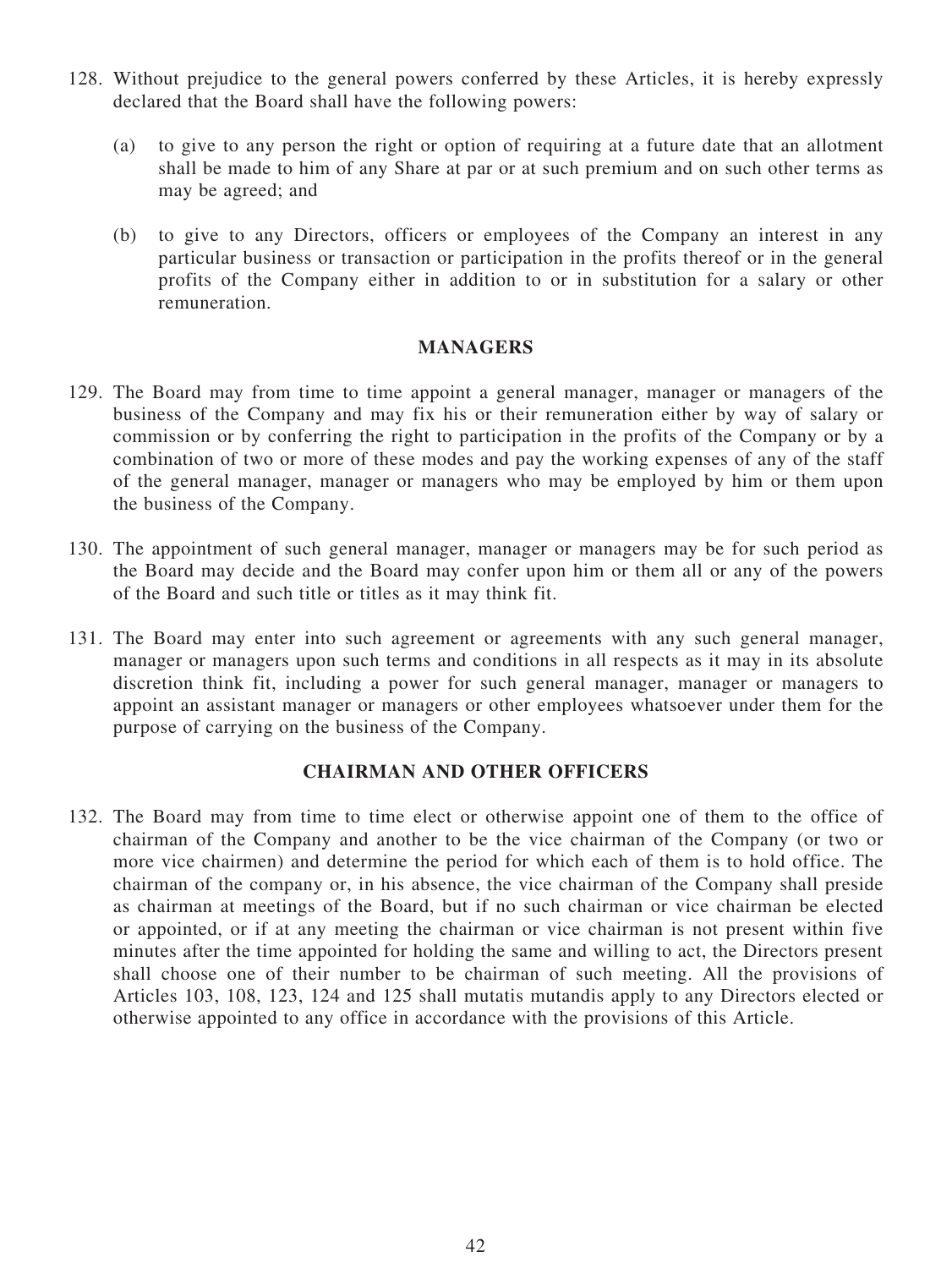#### **PROCEEDINGS OF THE DIRECTORS**

- 133. The Board may meet together for the despatch of business, adjourn and otherwise regulate its meetings and proceedings as it thinks fit and may determine the quorum necessary for the transaction of business. Unless otherwise determined two Directors shall be a quorum. For the purpose of this Article an alternate Director shall be counted in a quorum separately in respect of himself (if a Director) and in respect of each Director for whom he is an alternate and his voting rights shall be cumulative and he need not use all his votes or cast all his votes in the same way. A meeting of the Board or any committee of the Board may be held by means of such telephone, electronic or other communication facilities as permit all persons participating in the meeting to communicate with each other simultaneously and instantaneously, and participation in such a meeting shall constitute presence in person at such meeting.
- 134. A Director may, and on the request of a Director the Secretary shall, at any time summon a meeting of the Board which may be held in any part of the world, but no such meeting shall be summoned to be held outside the territory in which the Head Office is for the time being situate without the prior approval of the Board. Notice thereof shall be given to each Director and alternate Director in person orally or in writing or by telephone or by telex or telegram or facsimile transmission at the telephone or facsimile number or address from time to time notified to the Company by such Director or in such other manner as the Board may from time to time determine. A Director absent or intending to be absent from the territory in which the Head Office is for the time being situate may request the Board or the Secretary that notices of Board meetings shall during his absence be sent in writing to him at his last known address, facsimile or telex number or any other address, facsimile or telex number given by him to the Company for this purpose, but such notices need not be given any earlier than notices given to the other Directors not so absent and in the absence of any such request it shall not be necessary to give notice of a Board meeting to any Director who is for the time being absent from such territory.
- 135. Subject to Article 107, questions arising at any meeting of the Board shall be decided by a majority of votes, and in case of an equality of votes the chairman of the meeting shall have a second or casting vote.
- 136. A meeting of the Board for the time being at which a quorum is present shall be competent to exercise all or any of the authorities, powers and discretions by or under these Articles for the time being vested in or exercisable by the Board generally.
- 137. The Board may delegate any of its powers to committees consisting of such member(s) of them and such other person(s) as it thinks fit, and it may from time to time revoke such delegation or revoke the appointment of and discharge any such committees either wholly or in part, and either as to persons or purposes, but every committee so formed shall in the exercise of the powers so delegated conform to any regulations that may from time to time be imposed upon it by the Board.
- 138. All acts done by any such committee in conformity with such regulations and in fulfilment of the purposes for which it is appointed, but not otherwise, shall have the like force and effect as if done by the Board, and the Board shall have power, with the consent of the Company in general meeting, to remunerate the members of any special committee, and charge such remuneration to the current expenses of the Company.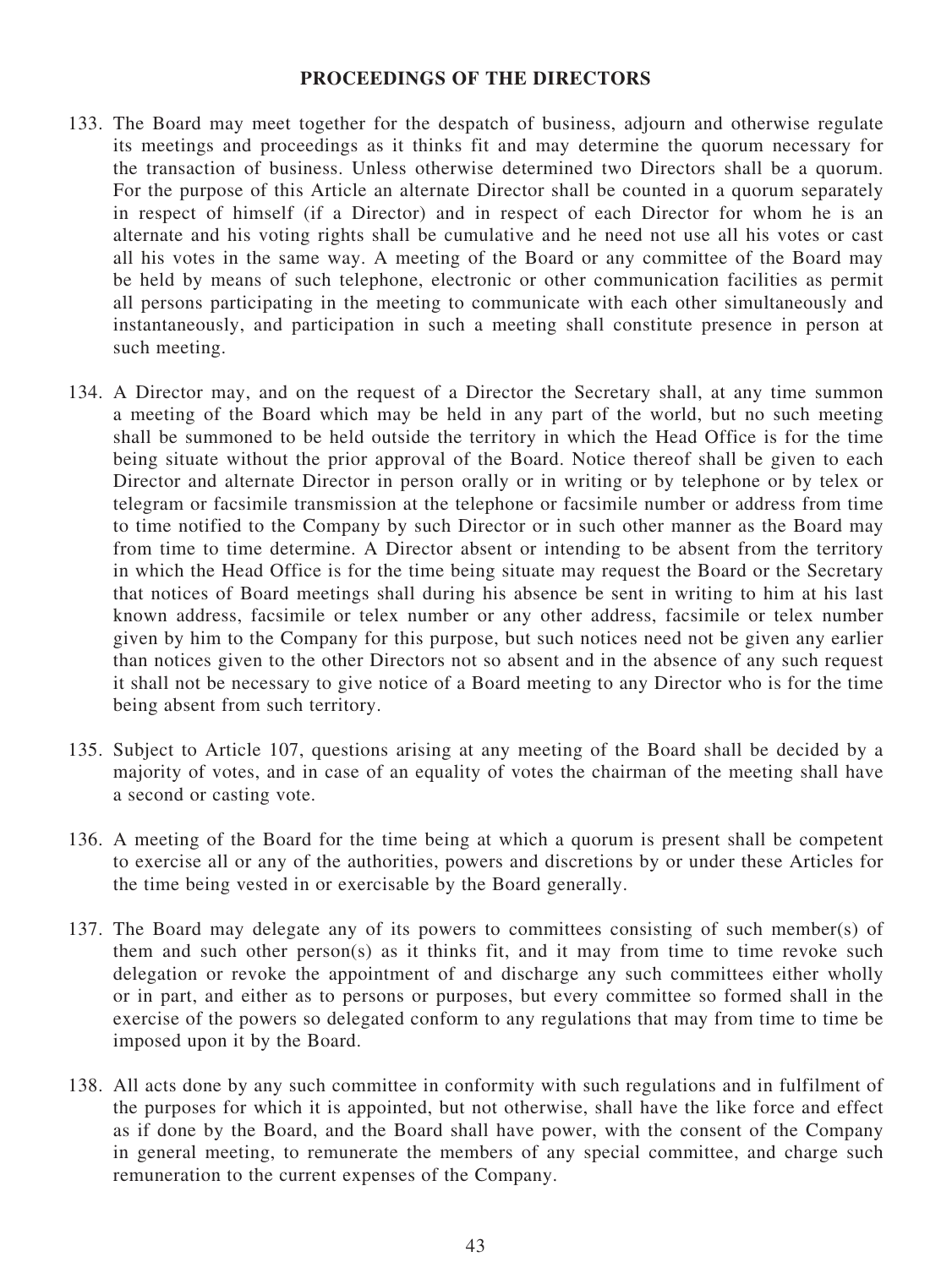- 139. The meetings and proceedings of any such committee consisting of two or more members shall be governed by the provisions herein contained for regulating the meetings and proceedings of the Board so far as the same are applicable thereto and are not replaced by any regulations imposed by the Board pursuant to Article 137.
- 140. All acts bona fide done by any meeting of the Board or by any such committee or by any person acting as a Director shall, notwithstanding that it shall be afterwards discovered that there was some defect in the appointment of such Director or persons acting as aforesaid or that they or any of them were disqualified, be as valid as if every such person had been duly appointed and was qualified to be a Director or member of such committee.
- 141. The continuing Directors may act notwithstanding any vacancy in their body, but, if and so long as their number is reduced below the number fixed by or pursuant to these Articles as the necessary quorum of the Board meeting, the continuing Director or Directors may act for the purpose of increasing the number of Directors to that number of the necessary quorum or of summoning a general meeting of the Company but for no other purpose.
- 142. (a) A resolution in writing signed by all the Directors (or their respective alternate Directors) shall be as valid and effectual as if it had been passed at a meeting of the Board duly convened and held. Any such resolutions in writing may consist of several documents in like form each signed by one or more of the Directors or alternate Directors.
	- (b) Where a Director is, on the date on which a resolution in writing is last signed by a Director, absent from the territory in which the Head Office is for the time being situated, or cannot be contacted at his last known address or contact telephone or facsimile number, or is temporarily unable to act through ill-health or disability and, in each case, his alternate (if any) is affected by any of these events, the signature of such Director (or his alternate) to the resolution shall not be required, and the resolution in writing, so long as such a resolution shall have been signed by at least two Directors or their respective alternates who are entitled to vote thereon or such number of Directors as shall form a quorum, shall be deemed to have been passed at a meeting of the Board duly convened and held, provided that a copy of such resolution has been given or the contents thereof communicated to all the Directors (or their respective alternates) for the time being entitled to receive notices of meetings of the Board at their respective last known address, telephone or facsimile number or, if none, at the Head Office and provided further that no Director is aware of or has received from any Director any objection to the resolution.
	- (c) A certificate signed by a Director (who may be one of the signatories to the relevant resolution in writing) or the Secretary as to any of the matters referred to in paragraph (a) or (b) of this Article shall in the absence of express notice to the contrary of the person relying thereon, be conclusive of the matters stated on such certificate.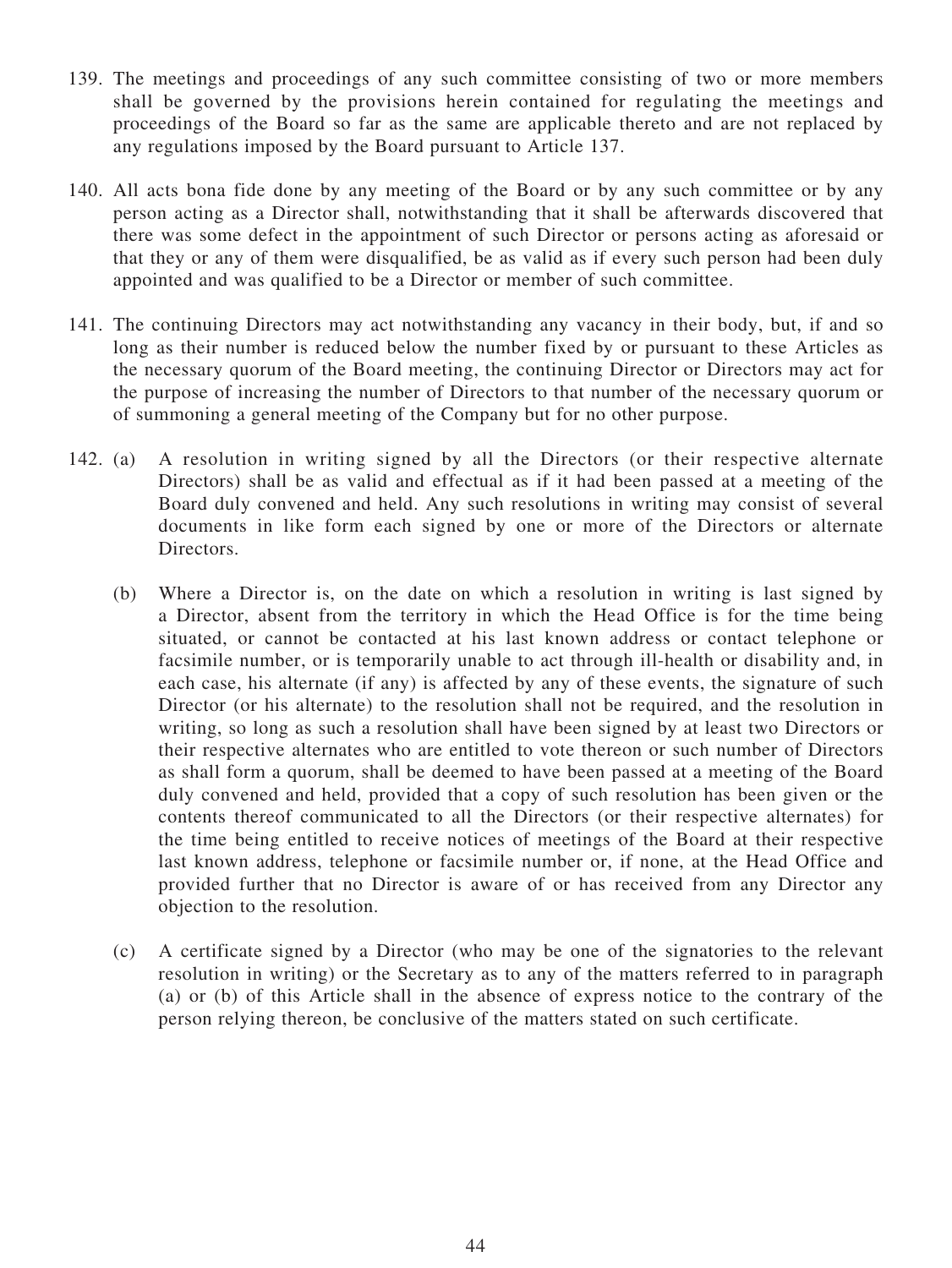#### **MINUTES AND CORPORATE RECORDS**

- 143. (a) The Board shall cause minutes to be made of:
	- (i) all appointments of officers made by it;
	- (ii) the names of the Directors present at each meeting of the Board and of committees appointed pursuant to Article 137; and
	- (iii) all resolutions and proceedings at all meetings of the Company and of the Board and of such committees.
	- (b) Any such minutes shall be conclusive evidence of any such proceedings if they purport to be signed by the chairman of the meeting at which the proceedings were held or by the chairman of the next succeeding meeting.

#### **SECRETARY**

- 144. The Secretary shall be appointed by the Board for such term, at such remuneration and upon such conditions as it may think fit, and any Secretary so appointed may, without prejudice to his right under any contract with the Company, be removed by the Board. Anything by the Companies Act or these Articles required or authorised to be done by or to the Secretary, if the office is vacant or there is for any other reason no Secretary capable of acting, may be done by or to any assistant or deputy Secretary, or if there is no assistant or deputy Secretary capable of acting, by or to any officer of the Company authorised generally or specifically on behalf of the Board.
- 145. The Secretary shall attend all meetings of the Shareholders and shall keep correct minutes of such meetings and enter the same in the proper books provided for the purpose. He shall perform such other duties as are prescribed by the Companies Act and these Articles, together with such other duties as may from time to time be prescribed by the Board.
- 146. A provision of the Companies Act or of these Articles requiring or authorising a thing to be done by or to a Director and the Secretary shall not be satisfied by its being done by or to the same person acting both as Director and as, or in place of the Secretary.

#### **GENERAL MANAGEMENT AND USE OF THE SEAL**

147. (a) Subject to the Companies Act, the Company shall have one or more Seals as the Board may determine, and may have a Seal for use outside the Cayman Islands. The Board shall provide for the safe custody of each Seal, and no Seal shall be used without the authority of the Board or a committee authorised by the Board in that behalf.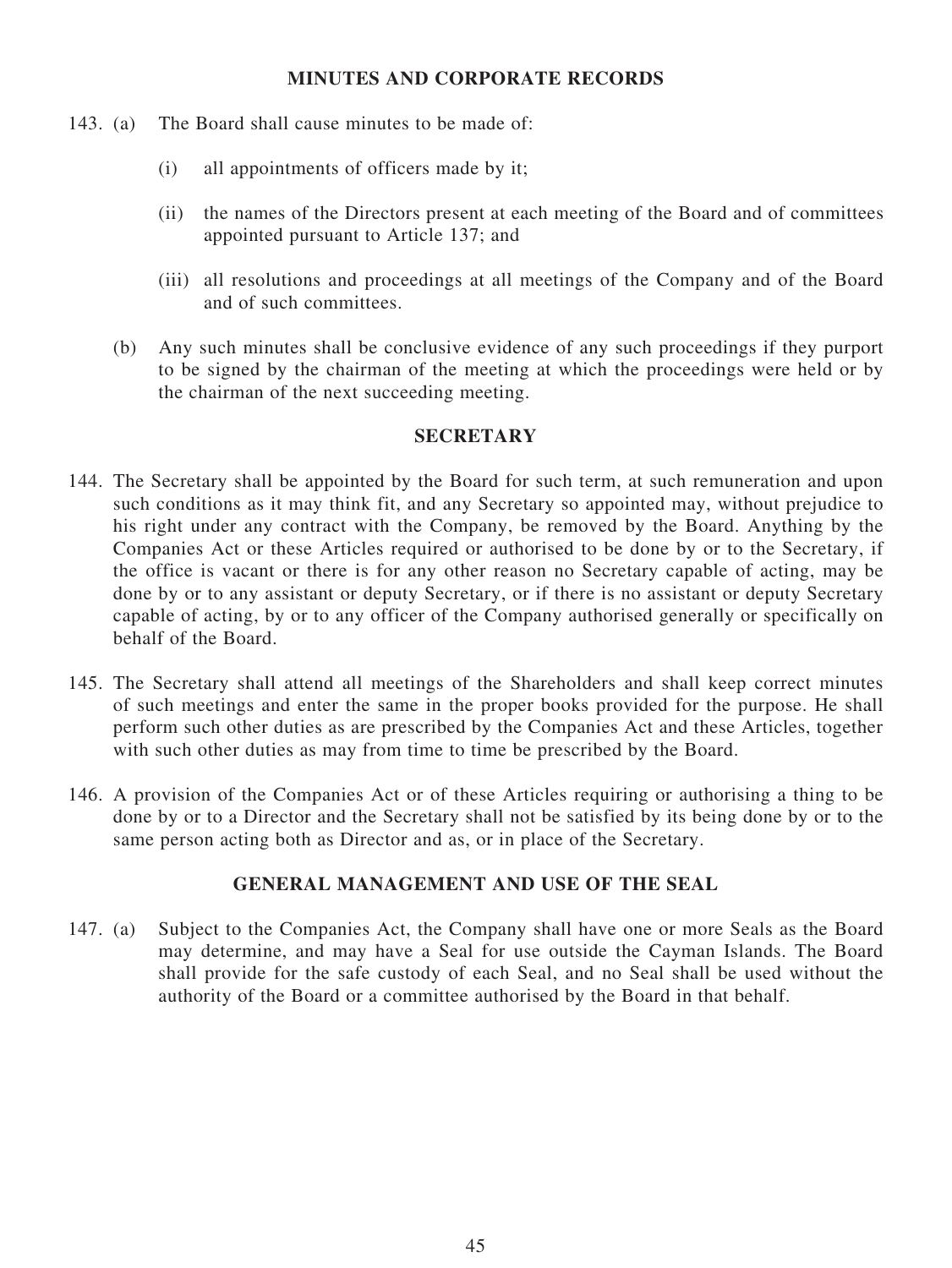- (b) Every instrument to which a Seal shall be affixed shall be signed autographically by one Director and the Secretary, or by two Directors, or by any person or persons (including a Director and/or the Secretary) appointed by the Board for the purpose, provided that as regards any certificates for Shares or Debentures or other securities of the Company, the Board may by resolution determine that such signatures or either of them shall be dispensed with or affixed by some method or system of mechanical signature other than autographic or may be printed thereon as specified in such resolution or that such certificates need not be signed by any person.
- (c) The Company may have a Securities Seal for use for sealing certificates for shares or other securities issued by the Company and no signature of any Director, officer or other person and no mechanical reproduction thereof shall be required on any such certificates or other document and any such certificates or other document to which such Securities Seal is affixed shall be valid and deemed to have been sealed and executed with the authority of the Board notwithstanding the absence of any such signature or mechanical reproduction as aforesaid. The Board may by resolution determine that the affixation of Securities Seal on certificates for shares or other securities issued by the Company be dispensed with or be affixed by printing the image of the Securities Seal on such certificates.
- 148. All cheques, promissory notes, drafts, bills of exchange and other negotiable instruments, and all receipts for moneys paid to the Company shall be signed, drawn, accepted, endorsed or otherwise executed, as the case may be, in such manner as the Board shall from time to time by resolution determine. The Company's banking accounts shall be kept with such banker or bankers as the Board shall from time to time determine.
- 149. (a) The Board may from time to time and at any time, by power of attorney under the Seal, appoint any company, firm or person or any fluctuating body of persons, whether nominated directly or indirectly by the Board, to be the attorney or attorneys of the Company for such purposes and with such powers, authorities and discretions (not exceeding those vested in or exercisable by the Board under these Articles) and for such period and subject to such conditions as it may think fit, and any such power of attorney may contain such provisions for the protection and convenience of persons dealing with any such attorney as the Board may think fit, and may also authorise any such attorney to sub-delegate all or any of the powers, authorities and discretions vested in him.
	- (b) The Company may, by writing under its Seal, empower any person, either generally or in respect of any specified matter, as its attorney to execute deeds and instruments on its behalf and to enter into contracts and sign the same on its behalf and every deed signed by such attorney on behalf of the Company and under his seal shall bind the Company and have the same effect as if it were under the Seal duly affixed by the Company.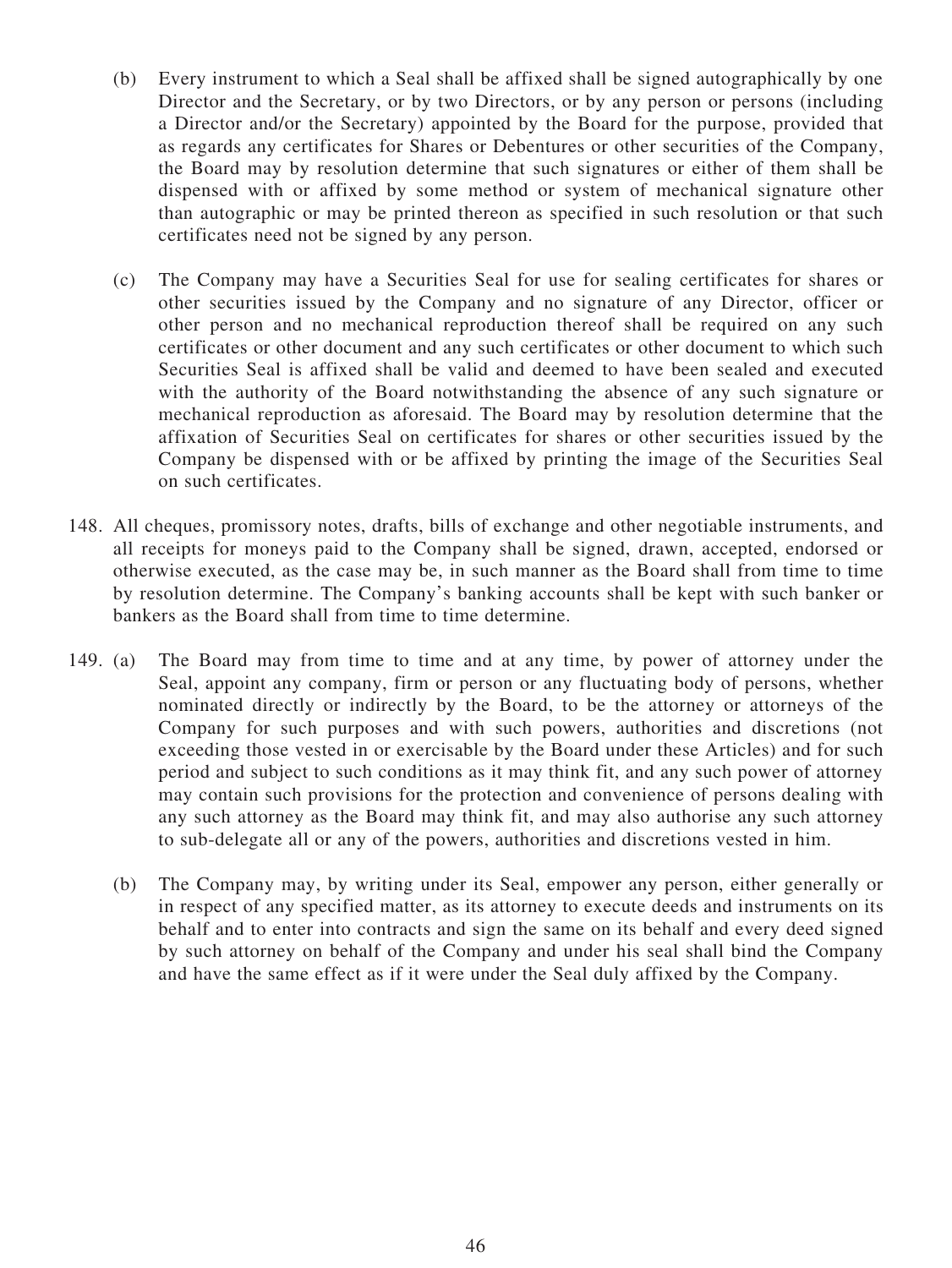- 150. The Board may establish any committees, regional or local boards or agencies for managing any of the affairs of the Company, either in the Relevant Territory or elsewhere, and may appoint any persons to be members of such committees, regional or local boards or agencies and may fix their remuneration, and may delegate to any committee, regional or local board or agent any of the powers, authorities and discretions vested in the Board (other than its powers to make calls and forfeit Shares), with power to sub-delegate, and may authorise the members of any regional or local board or any of them to fill any vacancies therein and to act notwithstanding vacancies, and any such appointment or delegation may be upon such terms and subject to such conditions as the Board may think fit, and the Board may remove any person so appointed and may annul or vary any such delegation, but no person dealing in good faith and without notice of any such annulment or variation shall be affected thereby.
- 151. The Board may establish and maintain or procure the establishment and maintenance of any contributory or non-contributory pension or superannuation funds or personal pension plans for the benefit of, or give or procure the giving of donations, gratuities, pensions, allowances or emoluments to, any persons who are or were at any time in the employment or service of the Company, or of any company which is a subsidiary of the Company, or is allied or associated with the Company or with any such subsidiary company, or who are or were at any time directors or officers of the Company or of any such other company as aforesaid, and holding or who have held any salaried employment or office in the Company or such other company, and the spouses, widows, widowers, families and dependants of any such persons. The Board may also establish and subsidise or subscribe to any institutions, associations, clubs or funds calculated to be for the benefit of or to advance the interests and well-being of the Company or of any such other company as aforesaid or of any such persons as aforesaid, and may make payments for or towards the insurance of any such persons as aforesaid, and subscribe or guarantee money for charitable or benevolent objects or for any exhibition or for any public, general or useful object. The Board may do any of the matters aforesaid, either alone or in conjunction with any such other company as aforesaid. Any Director holding any such employment or office shall be entitled to participate in and retain for his own benefit any such donation, gratuity, pension, allowance or employment.

#### **AUTHENTICATION OF DOCUMENTS**

152. (a) Any Director or the Secretary or other authorised officer of the Company shall have power to authenticate any documents affecting the constitution of the Company and any resolutions passed by the Company or the Board or any committee, and any books, records, documents and accounts relating to the business of the Company, and to certify copies thereof or extracts therefrom as true copies of extracts; and where any books, records, documents or accounts are elsewhere than at the Registered Office or the Head Office, the local manager or such other officer of the Company having the custody thereof shall be deemed to be the authorised officer of the Company as aforesaid.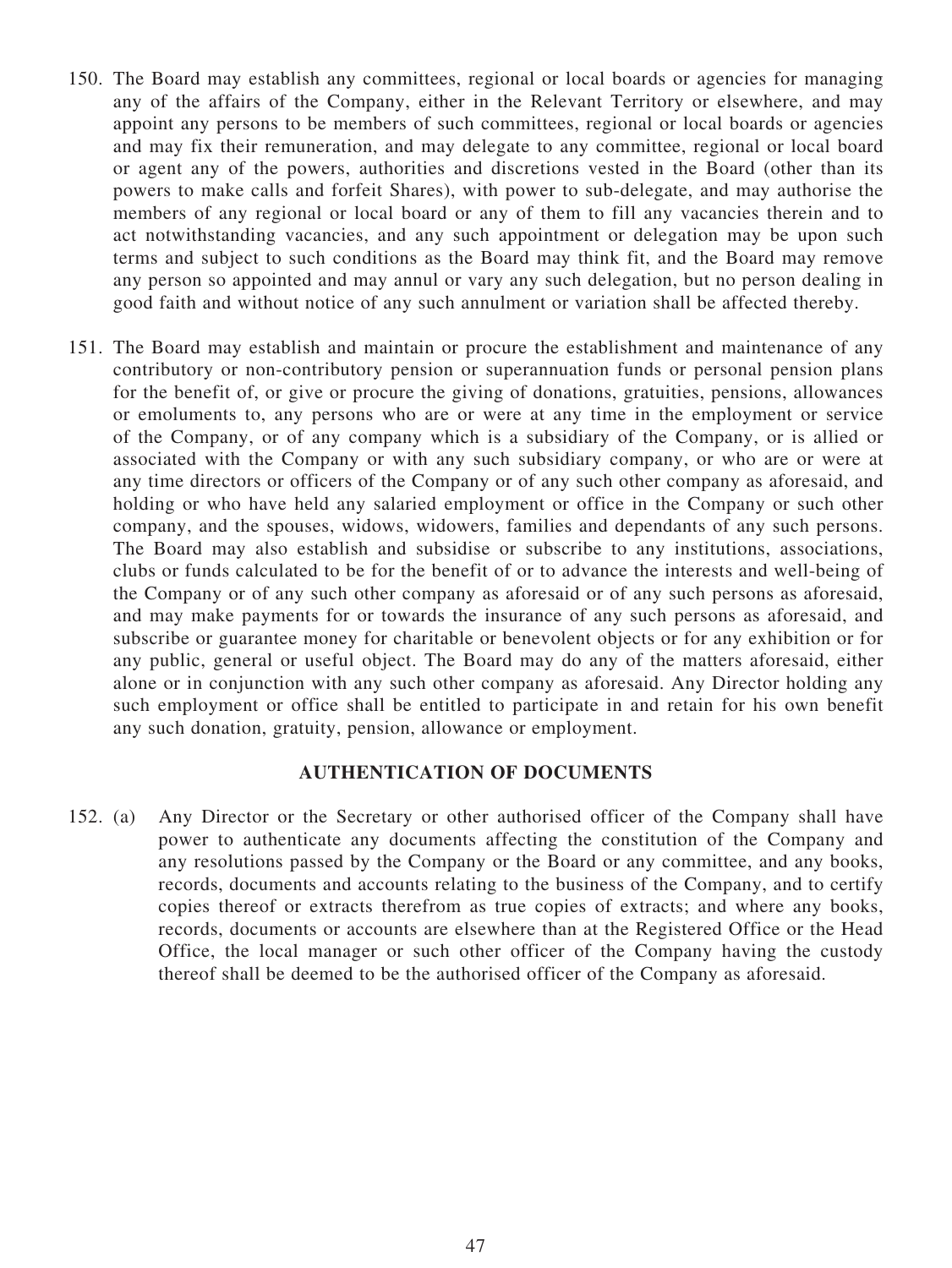(b) A document purporting to be a document so authenticated or a copy of a resolution, or an extract from the minutes of a meeting, of the Company or of the Board or any local board or committee, or of any books, records, documents or accounts or extracts therefrom as aforesaid, and which is certified as aforesaid, shall be conclusive evidence in favour of all persons dealing with the Company upon the faith thereof that the document authenticated (or, if this be authenticated as aforesaid, the matter so authenticated) is authentic or, as the case may be, that such resolution has been duly passed or, as the case may be, that any minute so extracted is a true and accurate record of proceedings at a duly constituted meeting or, as the case may be, that the copies of such books, records, documents or accounts were true copies of their originals or as the case may be, the extracts of such books, records, documents or accounts are true and accurate records of the books, records, documents or accounts from which they were extracted.

#### **CAPITALISATION OF RESERVES**

- 153. (a) The Company in general meeting may, upon the recommendation of the Board, resolve to capitalise any sum standing to the credit of any of the Company's reserve accounts which are available for distribution (including its share premium account and capital redemption reserve fund, subject to the Companies Act) and to appropriate such sums to the holders of Shares on the Register at the close of business on the date of the relevant resolution (or such other date as may be specified therein or determined as provided therein) in the proportions in which such sum would have been divisible amongst them had the same been a distribution of profits by way of Dividend and to apply such sum on their behalf in paying up in full unissued Shares for allotment and distribution credited as fully paid-up to and amongst them in the proportion aforesaid.
	- (b) Subject to the Companies Act, whenever such a resolution as aforesaid shall have been passed, the Board shall make all appropriations and applications of the reserves or profits and undivided profits resolved to be capitalised thereby, and attend to all allotments and issues of fully paid Shares, debentures, or other securities and generally shall do all acts and things required to give effect thereto. For the purpose of giving effect to any resolution under this Article, the Board may settle any difficulty which may arise in regard to a capitalisation issue as it thinks fit, and in particular may disregard fractional entitlements or round the same up or down and may determine that cash payments shall be made to any Shareholders in lieu of fractional entitlements or that fractions of such value as the Board may determine may be disregarded in order to adjust the rights of all parties or that fractional entitlements shall be aggregated and sold and the benefit shall accrue to the Company rather than to the Shareholders concerned, and no Shareholders who are affected thereby shall be deemed to be, and they shall be deemed not to be, a separate class of Shareholders by reason only of the exercise of this power. The Board may authorise any person to enter on behalf of all Shareholders interested in a capitalisation issue any agreement with the Company or other(s) providing for such capitalisation and matters in connection therewith and any agreement made under such authority shall be effective and binding upon all concerned. Without limiting the generality of the foregoing, any such agreement may provide for the acceptance by such persons of the Shares, debentures or other securities to be allotted and distributed to them respectively in satisfaction of their claims in respect of the sum so capitalised.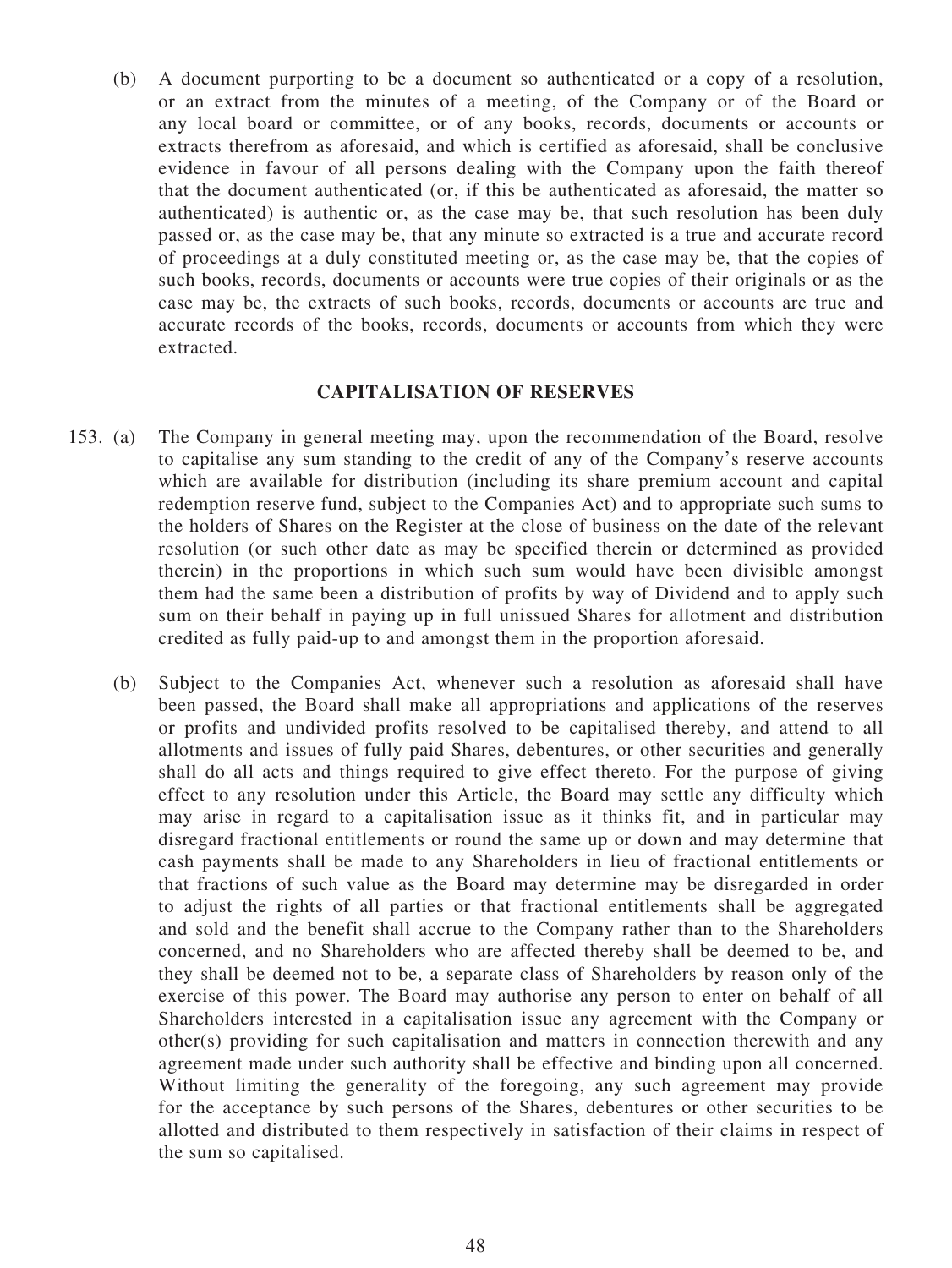(c) The provisions of paragraph (e) of Article 160 shall apply to the power of the Company to capitalise under this Article as it applies to the grant of election thereunder mutatis mutandis and no Shareholder who may be affected thereby shall be, and they shall be deemed not to be, a separate class of Shareholders by reason only of the exercise of this power.

### **DIVIDENDS AND RESERVES**

- 154. Subject to the Companies Act and these Articles, the Company in general meeting may declare Dividends in any currency but no Dividends shall exceed the amount recommended by the Board.
- 155. (a) The Board may subject to Article 160 from time to time pay to the Shareholders such interim Dividends as appear to the Board to be justified by the financial conditions and the profits of the Company and, in particular but without prejudice to the generality of the foregoing, if at any time the share capital of the Company is divided into different classes, the Board may pay such interim Dividends in respect of those Shares in the capital of the Company which confer to the holders thereof deferred or non-preferential rights as well as in respect of those Shares which confer on the holders thereof preferential rights with regard to Dividend and provided that the Board acts bona fide it shall not incur any responsibility to the holders of Shares conferring any preference for any damage that they may suffer by reason of the payment of an interim Dividend on any Shares having deferred or non-preferential rights.
	- (b) The Board may also pay half-yearly or at other suitable intervals to be settled by it any Dividend which may be payable at a fixed rate if the Board is of the opinion that the financial conditions and the profits of the Company justify the payment.
	- (c) The Board may in addition from time to time declare and pay special Dividends of such amounts and on such dates and out of such distributable funds of the Company as it thinks fit, and the provisions of paragraph (a) of this Article as regards the power and exemption from liability of the Board as relate to the declaration and payment of interim Dividends shall apply, mutatis mutandis, to the declaration and payment of any such special Dividends.
- 156. (a) No Dividend shall be declared or paid or shall be made otherwise than in accordance with the Companies Act.
	- (b) Subject to the provisions of the Companies Act but without prejudice to paragraph (a) of this Article, where any asset, business or property is bought by the Company as from a past date (whether such date be before or after the incorporation of the Company) the profits and losses thereof as from such date may at the discretion of the Board in whole or in part be carried to revenue account and treated for all purposes as profits or losses of the Company, and be available for Dividend accordingly. Subject as aforesaid, if any Shares or securities are purchased cum Dividend or interest, such Dividend or interest may at the discretion of the Board be treated as revenue, and it shall not be obligatory to capitalise the same or any part thereof or to apply the same towards reduction of or writing down the book cost of the asset, business or property acquired.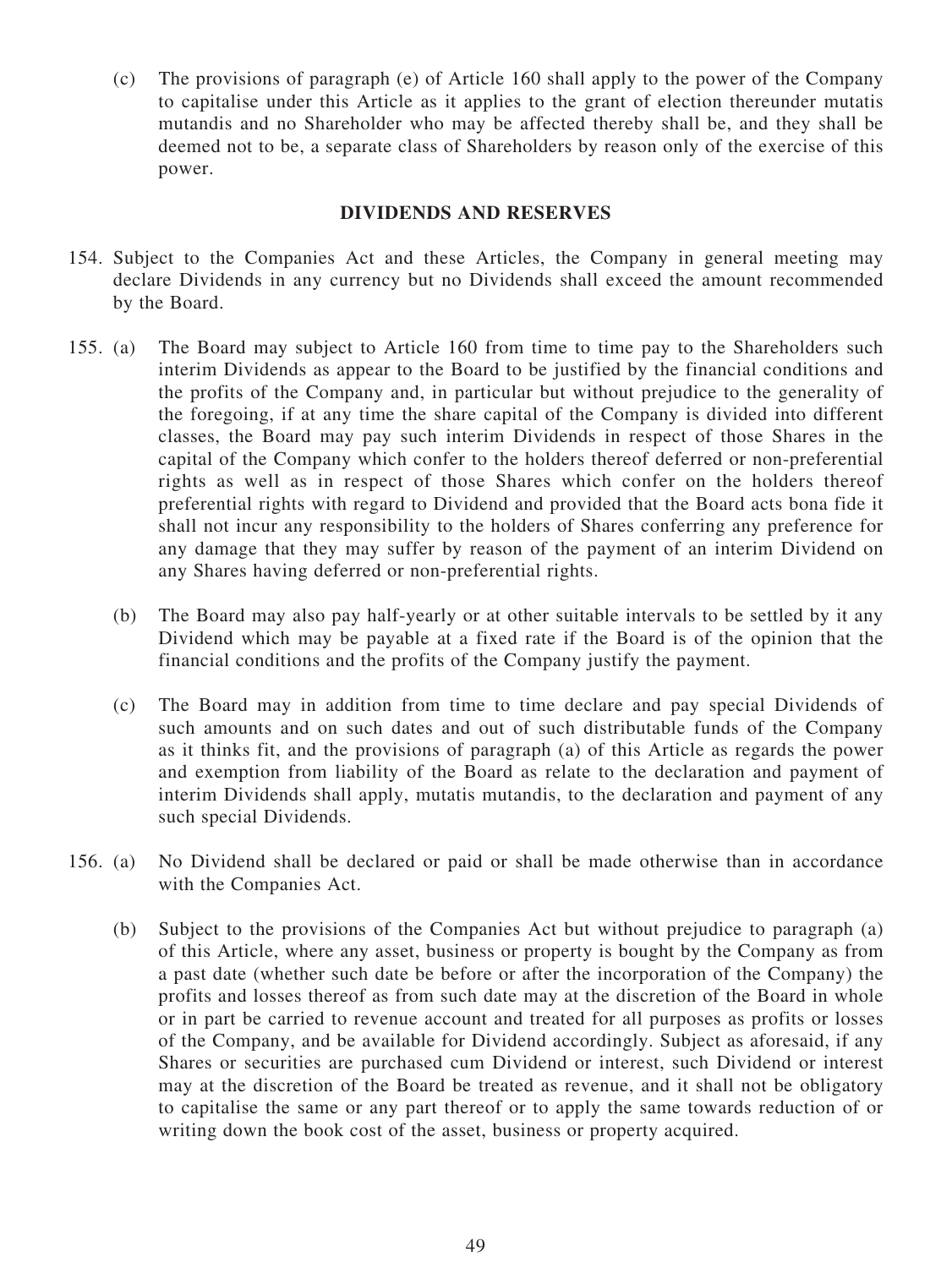- (c) Subject to paragraph (d) of this Article all Dividends and other distributions in respect of Shares shall be stated and discharged, in the case of Shares denominated in Hong Kong dollars, in Hong Kong dollars, and in the case of Shares denominated in any other currency, in such other currency, provided that, in the case of Shares denominated in Hong Kong dollars, the Board may determine in the case of any distribution that Shareholders may elect to receive the same in any other currency selected by the Board, converted at such rate of exchange as the Board may determine.
- (d) If, in the opinion of the Board, any Dividend or other distribution in respect of Shares or any other payment to be made by the Company to any Shareholder is of such a small amount as to make payment to that Shareholder in the relevant currency impracticable or unduly expensive either for the Company or the Shareholder then such Dividend or other distribution or other payment may, at the absolute discretion of the Board, be, if this be practicable, converted at such rate of exchange as the Board may determine and paid or made in the currency of the country of the relevant Shareholder (as indicated by the address of such Shareholder on the Register).
- 157. Notice of the declaration of an interim Dividend shall be given in such manner as the Board shall determine.
- 158. No Dividend or other moneys payable on or in respect of a Share shall bear interest as against the Company.
- 159. Whenever the Board or the Company in general meeting has resolved that a Dividend be paid or declared, the Board may further resolve that such Dividend be satisfied wholly or in part by the distribution of specific assets of any kind and in particular of paid up shares, debentures or warrants to subscribe securities of any other company, or in any one or more of such ways, with or without offering any rights to Shareholders to elect to receive such Dividend in cash, and where any difficulty arises in regard to the distribution the Board may settle the same as it thinks expedient, and in particular may disregard fractional entitlements or round the same up or down, and may fix the value for distribution of such specific assets, or any part thereof, and may determine that cash payments shall be made to any Shareholders upon the footing of the value so fixed in order to adjust the rights of all parties and may determine that fractional entitlements shall be aggregated and sold and the benefit shall accrue to the Company rather than to the Shareholders concerned, and may vest any such specific assets in trustees as may seem expedient to the Board and may authorise any person to sign any requisite instruments of transfer and other documents on behalf of all Shareholders interested in the Dividend and such instrument and document shall be effective. The Board may further authorise any person to enter into on behalf of all Shareholders having an interest in any agreement with the Company or other(s) providing for such Dividend and matters in connection therewith and any such agreement made under such authority shall be effective. The Board may resolve that no such assets shall be made available or made to Shareholders with registered addresses in any particular territory or territories being a territory or territories where, in the absence of a registration statement or other special formalities, this would or might, in the opinion of the Board, be unlawful or impracticable or the legality or practicality of which may be time consuming or expensive to ascertain whether in absolute terms or in relation to the value of the holding of Shares of the Shareholder concerned and in any such event the only entitlement of the Shareholders aforesaid shall be to receive cash payments as aforesaid. Shareholders affected as a result of exercise by the Board of its discretion under this Article shall not be, and shall be deemed not to be, a separate class of Shareholders for any purposes whatsoever.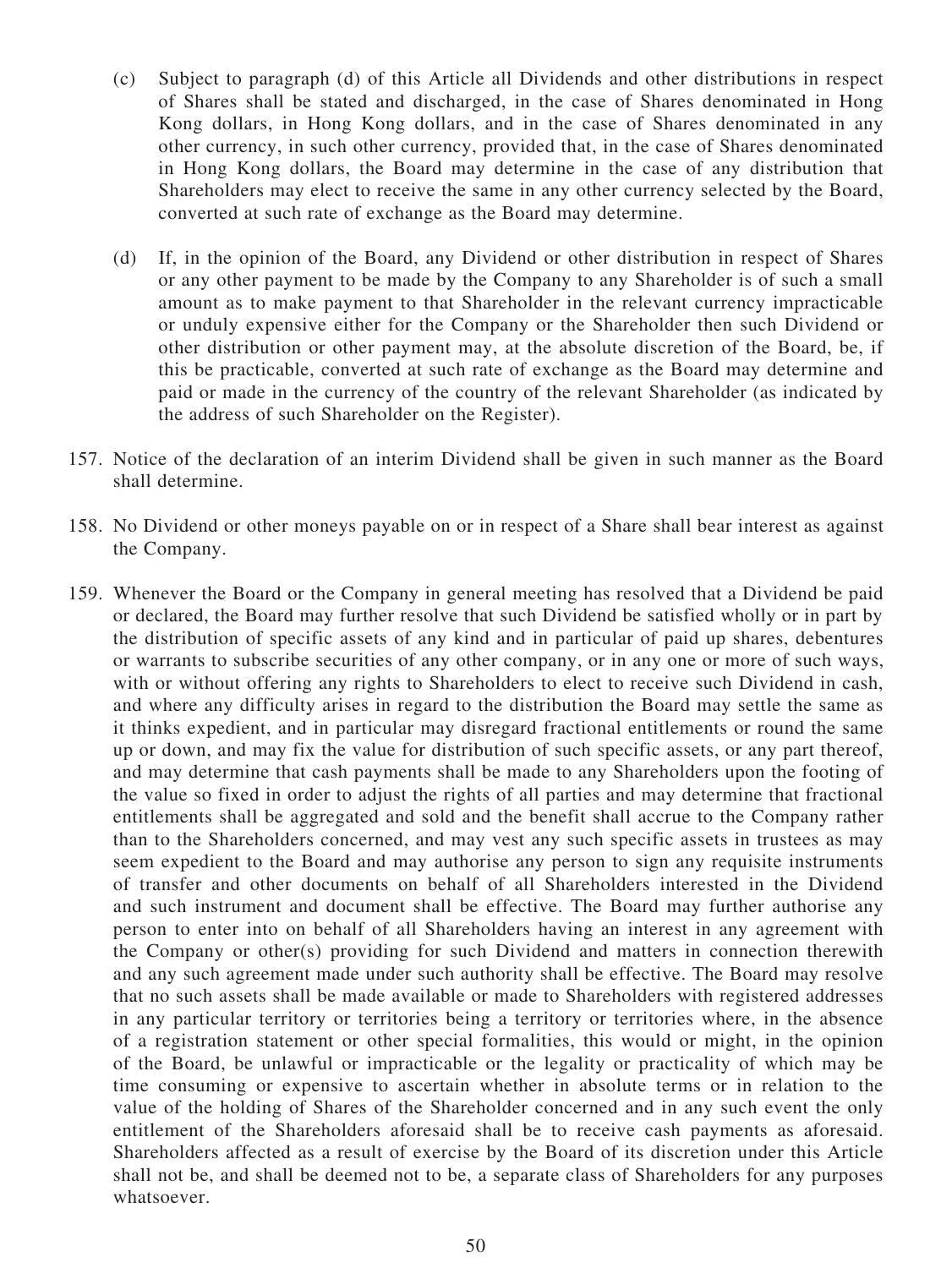- 160. (a) Whenever the Board or the Company in general meeting has resolved that a Dividend be paid or declared on the share capital of the Company, the Board may further resolve, either:
	- (i) that such Dividend be satisfied wholly or in part in the form of an allotment of Shares credited as fully paid on the basis that the Shares so allotted shall be of the same class or classes as the class or classes already held by the allottee, provided that the Shareholders entitled thereto will be entitled to elect to receive such Dividend (or part thereof) in cash in lieu of such allotment. In such case, the following provisions shall apply:
		- (A) the basis of any such allotment shall be determined by the Board;
		- (B) the Board, after determining the basis of allotment, shall give not less than 14 clear days' notice in writing to the Shareholders of the right of election accorded to them and shall send with such notice forms of election and specify the procedure to be followed and the place at which and the latest date and time by which duly completed forms of election must be lodged in order to be effective;
		- (C) the right of election may be exercised in respect of the whole or part of that portion of the Dividend in respect of which the right of election has been accorded; and
		- (D) Dividend (or that part of the Dividend to be satisfied by the allotment of Shares as aforesaid) shall not be payable in cash in respect whereof the cash election has not been duly exercised ("the non-elected Shares") and in lieu and in satisfaction thereof Shares shall be allotted credited as fully paid to the holders of the non-elected Shares on the basis of allotment determined as aforesaid and for such purpose the Board shall capitalise and apply out of any part of the undivided profits of the Company or any part of any of the Company's reserve accounts (including any special account, or share premium account (if there be any such reserve)) as the Board may determine, a sum equal to the aggregate nominal amount of the Shares to be allotted on such basis and apply the same in paying up in full the appropriate number of Shares for allotment and distribution to and amongst the holders of the non-elected Shares on such basis;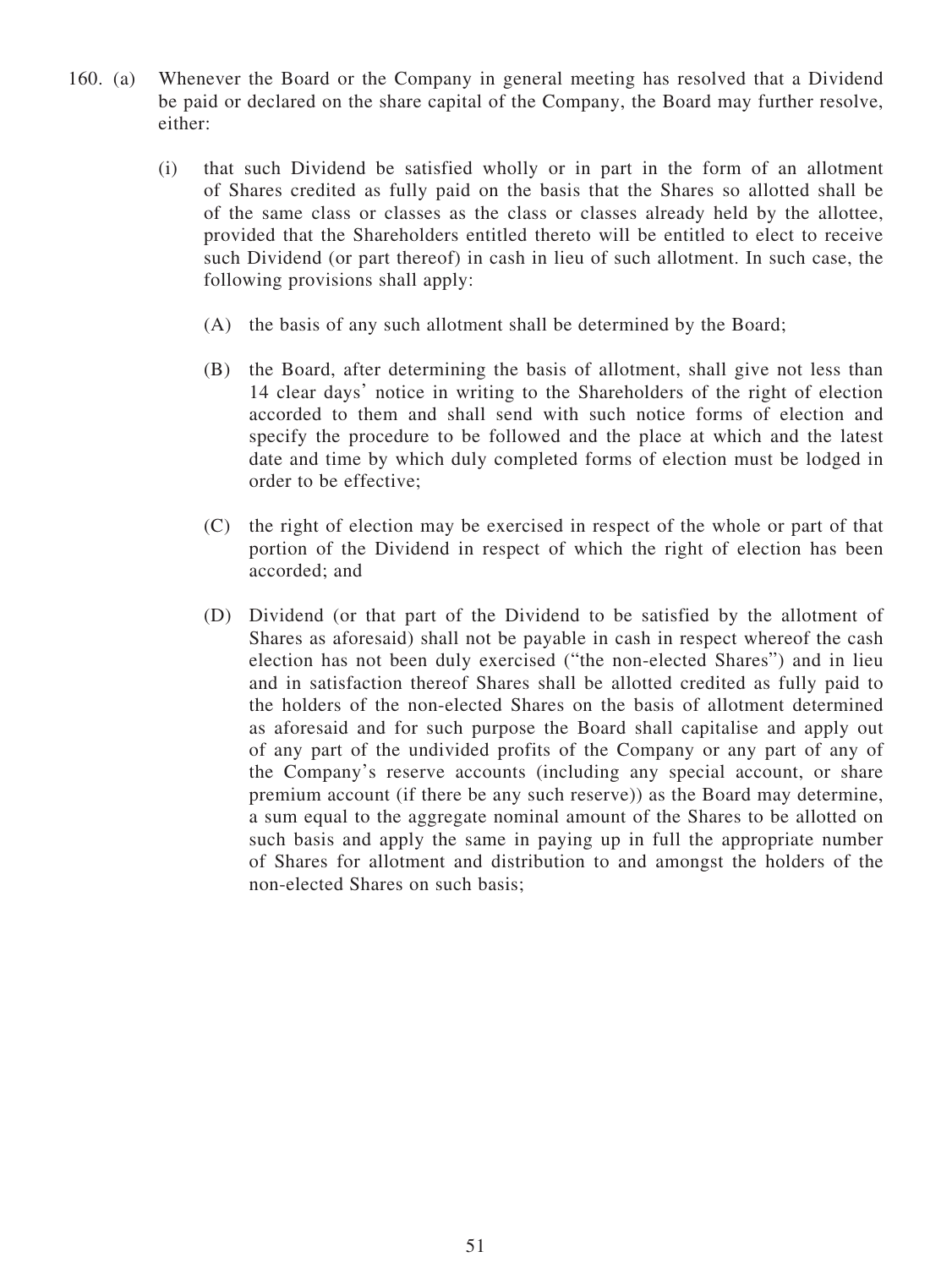- (ii) that Shareholders entitled to such Dividend will be entitled to elect to receive an allotment of Shares credited as fully paid in lieu of the whole or such part of the Dividend as the Board may think fit on the basis that the Shares so allotted shall be of the same class or classes as the class or classes of Shares already held by the allottee. In such case, the following provisions shall apply:
	- (A) the basis of any such allotment shall be determined by the Board;
	- (B) the Board, after determining the basis of allotment, shall give not less than 14 clear days' notice in writing to the Shareholders of the right of election accorded to them and shall send with such notice forms of election and specify the procedure to be followed and the place at which and the latest date and time by which duly completed forms of election must be lodged in order to be effective;
	- (C) the right of election may be exercised in respect of the whole or part of that portion of the Dividend in respect of which the right of election has been accorded; and
	- (D) the Dividend (or that part of the Dividend in respect of which a right of election has been accorded) shall not be payable on Shares in respect whereof the Share election has been duly exercised ("the elected Shares") and in lieu thereof Shares shall be allotted credited as fully paid to the holders of the elected Shares on the basis of allotment determined as aforesaid and for such purpose the Board shall capitalise and apply out of any part of the undivided profits of the Company or any part of any of the Company's reserve accounts (including any special account, contributed surplus account, share premium account and capital redemption reserve fund (if there be any such reserve)) as the Board may determine, a sum equal to the aggregate nominal amount of the Shares to be allotted on such basis and apply the same in paying up in full the appropriate number of Shares for allotment and distribution to and amongst the holders of the elected Shares on such basis.
- (b) The Shares allotted pursuant to the provisions of paragraph (a) of this Article shall rank pari passu in all respects with the Shares then in issue and held by the allottee in respect of which they were allotted, save only as regards participation:
	- (i) in the relevant Dividend (or the right to receive or to elect to receive an allotment of Shares in lieu thereof as aforesaid); or
	- (ii) in any other distributions, bonuses or rights paid, made, declared or announced prior to or contemporaneously with the payment or declaration of the relevant Dividend unless, contemporaneously with the announcement by the Board of its proposal to apply the provisions of sub-paragraph (a) (i) or (a) (ii) of paragraph (a) of this Article in relation to the relevant Dividend or contemporaneously with its announcement of the distribution, bonus or rights in question, the Board shall have specified that the Shares to be allotted pursuant to the provisions of paragraph (a) of this Article shall rank for participation in such distribution, bonus or rights.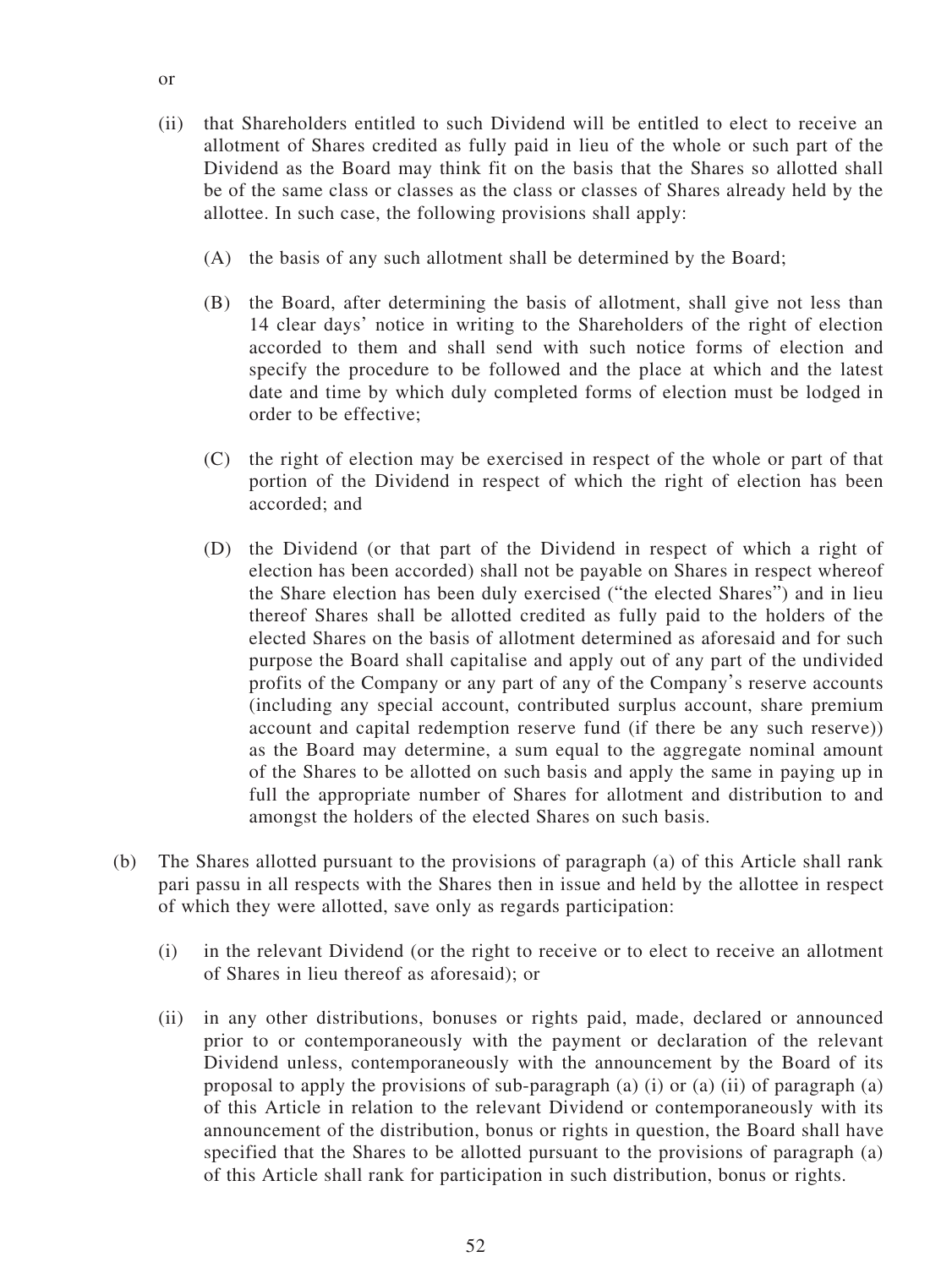- (c) The Board may do all acts and things considered necessary or expedient to give effect to any capitalisation pursuant to the provisions of paragraph (a) of this Article with full power to the Board to make such provisions as it thinks fit in the case of Shares becoming distributable in fractions (including provisions whereby, in whole or in part, fractional entitlements are aggregated and sold and the net proceeds distributed to those entitled, or are disregarded or rounded up or down or whereby the benefit of fractional entitlements accrues to the Company rather than to the Shareholders concerned), and no Shareholders who will be affected thereby shall be, and they shall be deemed not to be, a separate class of Shareholders by reason only of the exercise of this power. The Board may authorise any person to enter into on behalf of all Shareholders interested, an agreement with the Company providing for such capitalisation and matters incidental thereto and any agreement made pursuant to such authority shall be effective and binding on all concerned.
- (d) The Company may upon the recommendation of the Board by Ordinary Resolution resolve in respect of any one particular Dividend that notwithstanding the provisions of paragraph (a) of this Article a Dividend may be satisfied wholly in the form of an allotment of Shares credited as fully paid without offering any right to Shareholders to elect to receive such Dividend in cash in lieu of such allotment.
- (e) The Board may on any occasion determine that rights of election and the allotment of Shares under paragraph (a) of this Article shall not be made available or made to any Shareholders with registered addresses in any territory where in the absence of a registration statement or other special formalities the circulation of an offer of such rights of election or the allotment of Shares would or might be unlawful or impracticable or the legality or practicability of which may be time consuming or expensive to ascertain whether in absolute terms or in relation to the value of the holding of Shares of the Shareholder concerned, and in such event the provisions aforesaid shall be read and construed subject to such determination and no Shareholder who may be affected by any such determination shall be, and they shall be deemed not to be, a separate class of Shareholders for any purposes whatsoever.
- 161. The Board may, before recommending any Dividend, set aside out of the profits of the Company such sums as it thinks fit as a reserve or reserves which shall, at the discretion of the Board, be applicable for meeting claims on or liabilities of the Company or contingencies or for paying off any loan capital or for equalising Dividends or for any other purpose to which the profits of the Company may be properly applied, and pending such application may, at the like discretion, either be employed in the business of the Company or be invested in such investments (including in the repurchase by the Company of its own securities or the giving of any financial assistance for the acquisition of its own securities) as the Board may from time to time think fit, and so that it shall not be necessary to keep any investments constituting the reserve or reserves separate or distinct from any other investments of the Company. The Board may also without placing the same to reserve, carry forward any profits which it may think prudent not to distribute by way of Dividend.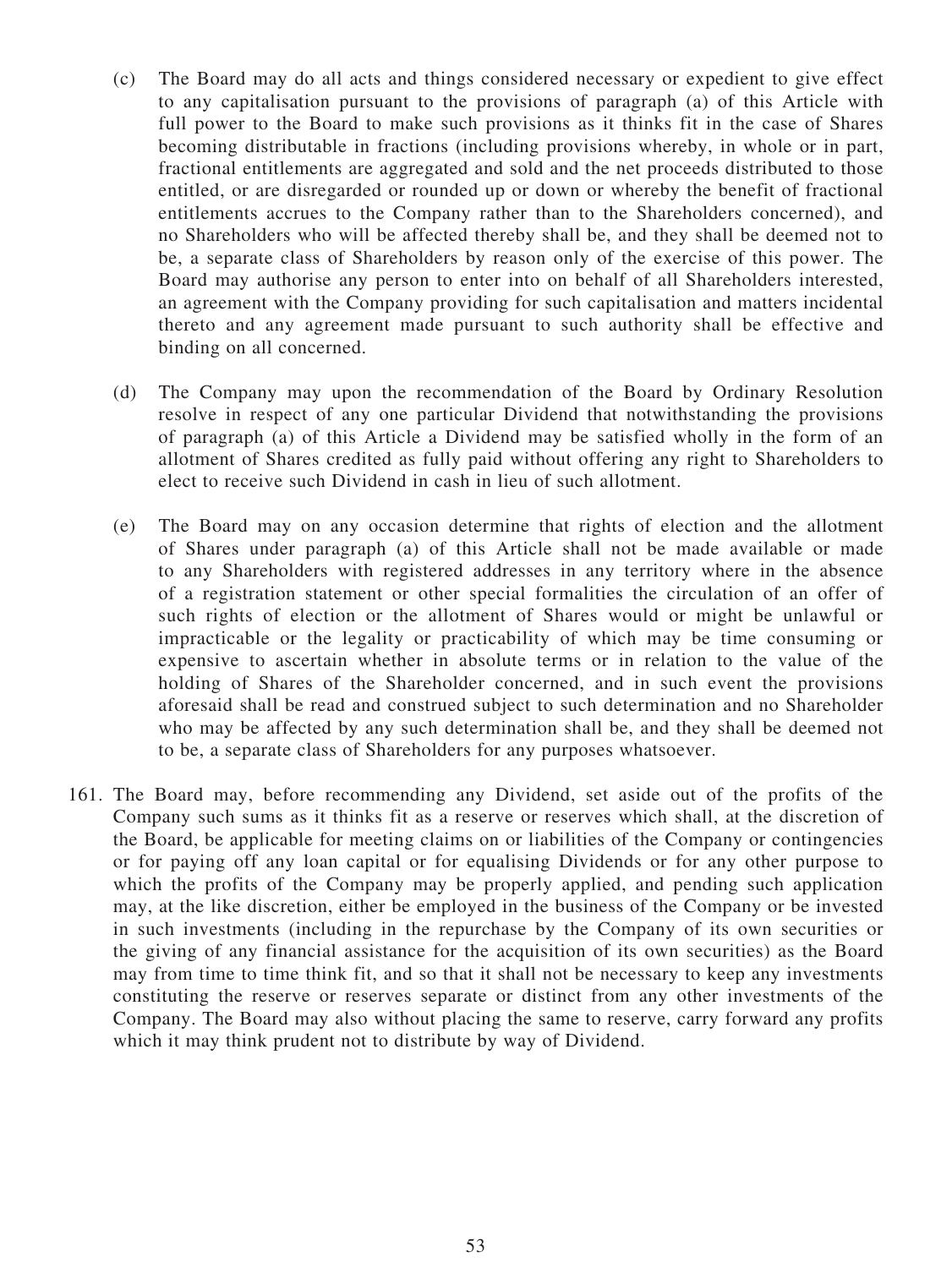- 162. Unless and to the extent that the rights attached to any Shares or the terms of issue thereof otherwise provide, all Dividends shall (as regards any Shares not fully paid throughout the period in respect of which the Dividend is paid) be apportioned and paid pro rata according to the amounts paid or credited as paid on the Shares during any portion or portions of the period in respect of which the Dividend is paid. For the purposes of this Article no amount paid on a Share in advance of calls pursuant to Article 38 shall be treated as paid on the Share.
- 163. (a) The Board may retain any Dividends or other moneys payable on or in respect of a Share upon which the Company has a lien, and may apply the same in or towards satisfaction of the debts, liabilities or engagements in respect of which the lien exists.
	- (b) The Board may deduct from any Dividend or other money payable to any Shareholder all sums of money (if any) presently payable by him to the Company on account of calls, instalments or otherwise.
- 164. Any general meeting sanctioning a Dividend may make a call on the Shareholders of such amount as the meeting fixes, but so that the call on each Shareholder shall not exceed the Dividend payable to him, and so that the call shall be made payable at the same time as the Dividend, and the Dividend may, if so arranged between the Company and the Shareholder, be set off against the call.
- 165. A transfer of Shares shall not, as against the Company but without prejudice to the rights of the transferor and transferee inter se, pass the right to any Dividend or bonus declared thereon before the registration of the transfer.
- 166. If two or more persons are registered as joint holders of any Share, any one of such persons may give effectual receipts for any Dividends and other moneys payable and bonuses, rights and other distributions in respect of such Shares.
- 167. Unless otherwise directed by the Board, any Dividend or other moneys payable or bonuses,  $A_{pp,3}^{App.3}$ rights or other distributions in respect of any Share may be paid or satisfied by cheque or warrant or certificate or other documents or evidence of title sent through the post to the registered address of the Shareholder entitled, or, in the case of joint holders, to the registered address of that one whose name stands first in the Register in respect of the joint holding or to such person and to such address as the holder or joint holders may in writing direct. Every cheque, warrant, certificate or other document or evidence of title so sent shall be made payable to the order of the person to whom it is sent or, in the case of certificates or other documents or evidence of title as aforesaid, in favour of the Shareholder(s) entitled thereto, and the payment on any such cheque or warrant by the banker upon whom it is drawn shall operate as a good discharge to the Company in respect of the Dividend and/or other moneys represented thereby, notwithstanding that it may subsequently appear that the same has been stolen or that any endorsement thereon has been forged. Every such cheque, warrant, certificate or other document or evidence of title as aforesaid shall be sent at the risk of the person entitled to the Dividend, money, bonus, rights and other distributions represented thereby. Para 3(2)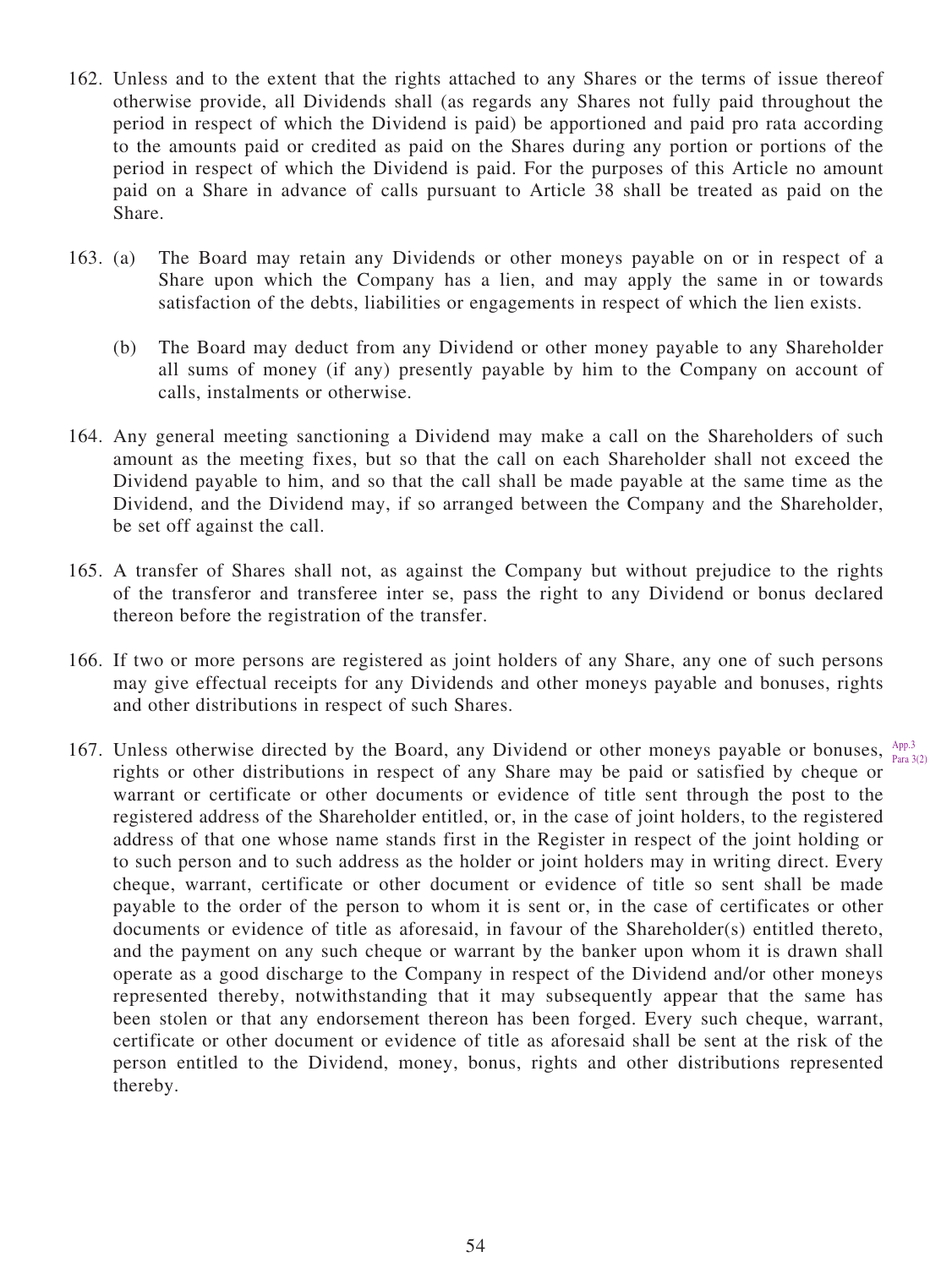168. All Dividends, bonuses or other distributions or the proceeds of the realisation of any of the foregoing unclaimed for one year after having been declared by the Company until claimed and, notwithstanding any entry in any books of the Company may be invested or otherwise made use of by the Board for the benefit of the Company or otherwise howsoever, and the Company shall not be constituted a trustee in respect thereof. All Dividends, bonuses or other distributions or the proceeds of the realisation of any of the foregoing unclaimed for six years after having been declared may be forfeited by the Board and, upon such forfeiture, shall revert to the Company and, in the case where any of the same are securities of the Company, may be re-allotted or re-issued for such consideration as the Board thinks fit and the proceeds thereof shall accrue to the benefit of the Company absolutely.

#### **RECORD DATE**

- 169. Subject to the Listing Rules, any resolution declaring a Dividend or other distribution on Shares of any class, whether a resolution of the Company in general meeting or a resolution of the Board, may specify that the same shall be payable or made to the persons registered as the holder of such Shares at the close of business on a particular date or at a particular time on a particular date, and thereupon the Dividend or other distribution shall be payable or made to them in accordance with their respective holdings so registered, but without prejudice to the rights inter se in respect of such Dividend or other distribution between the transferors and transferees of any such Shares. The provisions of this Article shall mutatis mutandis apply to determining the Shareholders entitled to receive notice and vote at any general meeting of the Company, bonuses, capitalisation issues, distributions of realised and unrealised capital profits or other distributable reserves or accounts of the Company and offers or grants made by the Company to the Shareholders.
- 170. The Company in general meeting may at any time and from time to time resolve that any surplus moneys in the hands of the Company representing capital profits arising from moneys received or recovered in respect of or arising from the realisation of any capital assets of the Company or any investments representing the same and not required for the payment or provision of any fixed preferential Dividend instead of being applied in the purchase of any other capital assets or for other capital purposes be distributed amongst its Shareholders on the footing that they receive the same as capital and in the Shares and proportions in which they would have been entitled to receive the same if it had been distributed by way of Dividend, provided that no such surplus moneys as aforesaid shall be so distributed unless the Company will remain solvent after the distribution, or the net realisable value of the assets of the Company will after the distribution be greater than the aggregate of its liabilities, share capital and share premium account.

#### **ANNUAL RETURNS**

171. The Board shall make or cause to be made such annual or other returns or filings as may be required to be made in accordance with the Companies Act.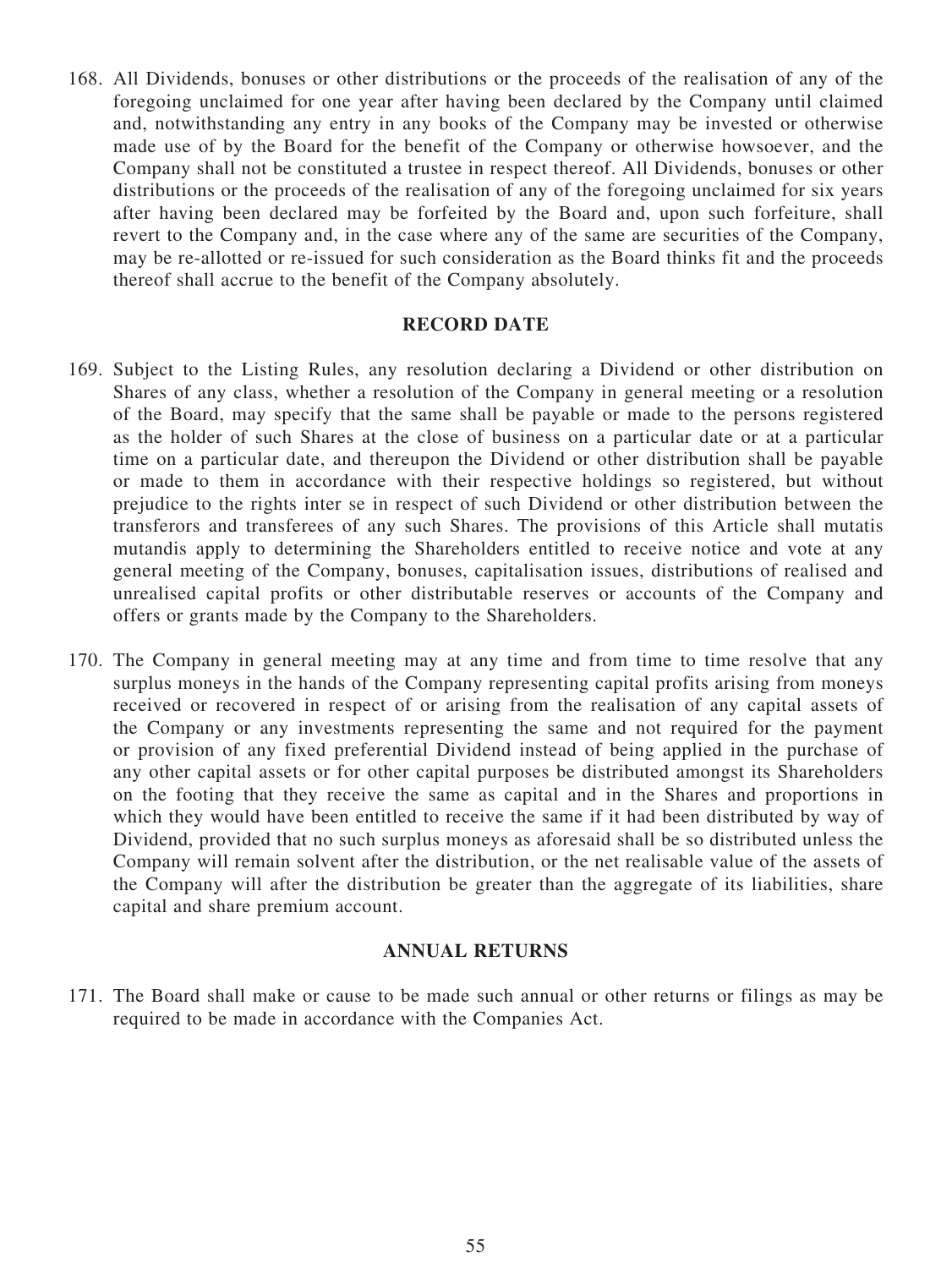#### **ACCOUNTS**

- 172. The Board shall cause proper books of account to be kept of the sums of money received and expended by the Company, and the matters in respect of which such receipts and expenditure take place; and of the assets and liabilities of the Company and of all other matters required by the Companies Act necessary to give a true and fair view of the state of the Company's affairs and to show and explain its transactions. The financial year of the Company shall end on 31 December of each year or such other date as the Directors may determine.
- 173. The books of account shall be kept at the Head Office or at such other place or places as the Board thinks fit and shall always be open to the inspection of the Directors.
- 174. No Shareholder (not being a Director) or other person shall have any right of inspecting any account or book or document of the Company except as conferred by the Companies Act or ordered by a court of competent jurisdiction or authorised by the Board or the Company in general meeting.
- 175. (a) The Board shall from time to time cause to be prepared and laid before the Company at its annual general meeting profit and loss accounts and balance sheets of the Company and such other reports and documents as may be required by law and the Listing Rules. The accounts of the Company shall be prepared and audited based on the generally accepted accounting principles of Hong Kong, the International Accounting Standards, or such other standards as may be permitted by the HK Stock Exchange.
	- (b) Subject to paragraph (c) below, every balance sheet of the Company shall be signed on behalf of the Board by two of the Directors and a copy of every balance sheet (including every document required by law to be comprised therein or annexed thereto) and profit and loss account which is to be laid before the Company at its annual general meeting, together with a copy of the Directors' report and a copy of the Auditors' report thereon, shall, not less than 21 days before the date of the meeting be delivered or sent by post together with the notice of annual general meeting to every Shareholder and every Debenture Holder of the Company and every other person entitled to receive notices of general meetings of the Company under the provisions of these Articles, provided that this Article shall not require a copy of those documents to be sent to any person of whose address the Company is not aware or to more than one of the joint holders of any Shares or Debentures, but any Shareholder or Debenture Holder to whom a copy of those documents has not been sent shall be entitled to receive a copy free of charge on application at the Head Office or the Registration Office. If all or any of the Shares or Debentures or other securities of the Company shall for the time being be (with the consent of the Company) listed or dealt in on any stock exchange or market, there shall be forwarded to such stock exchange or market such number of copies of such documents as may for the time being be required under its regulations or practice.
	- (c) Subject to the Listing Rules, the Company may send summarised financial statements to Shareholders who has, in accordance with the Listing Rules, consented and elected to receive summarised financial statements instead of the full financial statements. The summarised financial statements must be accompanied by any other documents as may be required under the Listing Rules and must be sent to the Shareholders not less than twenty-one days before the general meeting to those Shareholders that have consented and elected to receive the summarised financial statements.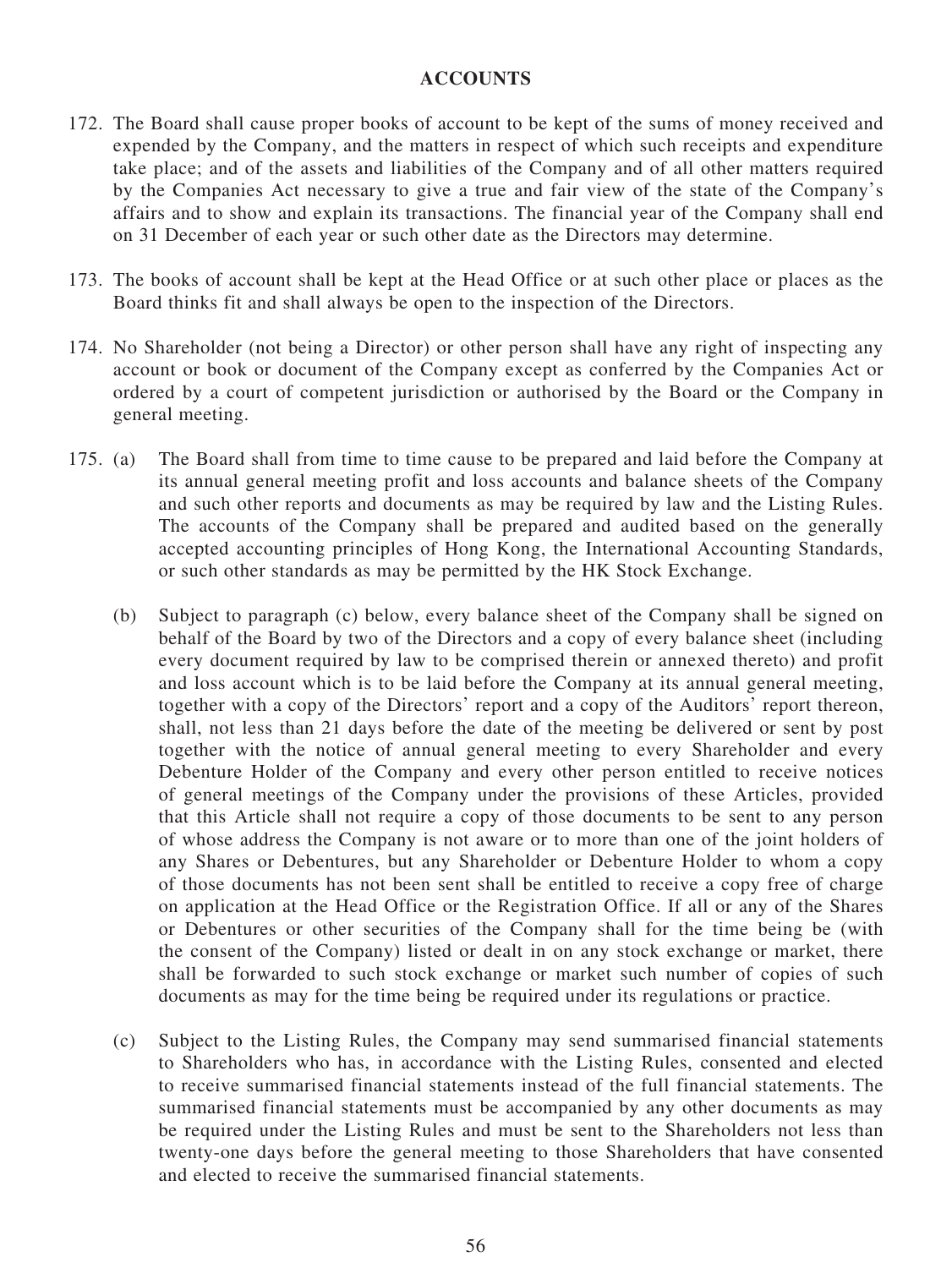#### **AUDITORS**

- 176. (a) The Company shall at each annual general meeting appoint one or more firms of  $A_{\text{per}}^{App. 3}$ auditors to hold office until the conclusion of the next annual general meeting on such terms and with such duties as may be agreed with the Board, but if an appointment is not made, the Auditors in office shall continue in office until a successor is appointed. A Director, officer or employee of any such Director, officer or employee shall not be appointed Auditors of the Company. The Company in general meeting or a body that is independent of the Board may fill any casual vacancy in the office of Auditors, but while any such vacancy continues the surviving or continuing Auditors (if any) may act. The appointment, removal and remuneration of the Auditors must be approved by a majority of the Company's Shareholders in a general meeting or by another body that is independent of the Board, and the remuneration of any Auditors appointed to fill any casual vacancy may be fixed by the Company in general meeting or a body that is independent of the Board. Para 17
	- (b) The Shareholders may, at any general meeting convened and held in accordance with these Articles, remove the Auditors by Ordinary Resolution at any time before the expiration of the term of office and shall, by Ordinary Resolution, at that meeting appoint new auditors in its place for the remainder of the term. A body that is independent of the Board may also remove the Auditors by a majority vote before the expiration of the term of office and shall by a simple majority vote appoint new auditors in its place for the remainder of the term.
- 177. The Auditors of the Company shall have a right of access at all times to the books and accounts and vouchers of the Company and shall be entitled to require from the Directors and officers of the Company such information as may be necessary for the performance of his or their duties, and the Auditors shall audit every balance sheet and profit and loss account of the Company in each year and prepare an Auditors' report thereon to be annexed thereto. Such report shall be laid before the Company in the annual general meeting.
- 178. No person other than the retiring Auditors shall be appointed as Auditors at an annual general meeting unless notice of an intention to nominate that person to the office of Auditors has been given to the Company not less than 14 clear days before the annual general meeting, and the Company shall send a copy of any such notice to the retiring Auditors and shall give notice thereof to the Shareholders not less than seven days before the annual general meeting provided that the above requirement for sending a copy of such notice to the retiring Auditors may be waived by notice in writing by the retiring Auditors to the Secretary.
- 179. All acts done by any person acting as Auditors shall, as regards all persons dealing in good faith with the Company, be valid, notwithstanding that there was some defect in their appointment or that they were at the time of their appointment not qualified for appointment or subsequently became disqualified.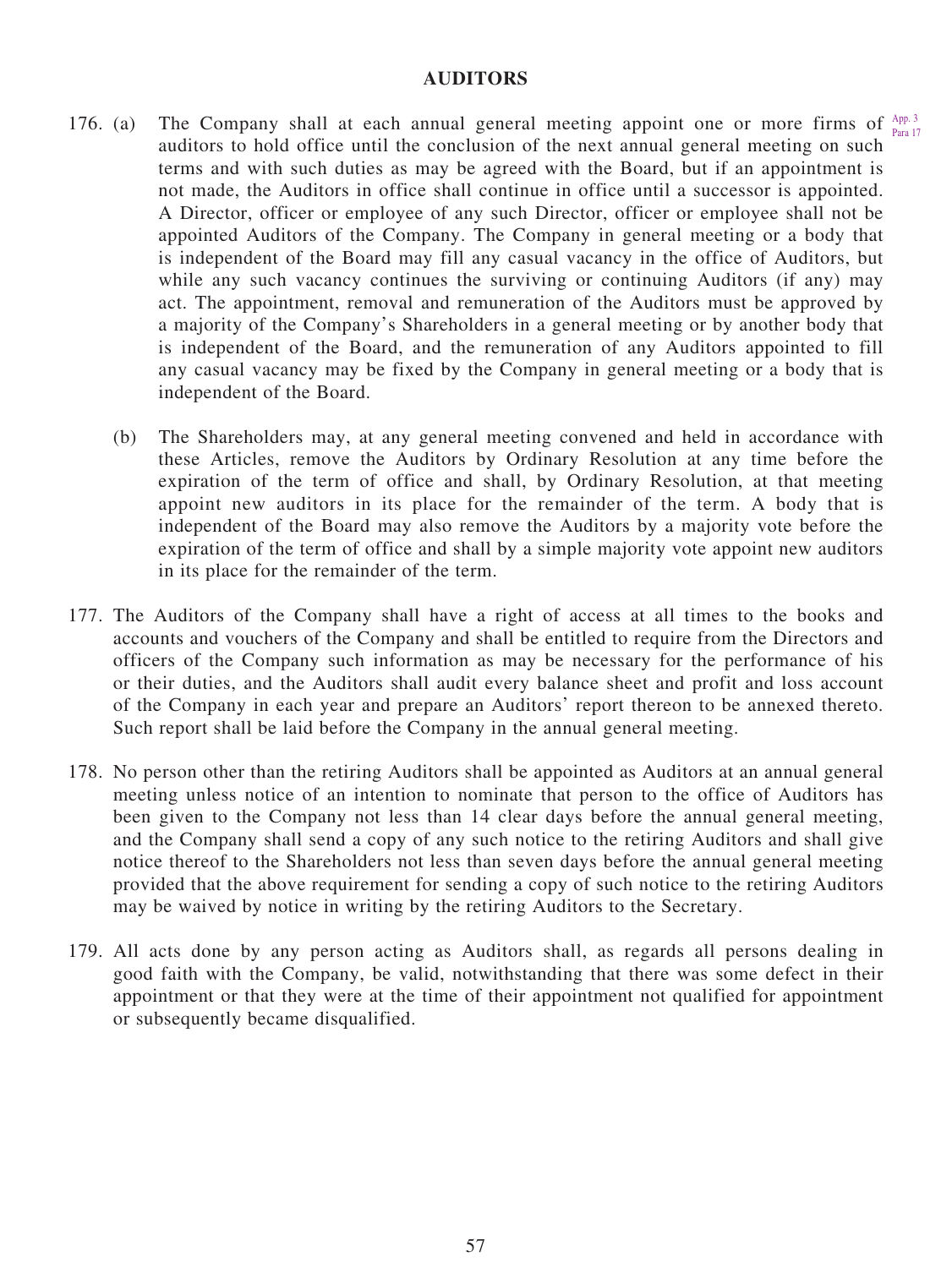#### **NOTICES**

- 180. (a) Except where otherwise expressly stated, any notice or document to be given to or by any person pursuant to these Articles shall be in writing or, to the extent permitted by the Companies Act and the Listing Rules from time to time and subject to this Article, contained in an electronic communication. A notice calling a meeting of the Board need not be in writing.
	- (b) Except where otherwise expressly stated, any notice or document to be given to or by any person pursuant to these Articles (including any corporate communications within the meaning ascribed thereto under the Listing Rules) may be served on or delivered to any Shareholder either personally or by sending it through the post in a prepaid envelope or wrapper addressed to such Shareholder at his registered address as appearing in the register or by leaving it at that address addressed to the Shareholder or by any other means authorised in writing by the Shareholder concerned or (other than share certificate) by publishing it by way of advertisement in the Newspapers. In case of joint holders of a share, all notices shall be given to that one of the joint holders whose name stands first in the register and notice so given shall be sufficient notice to all the joint holders. Without limiting the generality of the foregoing but subject to the Companies Act and the Listing Rules, a notice or document may be served or delivered by the Company to any Shareholder by electronic means to such address as may from time to time be authorised by the Shareholder concerned or by publishing it on a website and notifying the Shareholder concerned that it has been so published.
	- (c) Any such notice or document may be served or delivered by the Company by reference to the register as it stands at any time not more than fifteen days before the date of service or delivery. No change in the register after that time shall invalidate that service or delivery. Where any notice or document is served or delivered to any person in respect of a share in accordance with these Articles, no person deriving any title or interest in that share shall be entitled to any further service or delivery of that notice or document.
	- (d) Any notice or document required to be sent to or served upon the Company, or upon any officer of the Company, may be sent or served by leaving the same or sending it through the post in a prepaid envelope or wrapper addressed to the Company or to such officer at the Head Office or Registered Office.
	- (e) The Board may from time to time specify the form and manner in which a notice may be given to the Company by electronic means, including one or more addresses for the receipt of an electronic communication, and may prescribe such procedures as they think fit for verifying the authenticity or integrity of any such electronic communication. Any notice may be given to the Company by electronic means only if it is given in accordance with the requirements specified by the Board.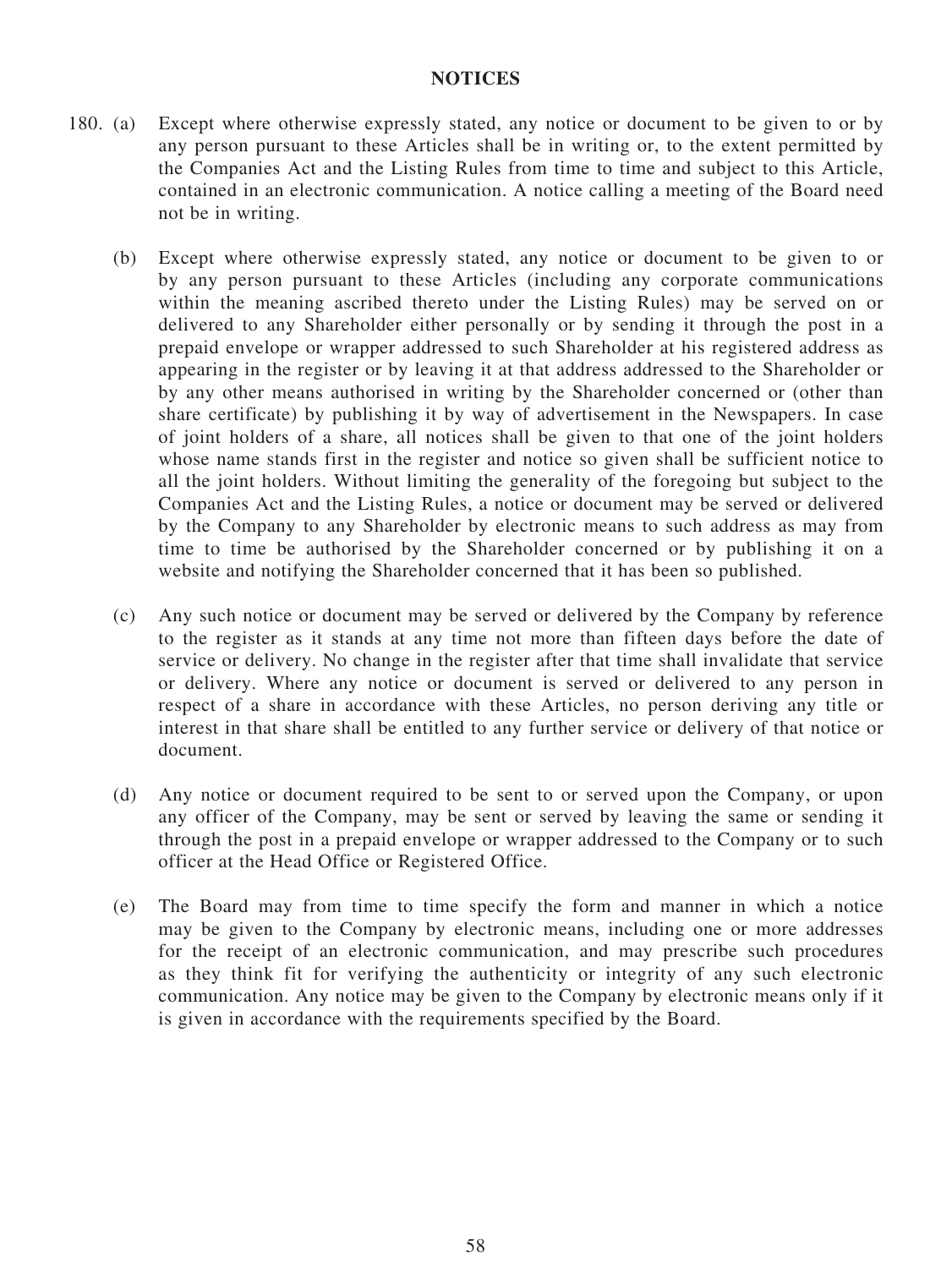- 181. (a) Any Shareholder whose registered address is outside the Relevant Territory may notify the Company in writing of an address in the Relevant Territory which for the purpose of service of notice shall be deemed to be his registered address. Where the registered address of the Shareholder is outside the Relevant Territory, notice, if given through the post, shall be sent by prepaid airmail letter where available.
	- (b) Any Shareholder who fails (and, where a Share is held by joint holders, where the first joint holder named on the register fails) to supply his registered address or a correct registered address to the Company for service of notices and documents on him shall not (and where a Share is held by joint holders, none of the other joint holders whether or not they have supplied a registered address shall) be entitled to service of any notice or documents by the Company and any notice or document which is otherwise required to be served on him may, if the Board in its absolute discretion so elects (and subject to them re-electing otherwise from time to time), be served, in the case of notices, by displaying a copy of such notice conspicuously at the Registered Office and the Head Office or, if the Board sees fit, by advertisement in the Newspapers, and, in the case of documents, by posting up a notice conspicuously at the Registered Office and the Head Office addressed to such Shareholder which notice shall state the address within the Relevant Territory at which he served in the manner so described which shall be sufficient service as regards Shareholders with no registered or incorrect addresses, provided that nothing in this paragraph (b) shall be construed as requiring the Company to serve any notice or document on any Shareholder with no or an incorrect registered address for the service of notice or document on him or on any Shareholder other than the first named on the register of members of the Company.
	- (c) If on three consecutive occasions notices or other documents have been sent through the post to any Shareholder (or, in the case of joint holders of a share, the first holder named on the register) at his registered address but have been returned undelivered, such Shareholder (and, in the case of joint holders of a Share, all other joint holders of the share) shall not thereafter be entitled to receive or be served (save as the Board may elect otherwise pursuant to paragraph (b) of this Article) and shall be deemed to have waived the service of notices and other documents from the Company until he shall have communicated with the Company and supplied in writing a new registered address for the service of notices on him.
- 182. Any notice or other document, if sent by mail, postage prepaid, shall be deemed to have been served or delivered on the day following that on which the letter, envelope, or wrapper containing the same is put into the post. In proving such service it shall be sufficient to prove that the letter, envelope or wrapper containing the notice or document was properly addressed and put into the post as prepaid mail. Any notice or document not sent by post but left by the Company at a registered address shall be deemed to have been served or delivered on the day it was so left. Any notice or document, if sent by electronic means (including through any relevant system), shall be deemed to have been given on the day following that on which the electronic communication was sent by or on behalf of the Company. Any notice or document served or delivered by the Company by any other means authorised in writing by the Shareholder concerned shall be deemed to have been served when the Company has carried out the action it has been authorised to take for that purpose. Any notice or other document published by way of advertisement or on a website shall be deemed to have been served or delivered on the day it was so published.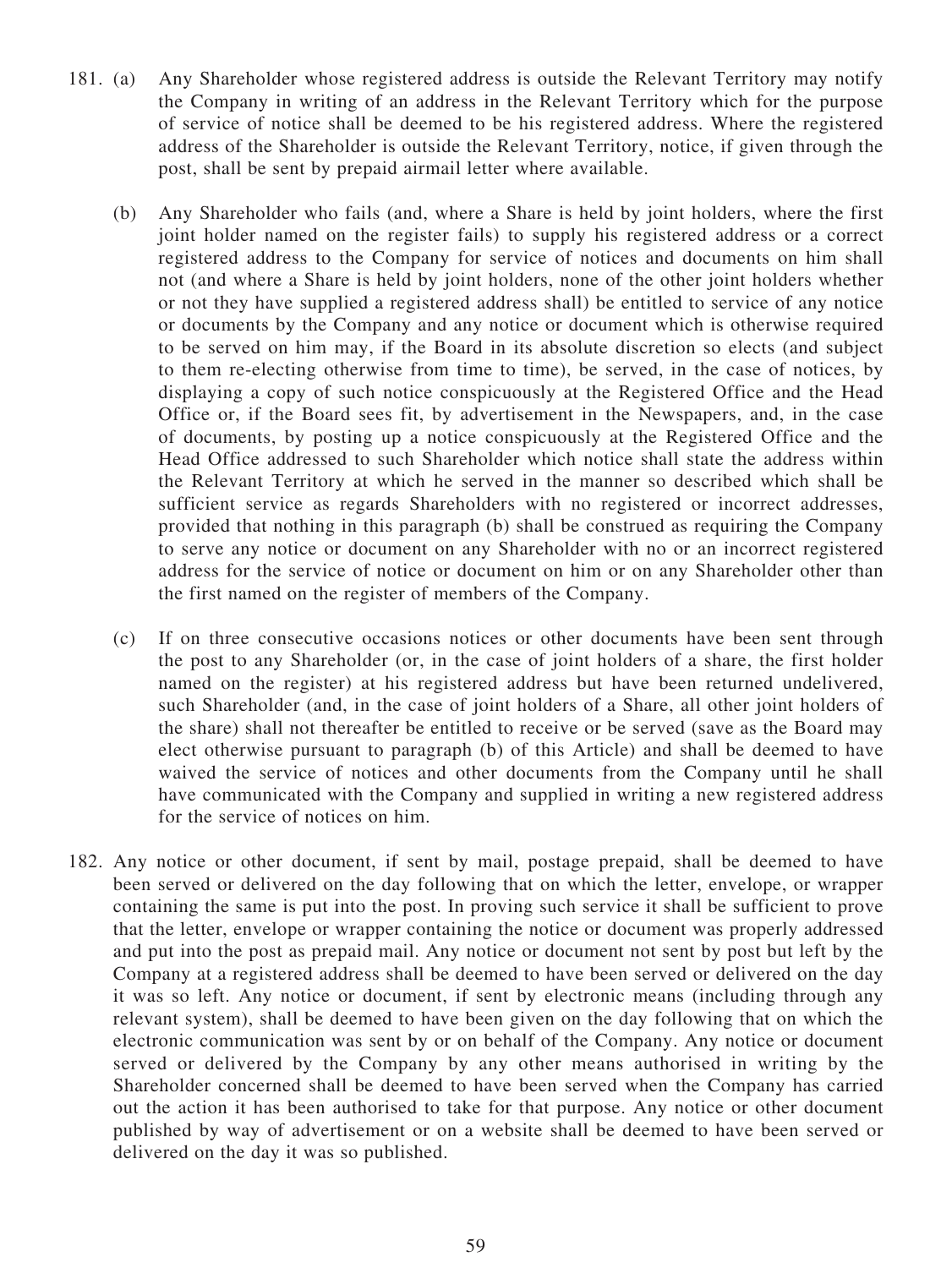- 183. A notice or document may be given by the Company to the person entitled to a Share in consequence of the death, mental disorder, bankruptcy or liquidation of a Shareholder by sending it through the post in a prepaid envelope or wrapper addressed to him by name, or by the title of representative of the deceased, the trustee of the bankrupt or the liquidator of the Shareholder, or by any like description, at the address, if any, supplied for the purpose by the person claiming to be so entitled, or (until such an address has been so supplied) by giving the notice or document in any manner in which the same might have been given if the death, metal disorder, bankruptcy or winding up had not occurred.
- 184. Any person who by operation of law, transfer or other means whatsoever shall become entitled to any Share shall be bound by every notice in respect of such share which prior to his name and address being entered on the register shall have been duly served to the person from whom he derives his title to such share.
- 185. Any notice or document delivered or sent by post to, or left at the registered address of any Shareholder in pursuance of these Articles, shall notwithstanding that such Shareholder be then deceased, bankrupt or wound up and whether or not the Company has notice of his death, bankruptcy or winding up, be deemed to have duly served in respect of any registered Shares whether held solely or jointly with other persons by such Shareholder until some other person be registered in his stead as the holder or joint holder thereof, and such service shall for all purposes of these Articles be deemed a sufficient service of such notice or document on his personal representatives and all persons (if any) jointly interested with him in any such Shares.
- 186. The signature to any notice or document to be given by the Company may be written or printed.

#### **INFORMATION**

187. No Shareholder (not being a Director) shall be entitled to require discovery of or any information respecting any detail of the Company's trading or any matter which is or may be in the nature of a trade secret, mystery of trade or secret process which may relate to the conduct of the business of the Company which in the opinion of the Board will be inexpedient in the interests of the Shareholders of the Company to communicate to the public.

#### **WINDING UP**

- 188. Subject to the Companies Act, the Company may at any time and from time to time be wound  $_{\tiny{Dens}}^{\tiny{App\,3}}$ up voluntarily by Special Resolution. Para 21
- 189. If the Company shall be wound up, the surplus assets remaining after payment to all creditors shall be divided among the Shareholders in proportion to the capital paid up on the Shares held by them respectively, and if such surplus assets shall be insufficient to repay the whole of the paid up capital, they shall be distributed, subject to the rights of any Shares which may be issued on special terms and conditions, so that, as nearly as may be, the losses shall be borne by the Shareholders in proportion to the capital paid on the Shares held by them respectively.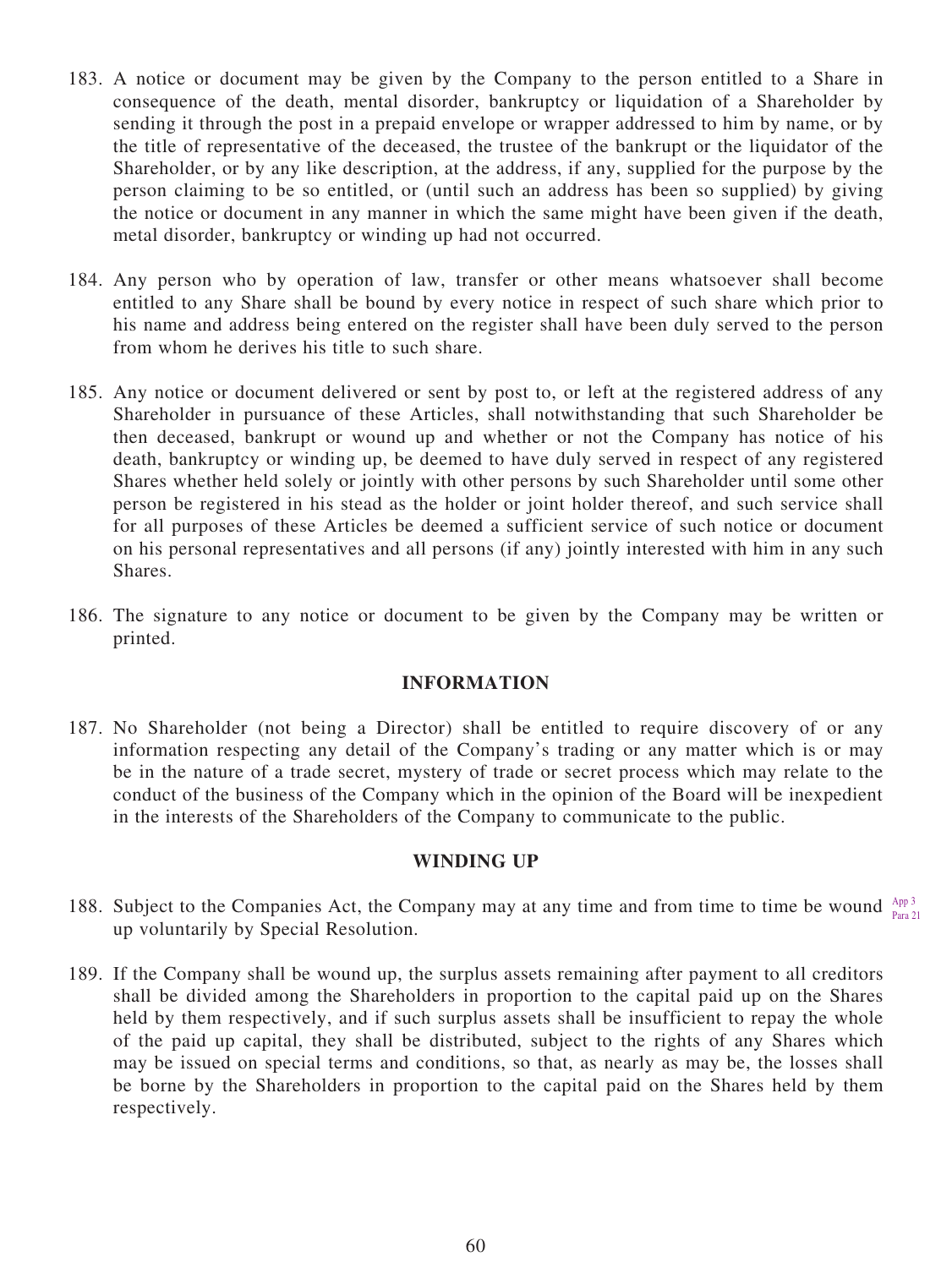190. If the Company shall be wound up (in whatever manner) the liquidator may, with the sanction of a Special Resolution and any other sanction required by the Companies Act, divide among the Shareholders in specie or kind the whole or any part of the assets of the Company whether the assets shall consist of property of one kind or shall consist of properties of different kinds and the liquidator may, for such purpose, set such value as he deems fair upon any one or more class or classes of property to be divided as aforesaid and may determine how such division shall be carried out as between the Shareholders or different classes of Shareholders and the Shareholders within each class. The liquidator may, with the like sanction, vest any part of the assets in trustees upon such trusts for the benefit of Shareholders as the liquidator, with the like sanction, shall think fit, but so that no Shareholder shall be compelled to accept any Shares or other assets upon which there is a liability.

#### **INDEMNITY**

191. The Directors, managing directors, alternate Directors, Auditors, Secretary and other officers for the time being of the Company and the trustees (if any) for the time being acting in relation to any of the affairs of the Company, and their respective executors or administrators, shall be indemnified and secured harmless out of the assets of the Company from and against all actions, costs, charges, losses, damages and expenses which they or any of them, their or any of their executors or administrators, shall or may incur or sustain by reason of any act done, concurred in or omitted in or about the execution of their duty or supposed duty in their respective offices or trusts, except such (if any) as they shall incur or sustain through their own fraud or dishonesty, and none of them shall be answerable for the acts, receipts, neglects or defaults of any other of them, or for joining in any receipt for the sake of conformity, or for any bankers or other persons with whom any moneys or effects of the Company shall be lodged or deposited for safe custody, or for the insufficiency or deficiency of any security upon which any moneys of the Company shall be placed out or invested, or for any other loss, misfortune or damage which may arise in the execution of their respective offices or trusts, or in relation thereto, except as the same shall happen by or through their own fraud, dishonest, or recklessness. The Company may take out and pay the premium and other moneys for the maintenance of insurance, bonds and other instruments for the benefit either of the Company or the Directors (and/or other officers) or any of them to indemnify the Company and/or Directors (and/or other officers) named therein for this purpose against any loss, damage, liability and claim which they may suffer or sustain in connection with any breach by the Directors (and/or other officers) or any of them of their duties to the Company.

#### **UNTRACEABLE SHAREHOLDERS**

192. The Company may exercise the power to cease sending cheques for Dividend entitlements or Dividend warrants by post if such cheques or warrants remain uncashed on two consecutive occasions or after the first occasion on which such a cheque or warrant is returned undelivered.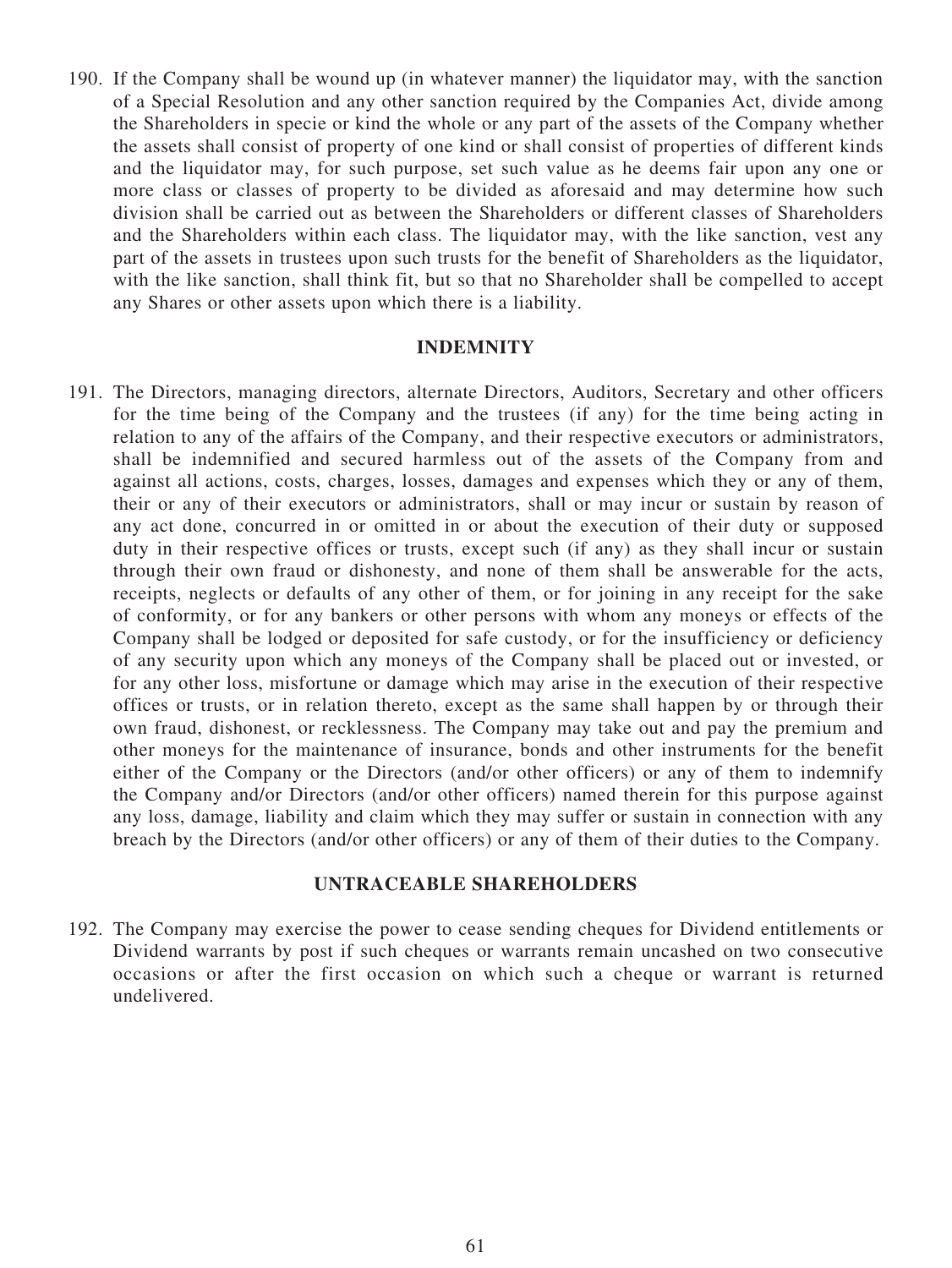- 193. (a) The Company shall have the power to sell, in such manner as the Board thinks fit, any Shares of a Shareholder who is untraceable, but no such sale shall be made unless:
	- (i) during the period of 12 years prior to the date of the advertisements referred to in sub-paragraph (ii) below (or, if published more than once, the first thereof) at least three Dividends or other distributions in respect of the Shares in question have become payable or been made and no Dividend or other distribution in respect of the Shares during that period has been claimed;
	- (ii) the Company has caused an advertisement to be inserted in the Newspapers of its intention to sell such Shares and a period of three months has elapsed since the date of such advertisement (or, if published more than once, the first thereof);
	- (iii) the Company has not at any time during the said periods of 12 years and three months received any indication of the existence of the holder of such Shares or of a person entitled to such Shares by death, bankruptcy or operation of law; and
	- (iv) the Company has notified the HK Stock Exchange of its intention of such sale.
	- (b) To give effect to any such sale the Board may authorise any person to transfer the said Shares and the instrument of transfer signed or otherwise executed by or on behalf of such person shall be as effective as if it had been executed by the registered holder or the person entitled by transmission to such Shares, and the purchaser shall not be bound to see to the application of the purchase money nor shall his title to the Shares be affected by any irregularity or invalidity in the proceedings relating to the sale. The net proceeds of the sale will belong to the Company and upon receipt by the Company of such proceeds it shall become indebted to the former Shareholder for an amount equal to such net proceeds. Notwithstanding any entries made by the Company in any of its books or otherwise howsoever, no trusts shall be created in respect of such debt and no interest shall be payable in respect of it and the Company shall not be required to account for any money earned from the net proceeds which may be employed in the business of the Company or as it thinks fit. Any sale under this Article shall be valid and effective notwithstanding that the Shareholder holding the Shares sold is dead, bankrupt, wound up or otherwise under any legal disability or incapacity.

#### **DESTRUCTION OF DOCUMENTS**

- 194. The Company may destroy:
	- (a) any share certificate which has been cancelled at any time after the expiry of one year from the date of such cancellation;
	- (b) any dividend mandate or any variation or cancellation thereof or any notification of change of name or address at any time after the expiry of two years from the date on which such mandate, variation, cancellation or notification was recorded by the Company;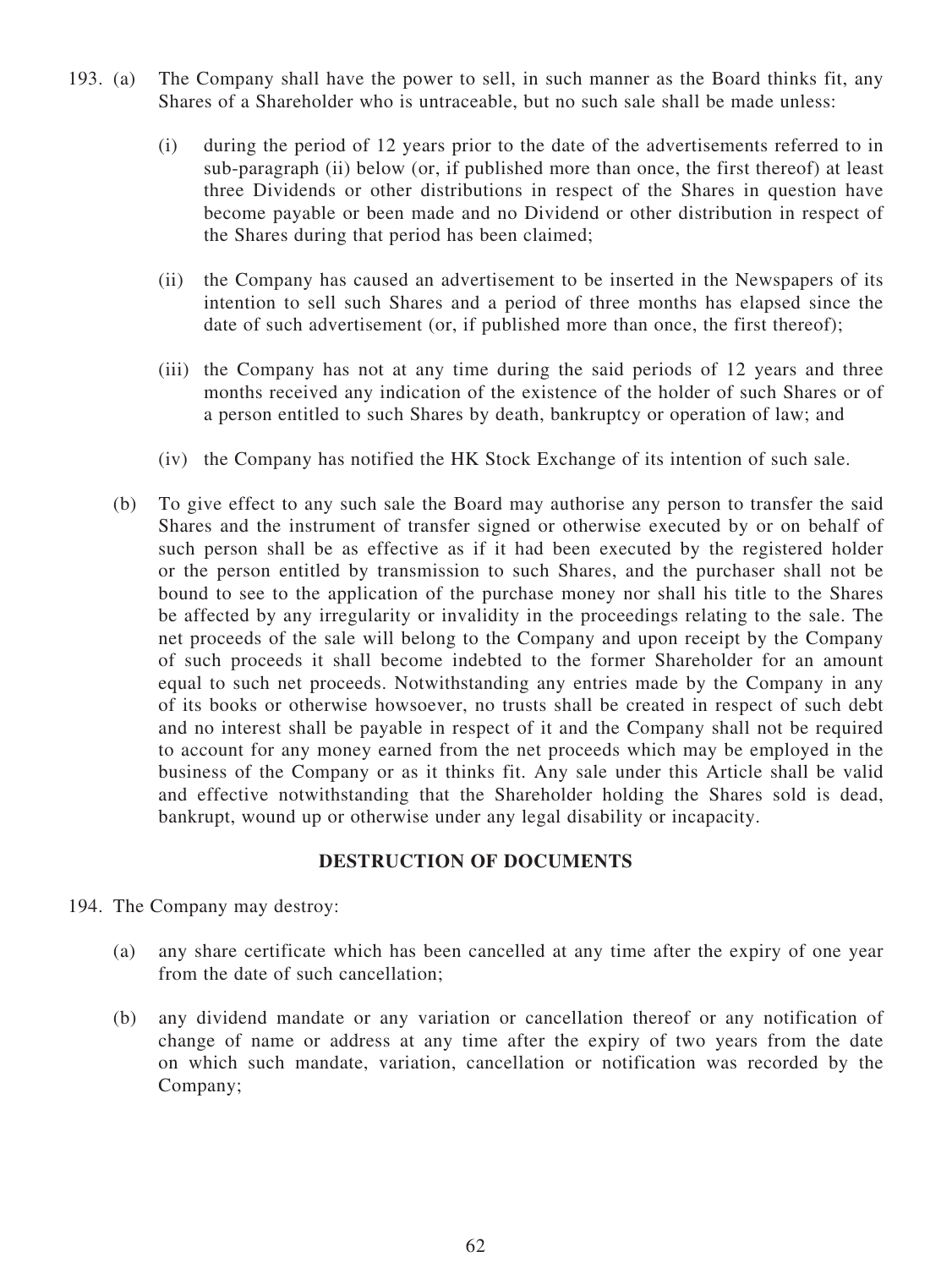- (c) any instrument of transfer of Shares which has been registered at any time after the expiry of six years from the date of registration;
- (d) any other document, on the basis of which any entry in the Register is made, at any time after the expiry of six years from the date on which an entry in the Register was first made in respect of it;

and it shall conclusively be presumed in favour of the Company that every Share certificate so destroyed was a valid certificate duly and properly cancelled and that every instrument of transfer so destroyed was a valid and effective instrument duly and properly registered and that every other document destroyed hereunder was a valid and effective document in accordance with the recorded particulars thereof in the books or records of the Company provided always that:

- (i) the foregoing provisions of this Article shall apply only to the destruction of a document in good faith and without express notice to the Company that the preservation of such document was relevant to a claim;
- (ii) nothing contained in this Article shall be construed as imposing upon the Company any liability in respect of the destruction of any such document earlier than as aforesaid or in any case where the conditions of proviso (i) above are not fulfilled; and
- (iii) references in this Article to the destruction of any document include reference to its disposal in any manner.

# **SUBSCRIPTION RIGHT RESERVE**

- 195. The following provisions shall have effect to the extent that they are not prohibited by and are in compliance with the Companies Act:
	- (a) If, so long as any of the rights attaching to any warrants issued by the Company to subscribe for Shares shall remain exercisable, the Company does any act or engages in any transaction which, as a result of any adjustments to the subscription price in accordance with the provisions applicable under the terms and conditions of the warrants, would reduce the subscription price to below the par value of a Share, then the following provisions shall apply:
		- (i) as from the date of such act or transaction the Company shall establish and thereafter (subject as provided in this Article) maintain in accordance with the provisions of this Article a reserve (the "Subscription Right Reserve") the amount of which shall at no time be less than the sum which for the time being would be required to be capitalised and applied in paying up in full the nominal amount of the additional Shares required to be issued and allotted credited as fully paid pursuant to sub-paragraph (iii) below on the exercise in full of all the subscription rights outstanding and shall apply the Subscription Right Reserve in paying up in full the amount of the shortfall referred to in sub-paragraph (iii) in respect of such additional Shares as and when the same are allotted;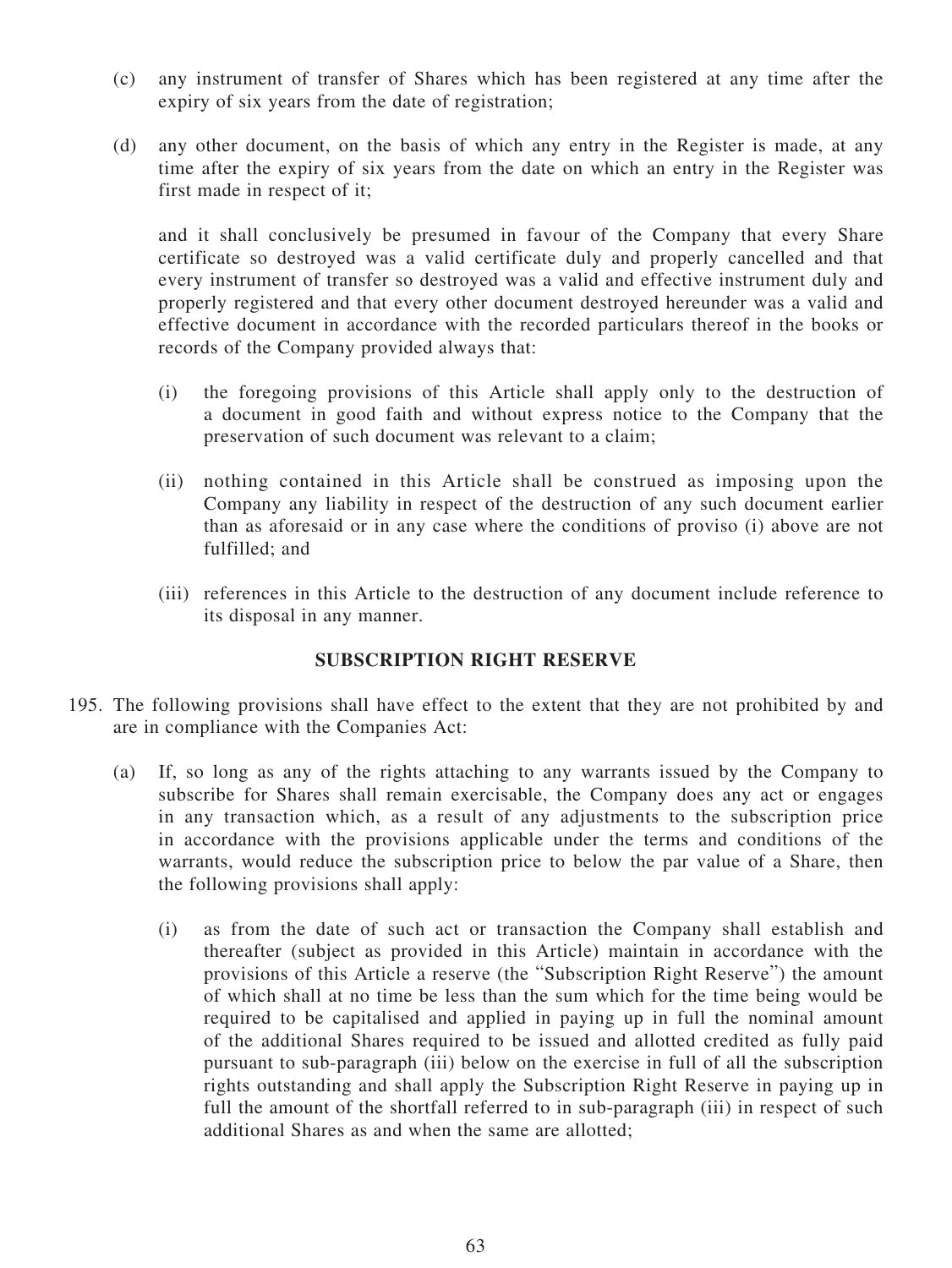- (ii) the Subscription Right Reserve shall not be used for any purpose other than that specified above unless all other reserves of the Company (other than the share premium account) have been extinguished and will then only be used to make good losses of the Company if and so far as is required by law;
- (iii) upon the exercise of all or any of the subscription rights represented by any warrant, the relevant subscription rights shall be exercisable in respect of a nominal amount of Shares equal to the amount in cash which the holder of such warrant is required to pay on exercise of the subscription rights represented thereby (or, as the case may be, the relevant portion thereof in the event of a partial exercise of the subscription rights) and, in addition, there shall be allotted in respect of such subscription rights to the exercising warrant holder, credited as fully paid, such additional nominal amount of Shares as is equal to the shortfall between:
	- (A) the said amount in cash which the holder of such warrant is required to pay on exercise of the subscription rights represented thereby (or, as the case may be, the relevant portion thereof in the event of a partial exercise of the subscription rights); and
	- (B) the nominal amount of Shares in respect of which such subscription rights would have been exercisable having regard to the provisions of the conditions of the warrants, had it been possible for such subscription rights to represent the right to subscribe for Shares at less than par and immediately upon such exercise so much of the sum standing to the credit of the Subscription Right Reserve as is required to pay up in full such additional nominal amount of Shares shall be capitalised and applied in paying up in full such additional nominal amount of Shares which shall forthwith be allotted credited as fully paid to the exercising warrant holder; and
- (iv) if upon the exercise of the subscription rights represented by any warrant the amount standing to the credit of the Subscription Right Reserve is not sufficient to pay up in full such additional nominal amount of Shares equal to such shortfall as aforesaid to which the exercising warrant holder is entitled, the Board shall apply any profits or reserves then or thereafter becoming available (including, to the extent permitted or not prohibited by law, the share premium account) for such purpose until such additional nominal amount of Shares is paid up and allotted as aforesaid and until then no Dividend or other distribution shall be paid or made on the fully paid Shares then in issue. Pending such payment up and allotment, the exercising warrant holder shall be issued by the Company with a certificate evidencing his right to the allotment of such additional nominal amount of Shares. The rights represented by any such certificate shall be in registered form and shall be transferable in whole or in part in units of one Share in the like manner as the Shares for the time being are transferable, and the Company shall make such arrangements in relation to the maintenance of a register therefor and other matters in relation thereto as the Board may think fit and adequate particulars thereof shall be made known to each relevant exercising warrant holder upon the issue of such certificate.